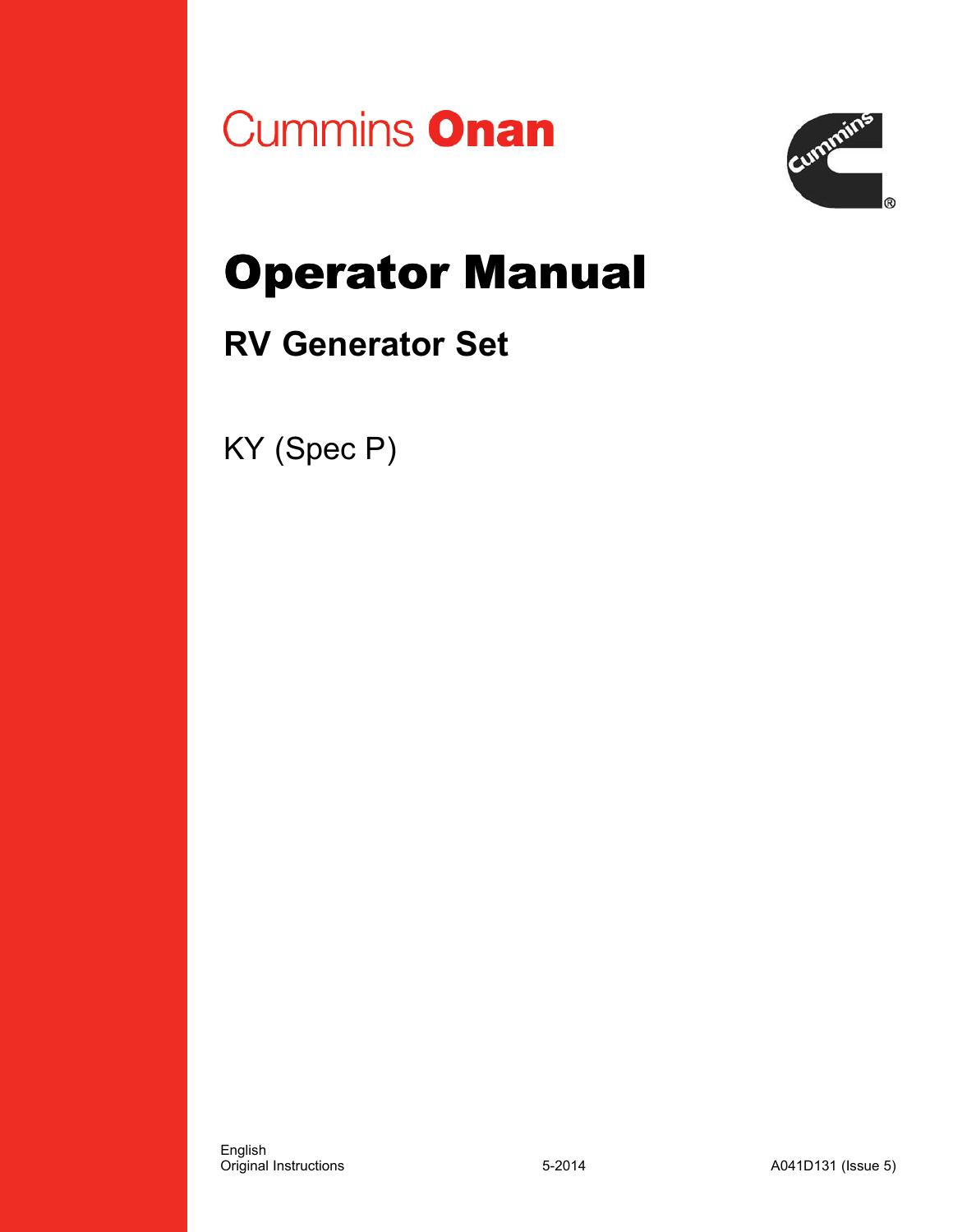### California

#### **Proposition 65 Warning**

The engine exhaust from this product contains chemicals known<br>to the State of California to cause cancer, birth defects, or other<br>reproductive harm.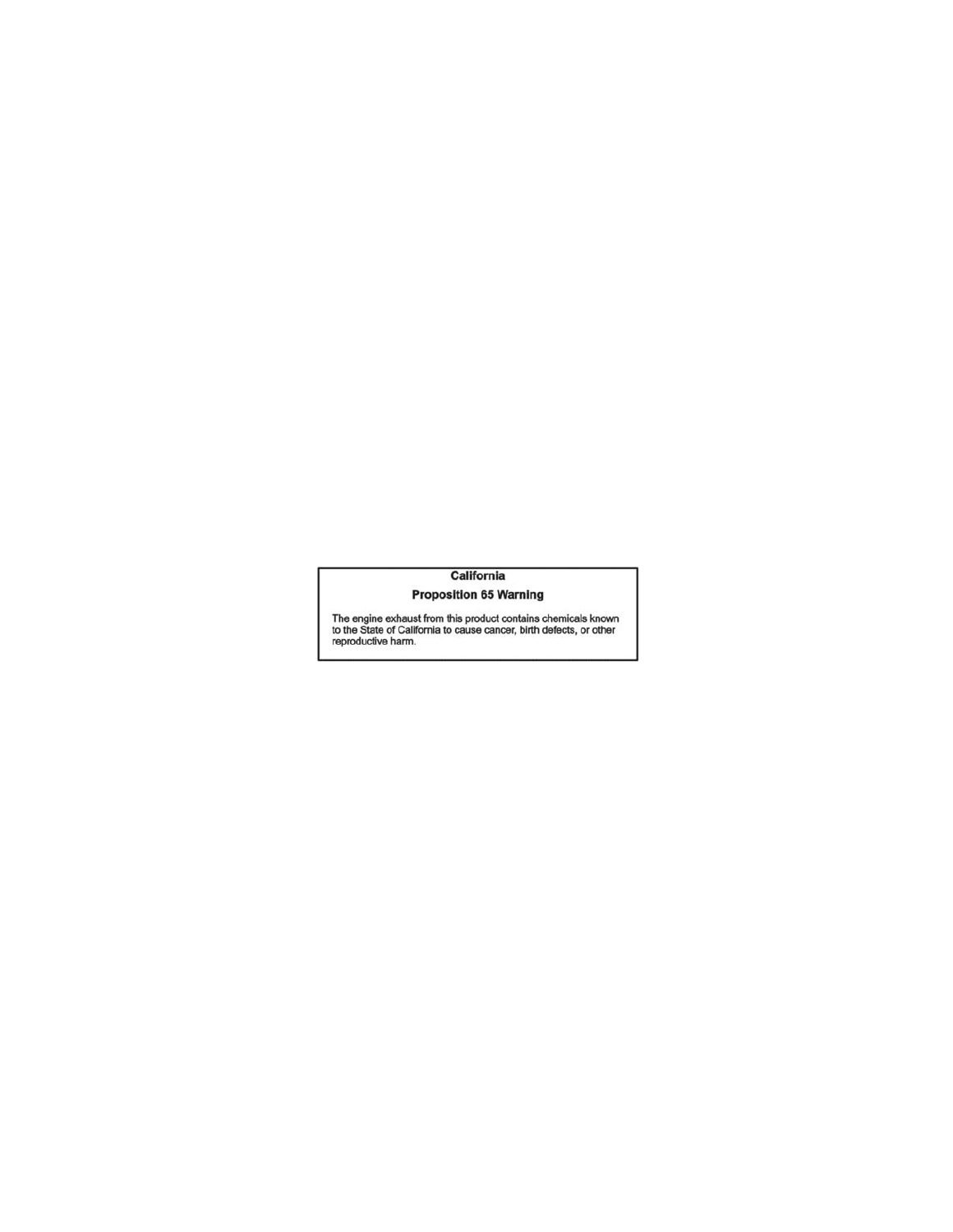# **Table of Contents**

|                                                                              | 1<br>1                                 |
|------------------------------------------------------------------------------|----------------------------------------|
| 1.5 Electrical Shock and Arc Flash Can Cause Severe Personal Injury or Death | 1<br>1<br>3<br>3<br>3                  |
|                                                                              | 4<br>5<br>5<br>5<br>6<br>6             |
|                                                                              | g<br>9<br>g<br>10<br>10                |
|                                                                              | 10<br>10<br>11<br>11                   |
| 3.2 Information for Generator Set Users (Spark-Ignited Exhaust Emissions)    | 13<br>13<br>13<br>14<br>15<br>15<br>16 |
|                                                                              | 17<br>19<br>19<br>21<br>21<br>21       |
|                                                                              | 23<br>23<br>23<br>24<br>24             |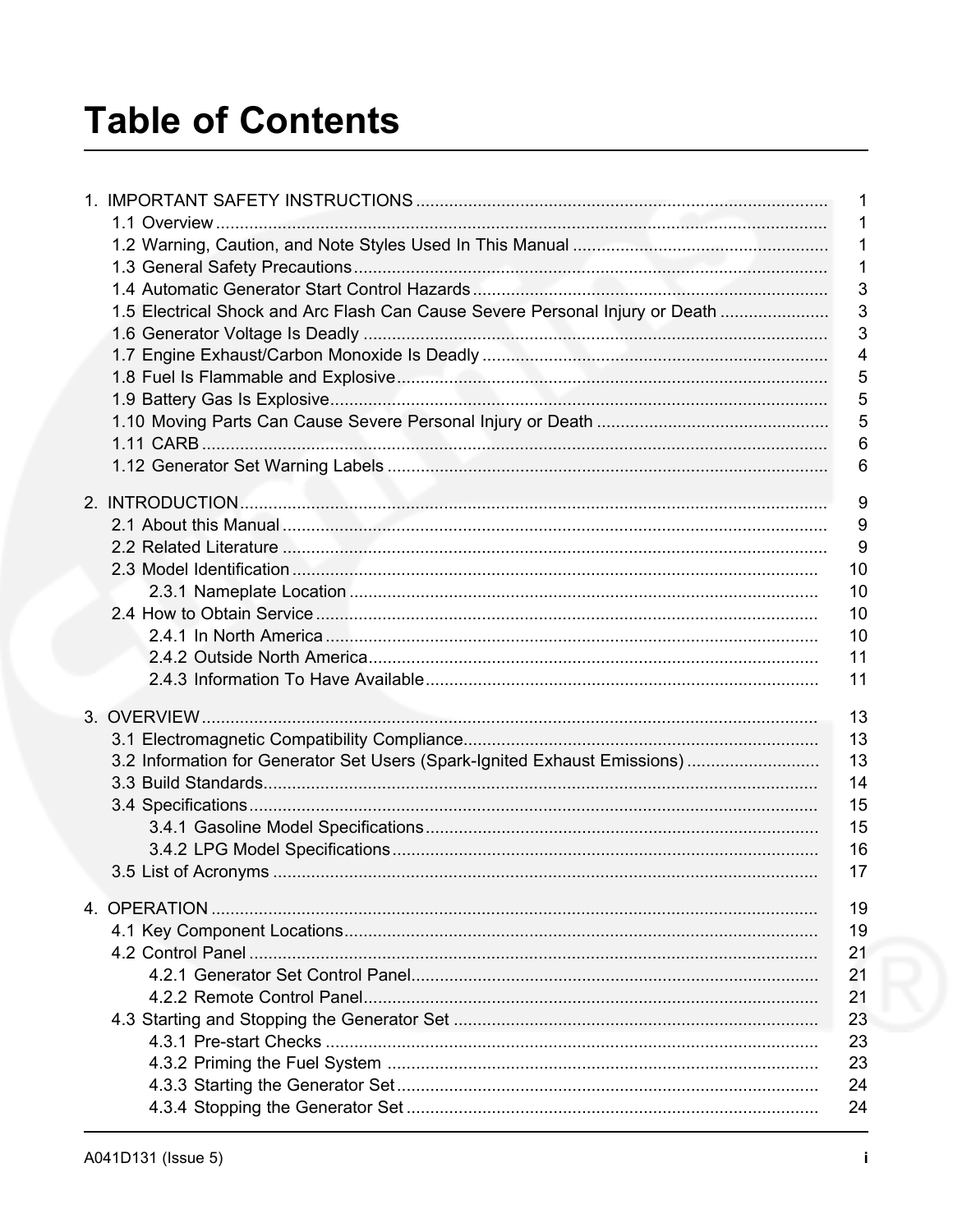|  | 24 |
|--|----|
|  | 26 |
|  | 27 |
|  | 27 |
|  | 28 |
|  | 28 |
|  | 28 |
|  | 29 |
|  | 31 |
|  | 31 |
|  | 31 |
|  | 32 |
|  | 32 |
|  | 32 |
|  | 33 |
|  | 33 |
|  | 34 |
|  | 34 |
|  | 36 |
|  | 36 |
|  | 37 |
|  | 37 |
|  | 39 |
|  | 40 |
|  | 40 |
|  | 41 |
|  | 42 |
|  | 43 |
|  | 45 |
|  | 45 |
|  |    |
|  | 47 |
|  | 47 |
|  | 47 |
|  | 48 |
|  | 48 |
|  | 49 |
|  | 49 |
|  | 49 |
|  | 49 |
|  | 49 |
|  | 50 |
|  | 50 |
|  | 50 |
|  | 50 |
|  | 51 |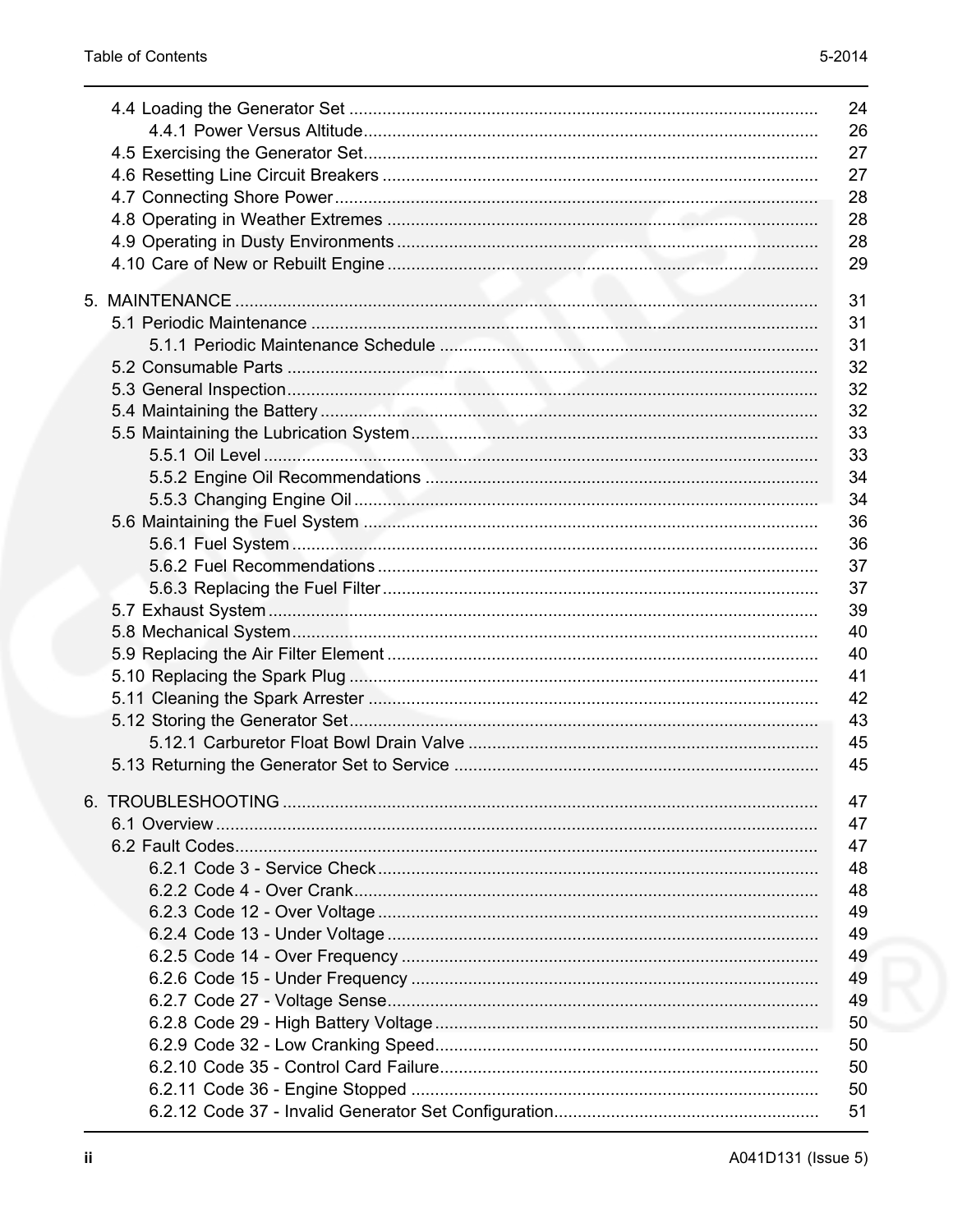| - 51 |
|------|
| 51   |
| 51   |
| 52   |
| 52   |
| 52   |
| 52   |
| 52   |
| 52   |
| 52   |
| 53   |
| 53   |
| 53   |
| 55   |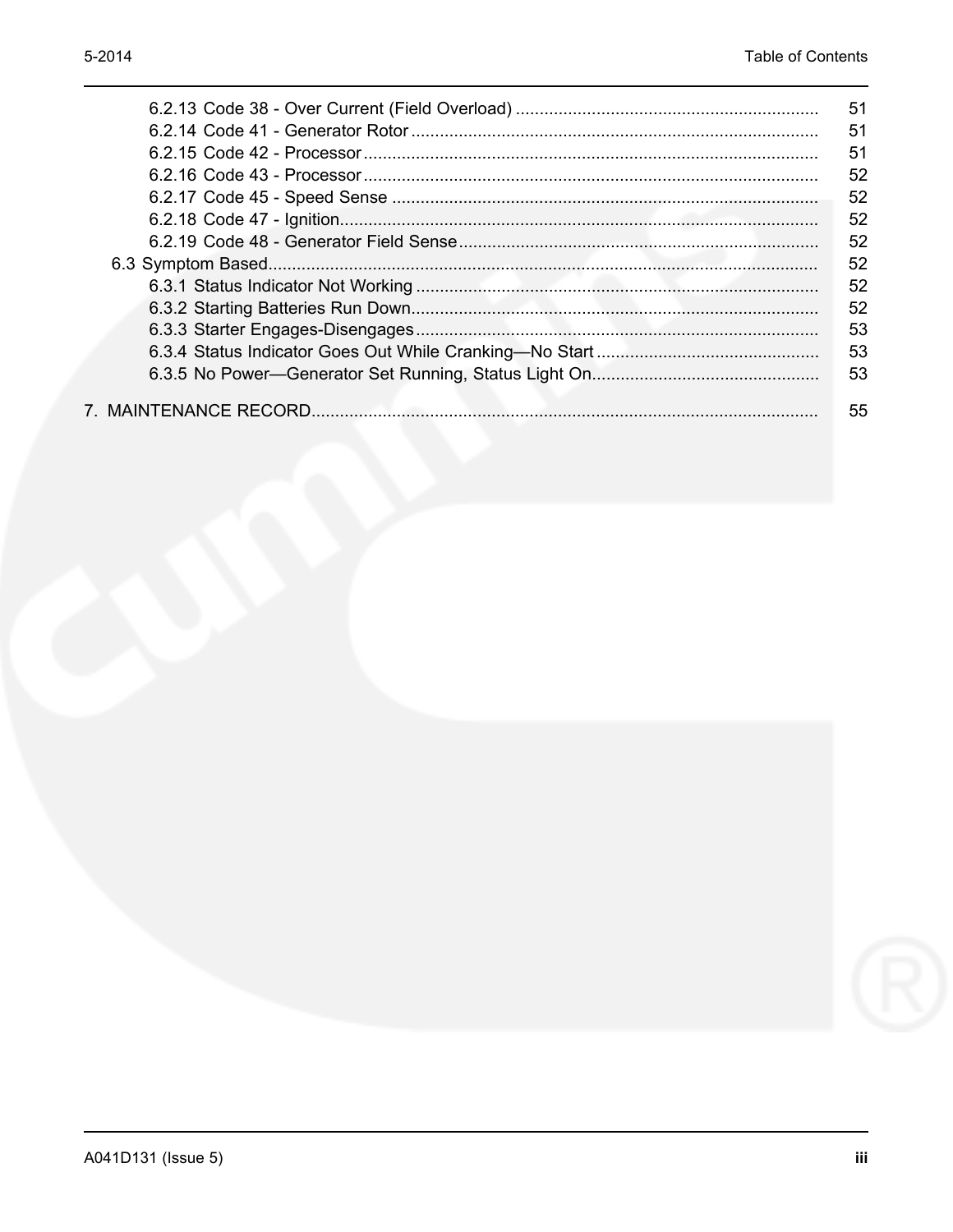This page is intentionally blank.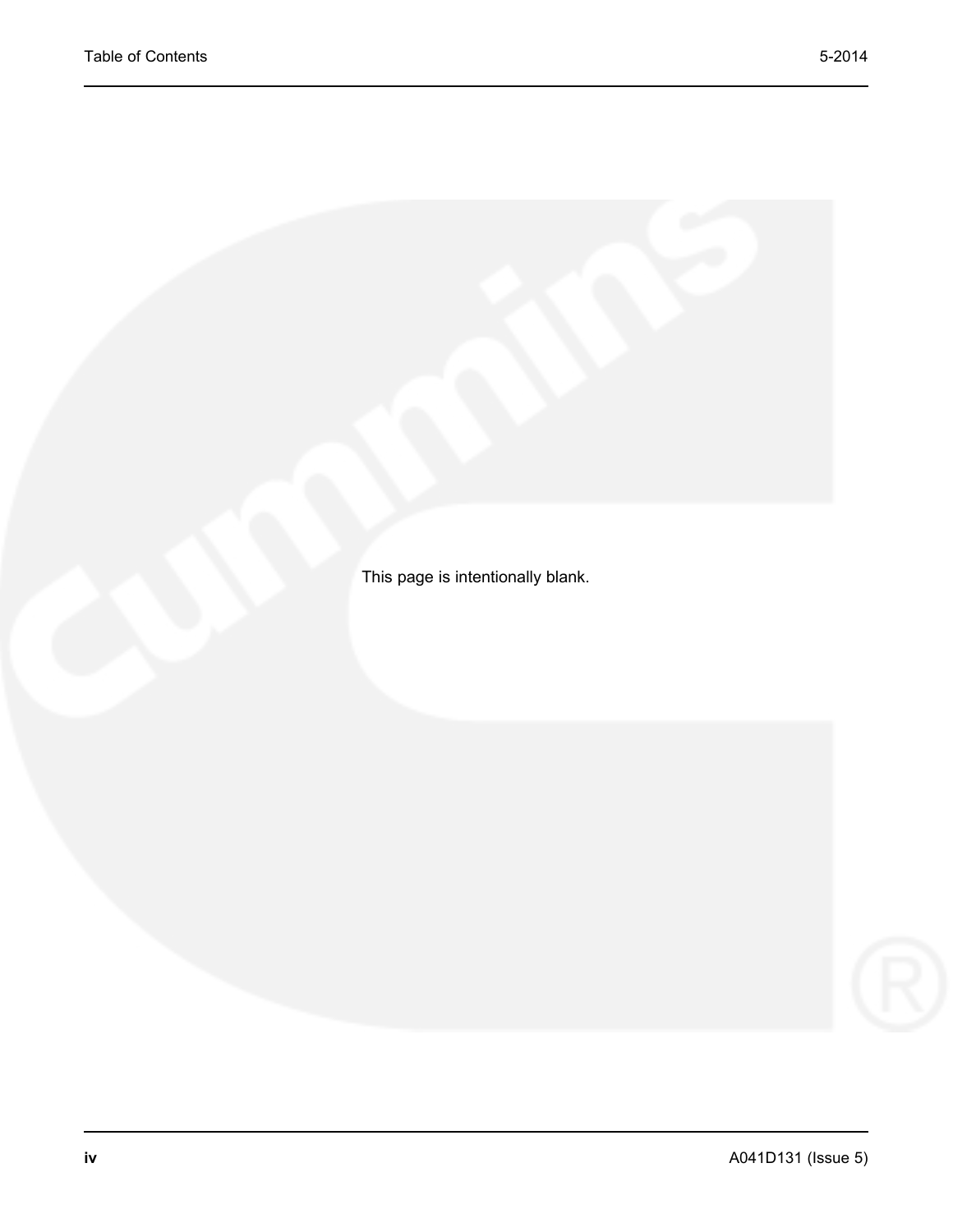# <span id="page-6-0"></span>**1 Important Safety Instructions**

## <span id="page-6-1"></span>**1.1 Overview**

Thoroughly read the Operator Manual before operating the generator set. It contains important instructions that should be followed during operation and maintenance. Safe operation and top performance can only be achieved when equipment is properly operated and maintained. The owners and operators of the generator set are solely responsible for its safe operation.

Generator set operation, maintenance, and installation must comply with all applicable local, state, and federal codes and regulations. Electricity, fuel, exhaust, moving parts, and batteries present hazards which can result in severe personal injury or death. Only trained and experienced personnel with knowledge of fuels, electricity, and machinery hazards should perform generator set installation or adjustment procedures; or remove, dismantle, or dispose of the generator set.

Save these instructions.

## <span id="page-6-2"></span>**1.2 Warning, Caution, and Note Styles Used In This Manual**

The following safety styles and symbols found throughout this manual indicate potentially hazardous conditions to the operator, service personnel, or the equipment.

#### **DANGER**

*Indicates a hazardous situation that, if not avoided, will result in death or serious injury.*

#### **WARNING**

*Indicates a hazardous situation that, if not avoided, could result in death or serious injury.*

#### $\mathbb A$  caution

*Indicates a hazardous situation that, if not avoided, could result in minor or moderate injury.*

#### *NOTICE*

**Indicates information considered important, but not hazard-related (e.g., messages relating to property damage).**

# <span id="page-6-3"></span>**1.3 General Safety Precautions**

#### **WARNING**

*Operation of equipment is unsafe when mentally of physically fatigued. Do not operate equipment in this condition, or after consuming any alcohol or drug.*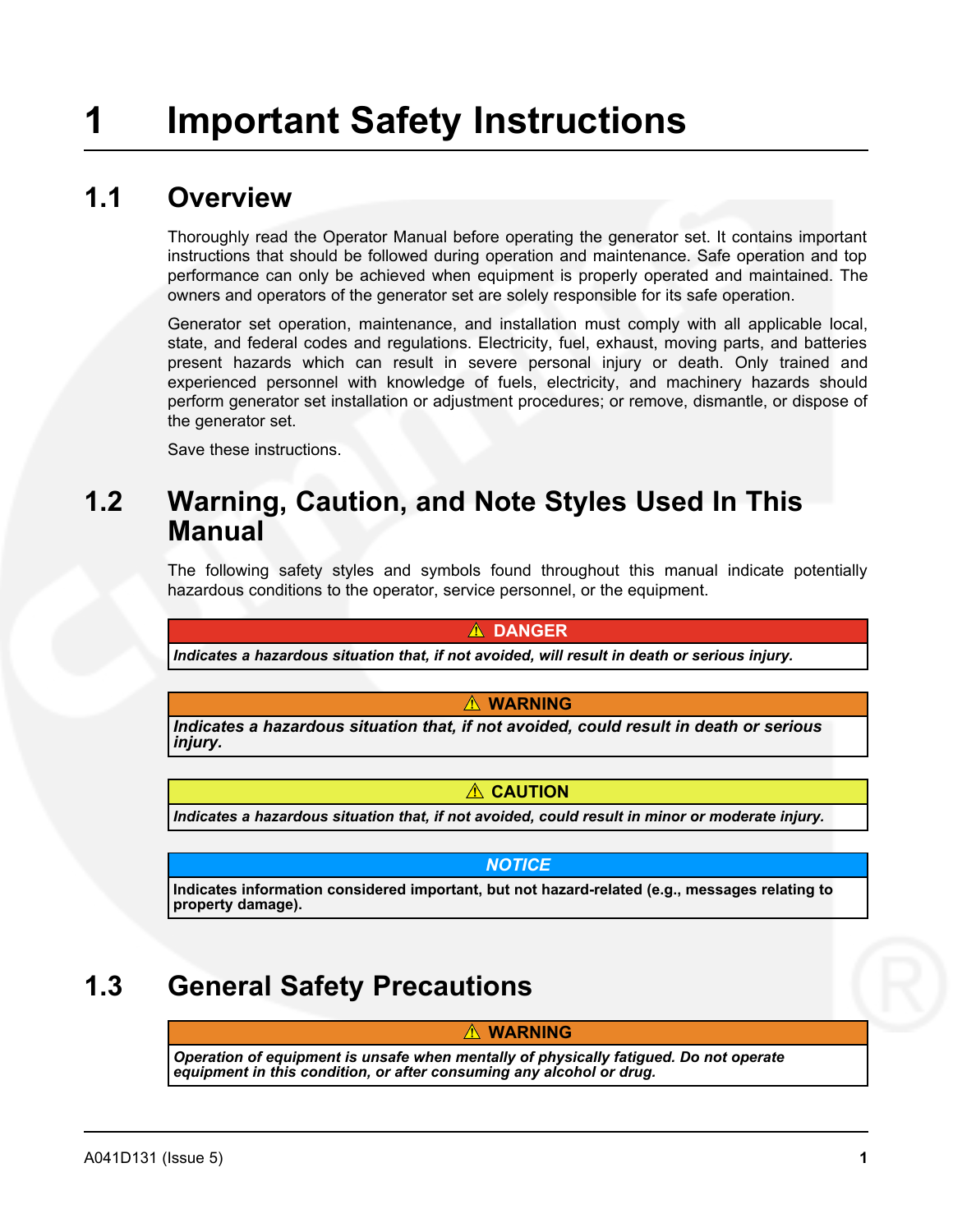#### **WARNING**

*Maintaining or installing a generator set can can severe personal injury. Wear personal protective equipment such as safety glasses, protective gloves, hard hats, steel-toed boots, and protective clothing when working on equipment.*

#### **WARNING**

*Running the generator set wihtout the cover or service door can cause severe personal injury or equipment damage. Do not operate the generator set with the cover or service doors removed.*

#### **WARNING**

*Starting fluids, such as ether, can cause explosion and generator set engine damage. Do not use.*

#### **WARNING**

*Benzene, found in some fuels, has been identified by some state and federal agencies to cause cancer or reproductive toxicity. Do not ingest, breathe the fumes, or contact gasoline when checking, draining, or adding gasoline.*

#### **WARNING**

*Used engine oils have been identified by some state and federal agencies to cause cancer or reproductive toxicity. Do not ingest, breathe the fumes, or contact used oil when checking or changing engine oil.*

### **A** CAUTION

*To prevent accidental or remote starting while working on the generator set, disconnect the negative (-) battery cable at the battery using an insulated wrench.*

### **A** CAUTION

*Unsecured or loose fasteners can cause equipment damage. Make sure all fasteners are secure and properly torqued.*

### **A** CAUTION

*Oily rags and other material can cause fire and restrict cooling. Keep the generator set, drip pan, and compartment clean.*

### $\mathbb A$  caution

*Accumulated grease and oil can cause overheating and engine damage presenting a potential fire hazard. Keep the generator set clean and repair any oil leaks promptly.*

#### *NOTICE*

**Keep multi-class ABC fire extinguishers handy. Class A fires involve ordinary combustible materials such as wood and cloth. Class B fires involve combustible and flammable liquid fuels and gaseous fuels. Class C fires involve live electrical equipment. (Refer to NFPA No. 10 in applicable region.)**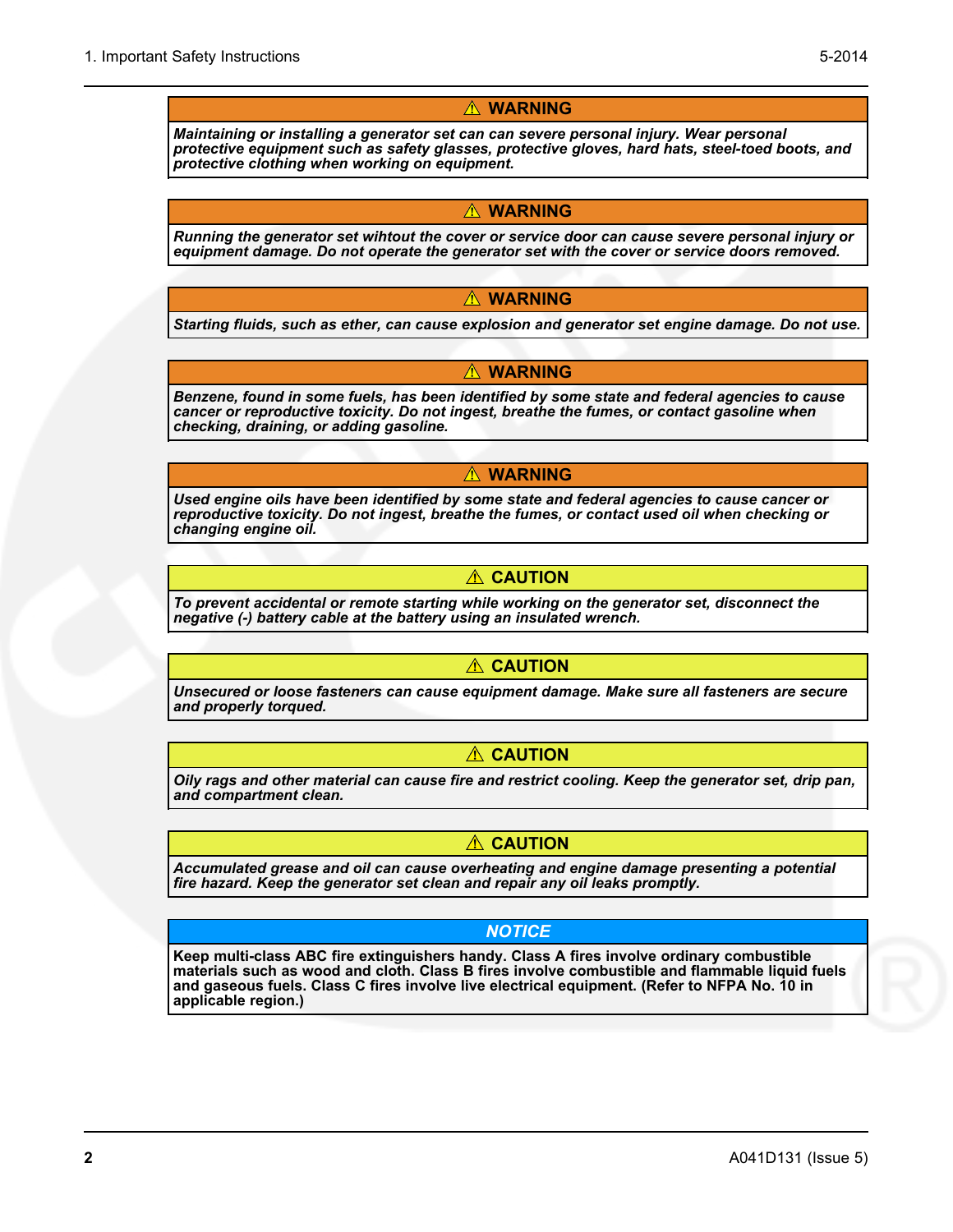# <span id="page-8-0"></span>**1.4 Automatic Generator Start Control Hazards**

**WARNING**

*Accidental starting can cause severe personal injury or death. Turn off the AGS whenever performing maintenance or service, when the vehicle is stored between uses, is awaiting service, or is parked in a garage or other confined area.*

Unexpected starting may occur if the generator set is equipped with an inverter-charger or other Automatic Generator Start (AGS) control. This may cause exposure to:

- Unexpected generator starting
- Moving parts hazards
- Electric shock
- Exhaust carbon monoxide (CO)

# <span id="page-8-1"></span>**1.5 Electrical Shock and Arc Flash Can Cause Severe Personal Injury or Death**

#### **WARNING**

*Electrical shocks and arc flashes can cause severe personal injury or death. Adhere to the following guidelines:*

- *• Only qualified service personnel certified and authorized to work on power circuits should work on exposed energized power circuits.*
- *• All relevant service material must be available for any electrical work performed by certified service personnel.*
- *• Exposure to energized power circuits with potentials of 50 VAC or 75 VDC or higher poses a significant risk of electrical shock and electrical arc flash.*
- *• Refer to standard NFPA 70E, or equivalent safety standards in corresponding regions, for details of the dangers involved and for safety requirements.*

# <span id="page-8-2"></span>**1.6 Generator Voltage Is Deadly**

#### **WARNING**

*Improperly connected generator electrical output connections can cause equipment damage, severe personal injury, or death. Electrical connections must be made by a trained and experienced electrician in accordance with applicable codes.*

### **WARNING**

*Improper installations can cause equipment damage, severe personal injury, or death. All installations must be conducted by trained and experienced personnel in accordance with the installation instructions and all applicable codes.*

### **WARNING**

*Back feed to shore power can cause electrocution and damage to equipment. The generator set must not be connected to shore power or to any other source of electrical power. An approved switching device must be used to prevent interconnections.*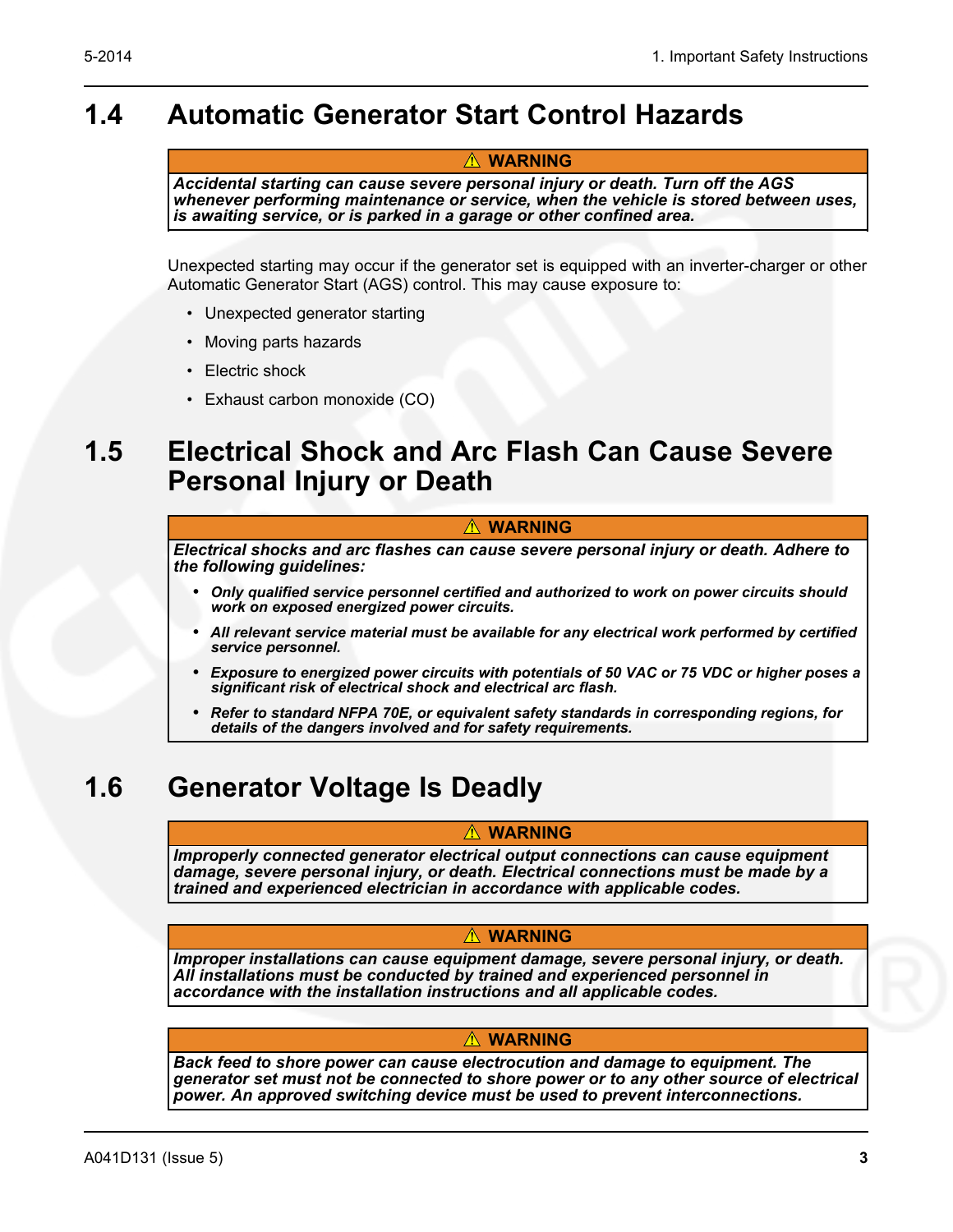#### **WARNING**

*Live electrical equipment can cause electrocution. Use caution when working on live electrical equipment. Remove jewelry, make sure clothing and shoes are dry, stand on a dry wooden platform or rubber insulating mat, and use tools with insulated handles.*

# <span id="page-9-0"></span>**1.7 Engine Exhaust/Carbon Monoxide Is Deadly**

#### **WARNING**

*Substances in exhaust gases have been identified by some state and federal agencies to cause cancer or reproductive toxicity. Do not breathe in or come into contact with exhaust gases.*

#### **WARNING**

*Carbon monoxide is a poisonous gas. Inhalation of this gas can cause severe personal injury or death. Adhere to the following bullet points to make sure carbon monoxide is not being inhaled by occupants of the vehicle as well as others working on or around the generator set.*

- *• Inspect for exhaust leaks, and test and confirm that all carbon monoxide detectors are working in accordance with the manufacturer's instructions or owner's manual, prior to every startup, and after every 8 hours of running.*
- *• Never occupy the vehicle while the generator set is running unless the vehicle is equipped with a working carbon monoxide detector.*
- *• Never operate the generator set when the vehicle is in a confined space, such as a garage, basement, or building of any kind.*
- *• Make sure the exhaust system is installed in accordance with the generator set installation manual.*
- *• Never use engine cooling air for heating a working or living space compartment.*

Carbon Monoxide (CO) is odorless, colorless, tasteless, and non-irritating. It cannot be seen or smelled. Exposure, even to low levels of CO for a prolonged period can lead to asphyxiation (lack of oxygen).

Mild effects of CO poisoning include:

- headache
- dizziness
- drowsiness
- fatigue
- chest pain
- confusion

More extreme symptoms include:

- vomiting
- seizure
- loss of consciousness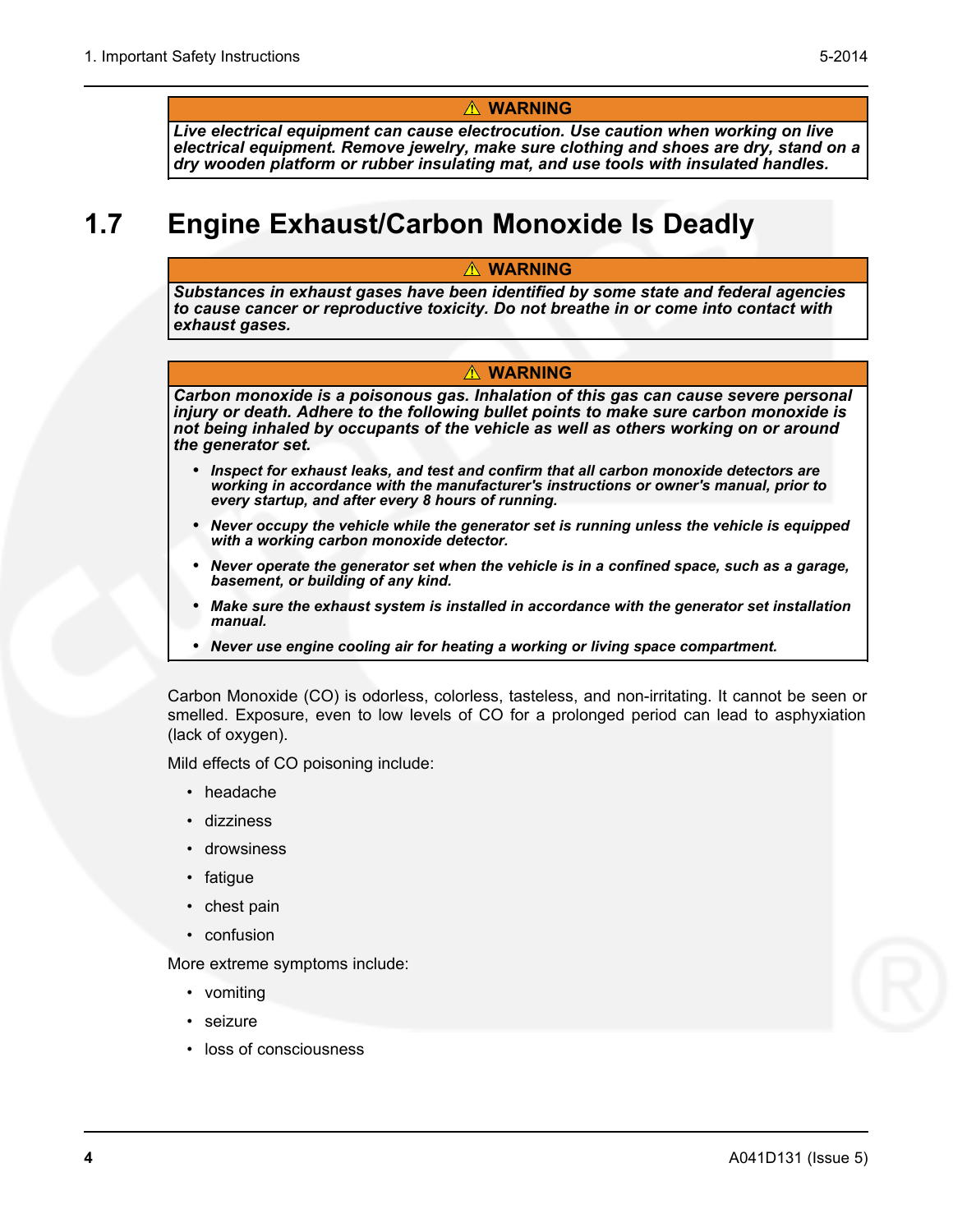# <span id="page-10-0"></span>**1.8 Fuel Is Flammable and Explosive**

**WARNING** *Fuel and fuel vapor is highly explosive. Adhere to the following bullets to avoid igniting fuel and fuel vapors.*

- *• Do not smoke or turn electrical switches on or off where fuel fumes are present or in areas sharing ventilation with fuel tanks or equipment.*
- *• Keep flame, sparks, pilot lights, arc-producing equipment and all other sources of ignition well away from fuel lines and sources.*
- *• Fuel lines must be secured, free of leaks, and separated or shielded from electrical wiring.*

Leaks can lead to explosive accumulations of gas.

• LPG sinks when released and can accumulate inside housings and basements and other below-grade spaces.

*NOTICE* **Natural gas is identifiable by a rotten egg smell.**

# <span id="page-10-1"></span>**1.9 Battery Gas Is Explosive**

#### **WARNING**

*Battery gas is highly explosive and may cause personal injury or death if ignited. Take the proper precautions to avoid personal injury.*

- *• For personal safety, wear appropriate PPE when working on or around the generator set.*
- *• To make sure battery gas is not ignited, do not smoke around the generator set.*
- *• To reduce arcing when disconnecting or reconnecting battery cables, always disconnect the negative (–) battery cable first and reconnect it last.*

## <span id="page-10-2"></span>**1.10 Moving Parts Can Cause Severe Personal Injury or Death**

#### **WARNING**

*Moving parts can cause severe personal injury or death, and hot exhaust parts can cause severe burns. Make sure all protective guards are properly in place before starting the generator set.*

### **WARNING**

*Hot moving, and electrically live parts can cause severe personal injury or death. Keep children away from the generator set.*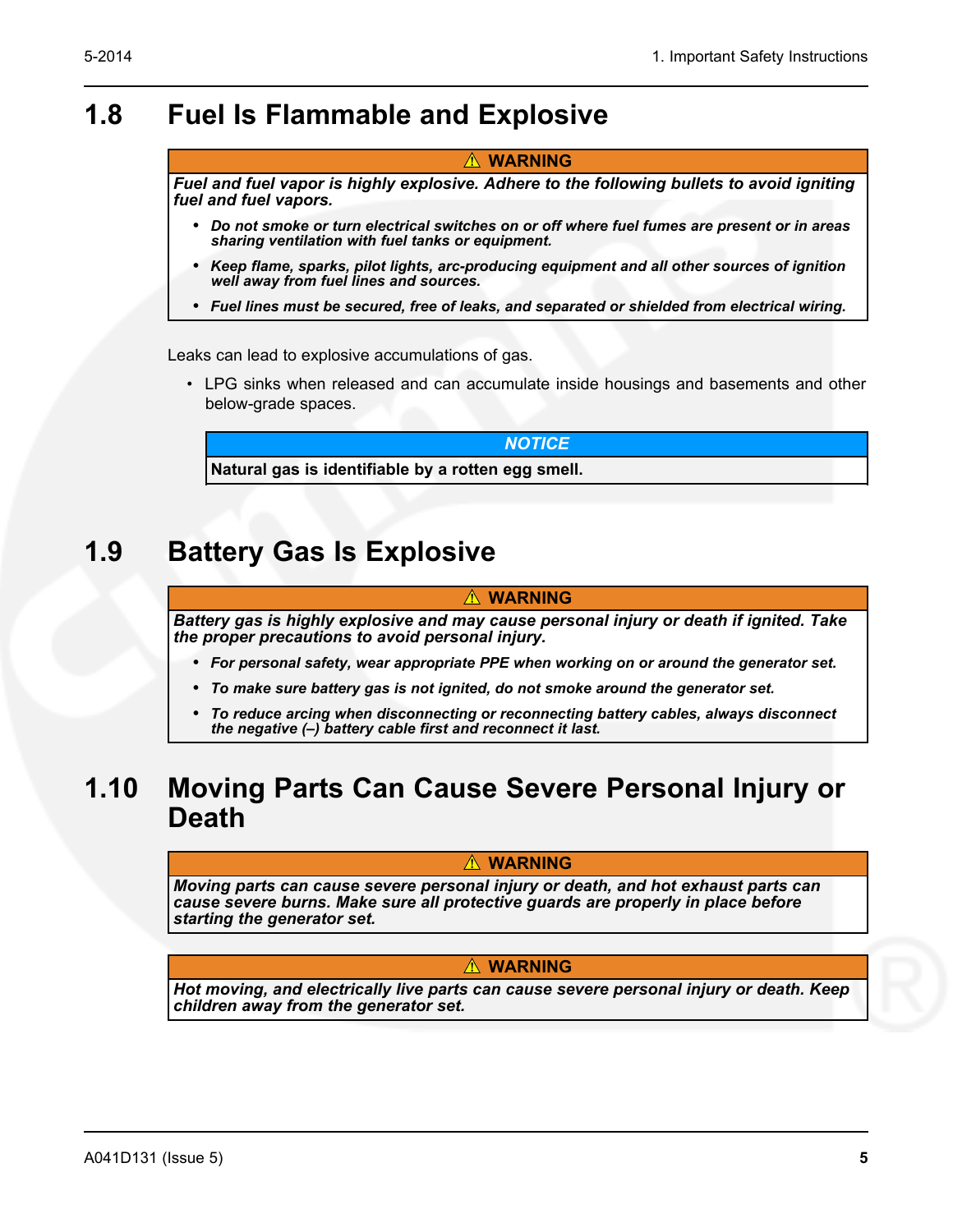### **WARNING**

*Hot, moving, and electrically live parts can cause severe personal injury or death. Only trained and experienced personnel should make adjustments while the generator set is running.*

### **WARNING**

*Moving parts can catch on loose items such as clothing or jewelry. Do not wear loose clothing or jewelry near moving parts such as PTO (power take-off) shafts, fans, belts, and pulleys.*

### **WARNING**

*Moving parts can entangle appendages such as fingers. Keep the protective guards in place over fans, belts, pulleys, and other moving parts and keep hands away from all moving parts.*

# <span id="page-11-0"></span>**1.11 CARB**

### **A** CAUTION

*Unauthorized modifications or replacement of fuel, exhaust, air intake, or speed control system components that affect engine emissions are prohibited by law in the state of California.*

# <span id="page-11-1"></span>**1.12 Generator Set Warning Labels**

Warning signs are provided on the generator set at or near the point of risk. To avoid injury, always take the necessary precautions as indicated on the sample signs shown below.

| Caution or Warning.<br>Indicates a risk of personal injury.                                                                       |
|-----------------------------------------------------------------------------------------------------------------------------------|
| Caution or Warning of Temperature Hazard.<br>Indicates a risk of personal injury from high temperature.                           |
| Caution or Warning of High Voltage Hazard.<br>Indicates a risk of personal injury from electric<br>shock or electrocution.        |
| Caution or Warning of Engine Coolant Pressure Hazard.<br>Indicates a risk of personal injury from hot pressurized engine coolant. |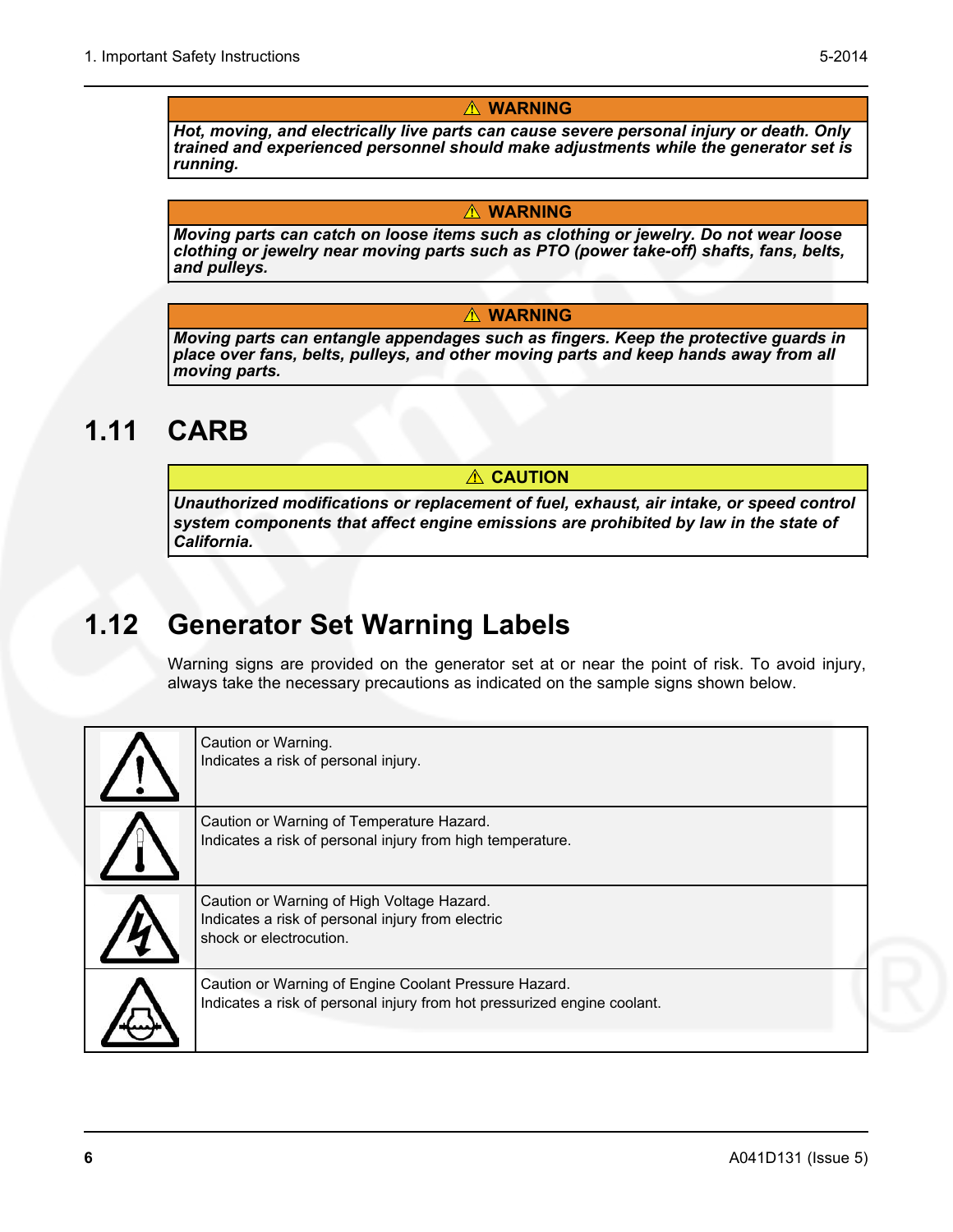| Caution or Warning.<br>Indicates to read Operator Manual for additional information.                                                                      |
|-----------------------------------------------------------------------------------------------------------------------------------------------------------|
| Caution or Warning of No Step.<br>Indicates a risk of personal injury or equipment damage from stepping on<br>equipment.                                  |
| Caution or Warning of Combustion or Explosion Hazard.<br>Indicates a risk of personal injury from explosion.                                              |
| Caution or Warning of Belt and Rotating Part Hazard.<br>Indicates a risk of personal injury from entanglement in moving parts.                            |
| Caution or Warning of Chemical (ingestion or burn) Hazard.<br>Indicates a risk of personal injury or asphyxiation from poisonous fumes<br>or toxic gases. |
| Caution or Warning of High Voltage or Current Source Hazard.<br>Indicates a risk of personal injury from electrical shock or electrocution.               |
| Caution or Warning of Fan and Rotating Part Hazard.<br>Indicates a risk of personal injury from entanglement in moving parts.                             |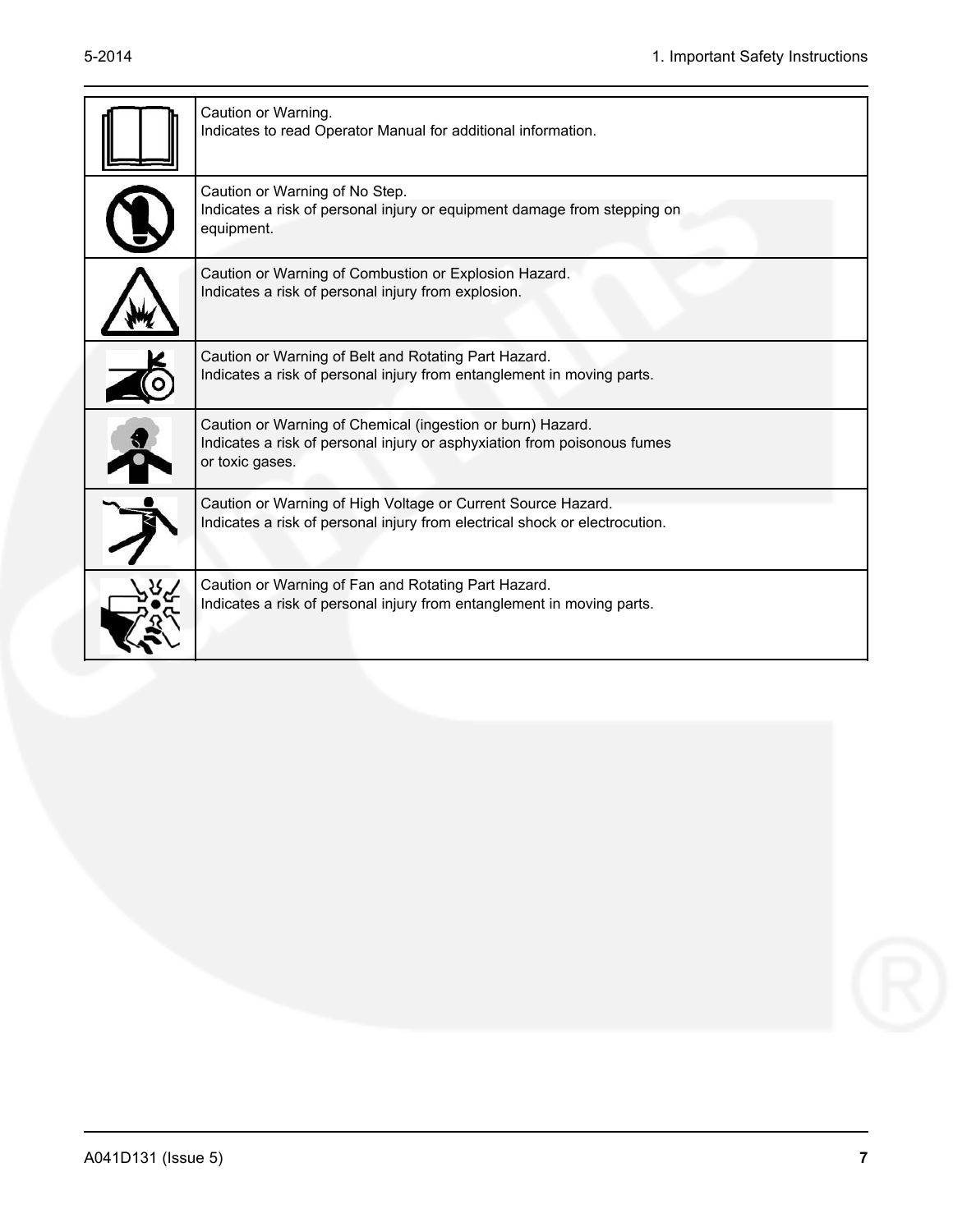This page is intentionally blank.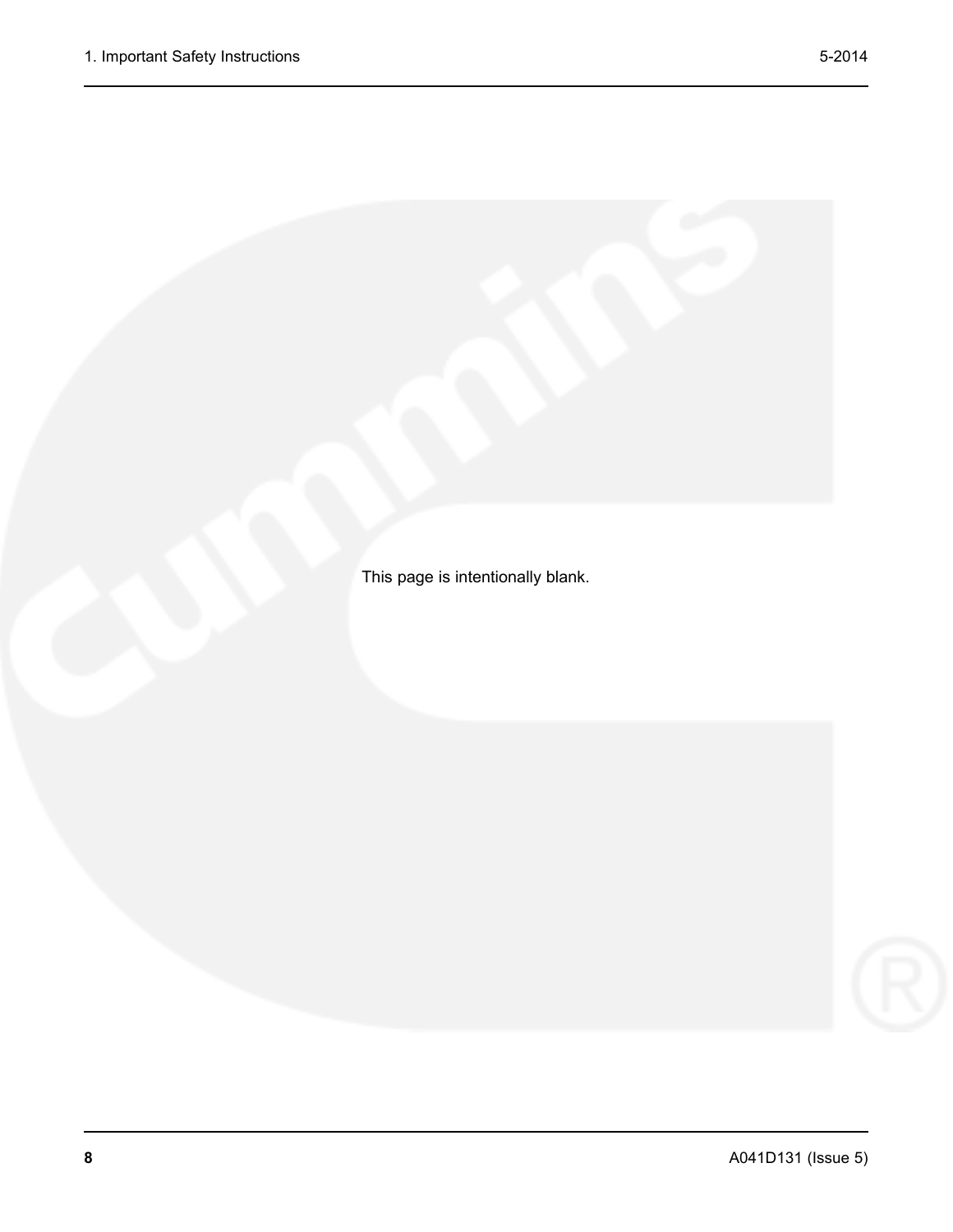# <span id="page-14-0"></span>**2 Introduction**

# <span id="page-14-1"></span>**2.1 About this Manual**

This is the Operator Manual for the generator set or sets listed on the front cover. Each operator should study this manual carefully and observe all of its instructions and safety precautions. Keep this manual readily available for reference.

The information contained within the manual is based on information available at the time of going to print. In line with Cummins Power Generation policy of continuous development and improvement, information may change at any time without notice. The users should therefore make sure that before commencing any work, they have the latest information available. The latest version of this manual is available on QuickServe Online (https://qsol.cummins.com/info/index.html).

The Operation, Maintenance, and Troubleshooting Chapters of this manual provide instructions necessary for operating the generator set and maintaining it at top performance. The owner is responsible for performing maintenance in accordance with the information provided in **[Chapter](#page-36-0) [5 on page 31](#page-36-0)**.

This manual also includes generator set specifications and information on how to obtain service, emissions regulation compliance, and model identification.

See the Parts Manual for part identification numbers and required quantities. Genuine Cummins Onan replacement parts are recommended for best results.

# <span id="page-14-2"></span>**2.2 Related Literature**

Before any attempt is made to operate the generator set, the operator should take time to read all of the manuals supplied with the generator set, and to familiarize themselves with the warnings and operating procedures.

#### $\triangle$  Caution

*A generator set must be operated and maintained properly if you are to expect safe and reliable operation. The Operator manual includes a maintenance schedule and a troubleshooting guide. The Health and Safety manual must be read in conjunction with this manual for the safe operation of the generator set:*

*• Health and Safety Manual (0908-0110)*

The relevant manuals appropriate to your generator set are also available, the documents below are in English:

- Operator Manual for RV Generator Set KY (Spec P) (A041D131)
- Installation Manual for RV Generator Set KY (Spec P) (A041D129)
- Generator Set Service Manual for RV Generator Set KY (Spec P) (A041D133)
- Recommended Spares List (RSL) for RV Generator Set KY (Spec P) (A043Y023)
- Parts Manual for RV Generator Set KY (Spec P) (0981-0246)
- Standard Repair Times AF Family (0900-0606)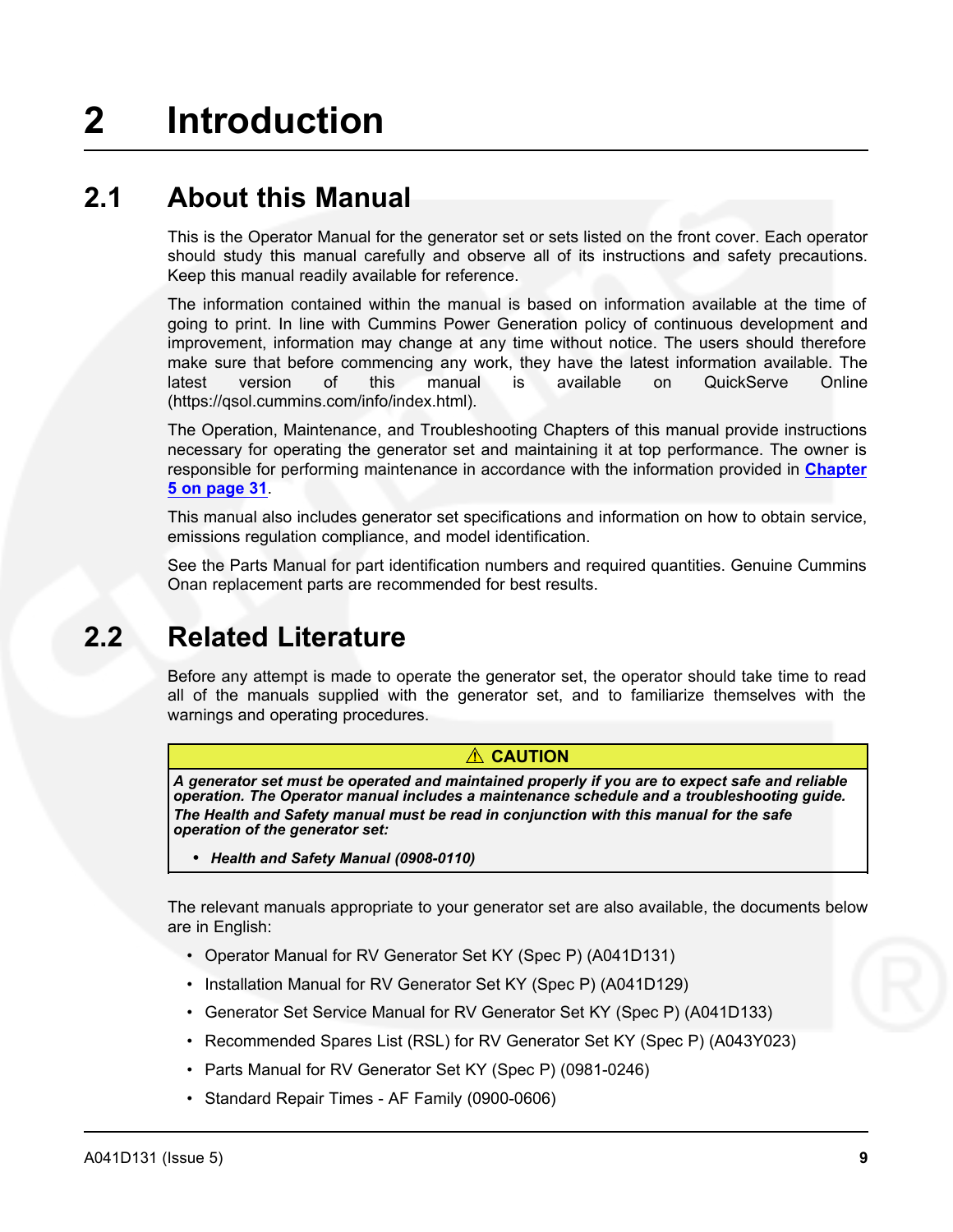- Service Tool Manual (A043D529)
- Failure Code Manual (F1115C)
- Warranty Manual (A040W374)
- Global Commercial Warranty Statement (A028U870)

# <span id="page-15-0"></span>**2.3 Model Identification**

Each generator set is provided with a nameplate that contains the model and serial numbers. This information is needed when contacting Cummins Onan for parts, service, and product information.

Every character of the model number is significant. The last character of the model number is the specification letter which is important for obtaining the correct parts.

Record the generator set model and serial numbers in the figure below to have them available if needed.

#### **IMPORTANT ENGINE INFORMATION** CUMMINS POWER GENERATION<br>1400 73rd Ave. NE  $\mathcal{L}$ лN, Minneapolis, MN 55432 Made in U.S.A. Model No: S/N: PH **AC Volts:** kVA: kW: Pf: **RPM** Amps: Fuel: Hz: **Bat** Options: Wiring Dinc **Insulation - NEMA Class RECORD NUMBERS HERE** The engine family designation, engine displacement, statement of compliance with the applicable EFA and / or California emissions<br>regulations, including the compliance period or category appear in **MODEL NUMBER:** this block on the actual nameplate on the genset. **SERIAL NUMBER:**

## <span id="page-15-1"></span>**2.3.1 Nameplate Location**



# <span id="page-15-2"></span>**2.4 How to Obtain Service**

For generator set parts, service, and literature, contact the nearest authorized Cummins Onan distributor. You may go to the Internet site *www.power.cummins.com* for information on contacting our distributors worldwide.

### <span id="page-15-3"></span>**2.4.1 In North America**

Call +01 800 8886626 for the nearest Cummins Onan distributor in the United States or Canada. Press 1 (option 1) to be automatically connected.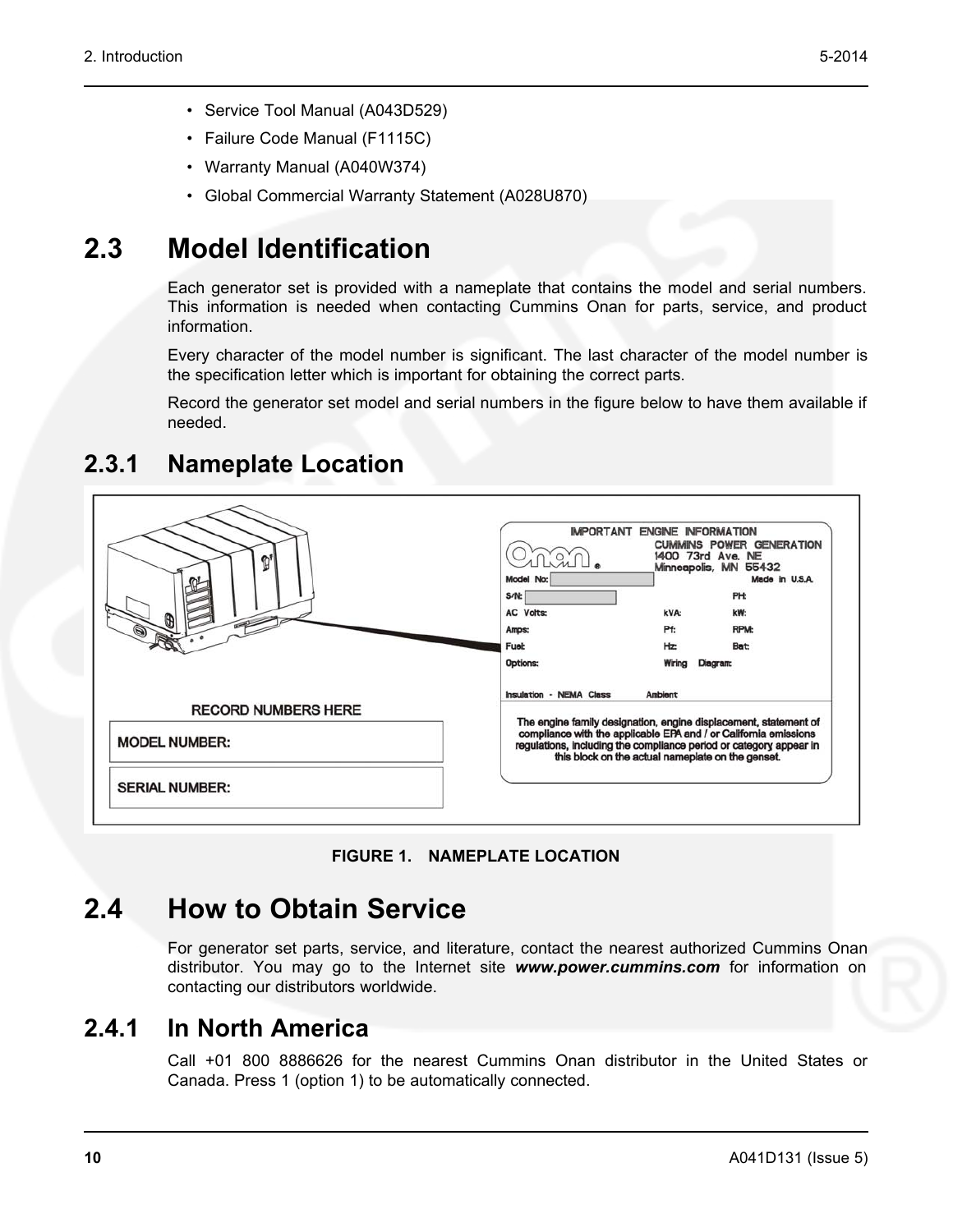If you are unable to contact a distributor using the automated service, consult the Yellow Pages. Typically, our distributors are listed under: generators - electric.

## <span id="page-16-0"></span>**2.4.2 Outside North America**

Call Cummins Power Generation at +01 763 5745000 from 7:30 AM to 4:00 PM (Central Standard Time), Monday through Friday, or fax +01 763 5287229.

### <span id="page-16-1"></span>**2.4.3 Information To Have Available**

- model number
- serial number
- date of purchase
- nature of the problem (see **[Chapter 6 on page 47](#page-52-0)**)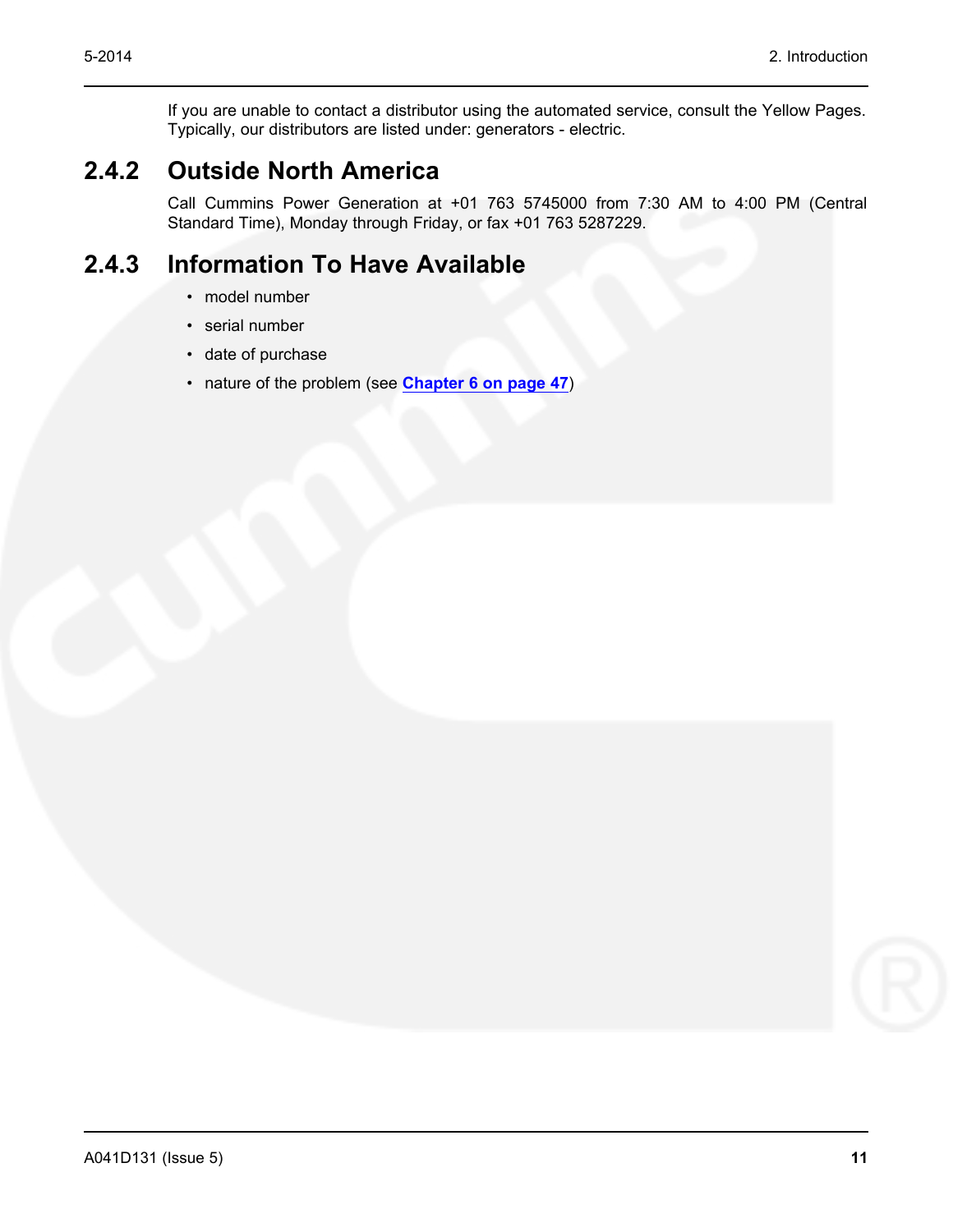This page is intentionally blank.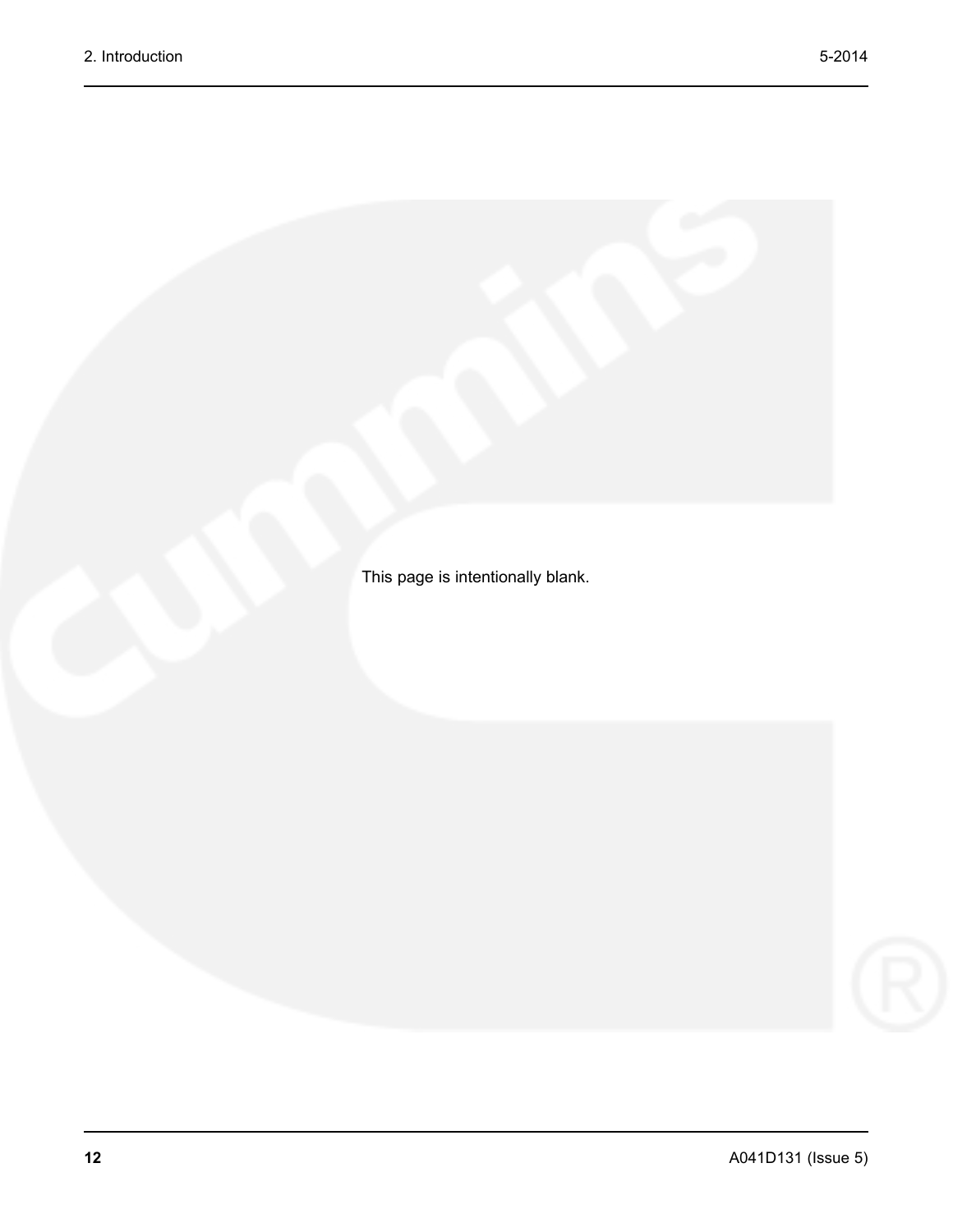# <span id="page-18-0"></span>**3 Overview**

# <span id="page-18-1"></span>**3.1 Electromagnetic Compatibility Compliance**

Generator sets emit and receive electromagnetic (radio frequency) energy. If the generator set affects operation of nearby devices, or nearby devices affect generator set operation, increase the distance between them.

When used in countries where compliance to the EMC directive is required: This generator set has been evaluated for use in the residential, commercial, and light industrial environments.

## <span id="page-18-2"></span>**3.2 Information for Generator Set Users (Spark-Ignited Exhaust Emissions)**

This generator set meets the requirements of exhaust emissions standards for 50-state operation as stated on the nameplate.

As a user of this generator set, please be aware that unauthorized modifications or replacement of fuel, exhaust, air intake, or speed control system components that affect engine emissions are prohibited. Unauthorized modification, removal, or replacement of the generator set label is prohibited.

Carefully review Operator (Owner), Installation, and other manuals and information you receive with the generator set. If unsure that the installation, use, maintenance, or service of the generator set is authorized, seek assistance from an approved Cummins Onan dealer.

Generator set users may use the following table as an aid in locating information related to the requirements for emissions control.

| <b>Generator Set Warranty Information</b>  | The EPA and California emissions control warranty statements are<br>located in the same packet of information as this manual when the<br>generator set is shipped from the factory.                          |  |
|--------------------------------------------|--------------------------------------------------------------------------------------------------------------------------------------------------------------------------------------------------------------|--|
| Engine Valve Lash                          | See Section 3.4 on page 15.                                                                                                                                                                                  |  |
| Engine Ignition Timing                     | See Section 3.4 on page 15                                                                                                                                                                                   |  |
| <b>Engine Fuel Requirements</b>            | <b>Gasoline Models:</b> The engine is certified to operate on unleaded<br>gasoline.<br><b>LPG Models:</b> The engine is certified to operate on LPG.<br>See Section 5.6 on page 36 for fuel recommendations. |  |
| <b>Engine Lubricating Oil Requirements</b> | See Section 5.5 on page 33 for engine oil recommendations.                                                                                                                                                   |  |
| <b>Engine Fuel Mixture Settings</b>        | The generator set engines have precision-manufactured carburetors<br>which are not adjustable.                                                                                                               |  |
| <b>Engine Adjustments</b>                  | None.                                                                                                                                                                                                        |  |
| <b>Engine Emission Control System</b>      | The engine emission control system consists of inherent engine design<br>and, in some cases, an exhaust aftertreatment system incorporating a<br>three-way catalyst and pulse secondary air injection.       |  |

**TABLE 1. EMISSIONS CONTROL INFORMATION**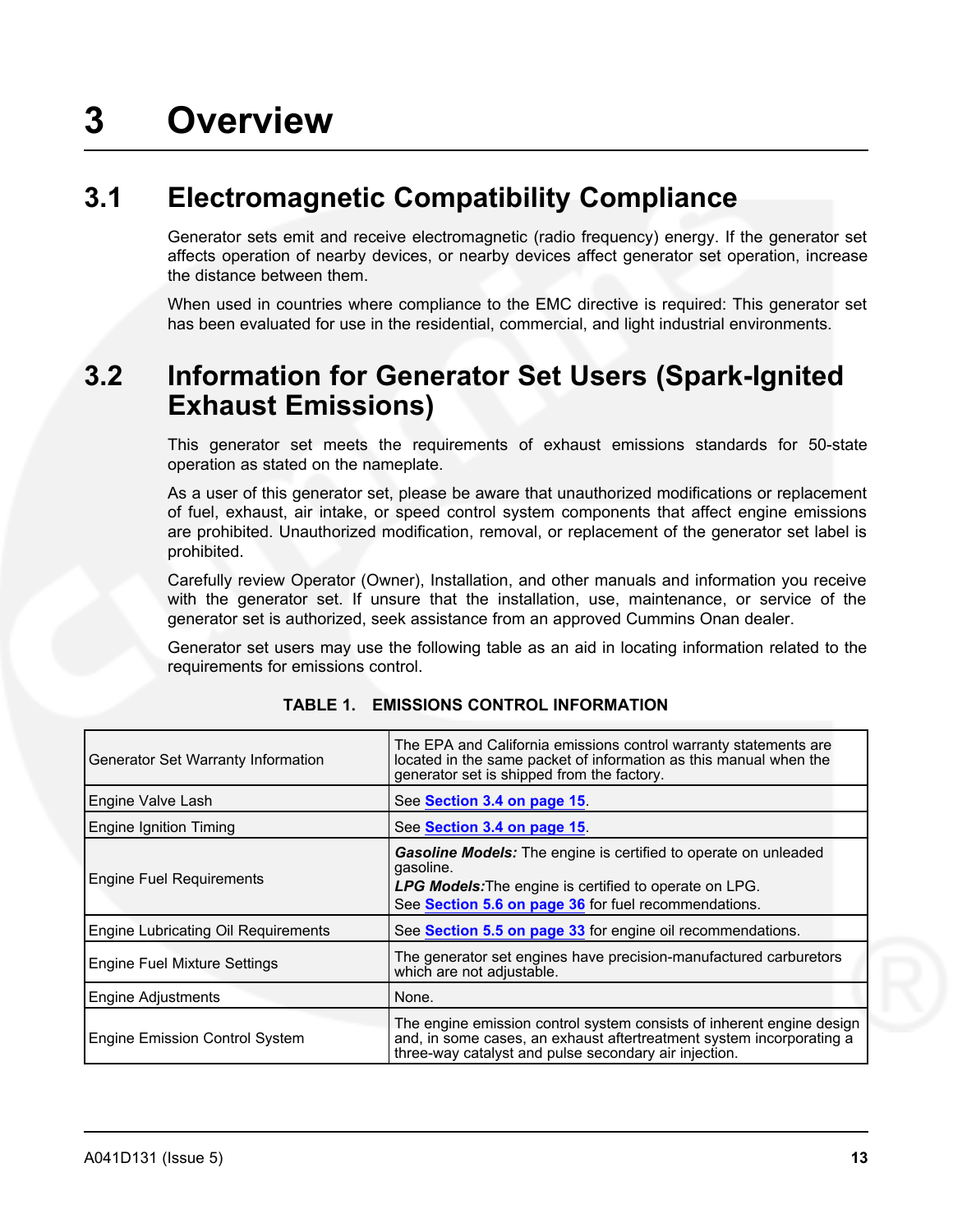# <span id="page-19-0"></span>**3.3 Build Standards**

The generator set and its control system have been designed, constructed and tested generally in accordance with the following Standards where applicable.

| <b>Standard</b>                | <b>Title</b>                                                                                                                                                      |  |
|--------------------------------|-------------------------------------------------------------------------------------------------------------------------------------------------------------------|--|
| BS EN 1037:1995+a1:2008        | Safety of machinery - Prevention of unexpected start up.                                                                                                          |  |
| BS EN ISO 14121-1:2007         | Safety of machinery. Risk assessment principles.                                                                                                                  |  |
| BS EN ISO 13857:2008           | Safety of machinery. Safety distances to prevent hazard zones being<br>reached by upper and lower limbs.                                                          |  |
| BS EN 349:1993+A1:2008         | Safety of machinery - Minimum gaps to avoid crushing parts on the human<br>body.                                                                                  |  |
| BS EN 547-1:1996+A1:2008       | Safety of machinery - Human body dimensions - Part 1: Principles for<br>determining the dimensions required for openings for whole body access<br>into machinery. |  |
| BS EN 547-2:1996+A1:2008       | Safety of machinery - Human body dimensions - Part 2: Principles for<br>determining the dimensions required for access openings.                                  |  |
| BS EN 547-3:1996+A1:2008       | Safety of machinery - Human body dimensions - Part 3: Anthropomorphic<br>data.                                                                                    |  |
| BS EN 60204-1:2006+A1:2009     | Safety of machinery. Electrical equipment of machines. General<br>requirements.                                                                                   |  |
| BS EN 614-1:2006+A1:2009       | Safety of machinery. Ergonomic design principles. Terminology and<br>general principles.                                                                          |  |
| BS EN 953:1997+A1:2009         | Safety of machinery - Guards - General requirements for the design and<br>construction of fixed and movable guards.                                               |  |
| BS EN ISO 12100-1:2003+A1:2009 | Safety of machinery. Basic concepts, general principles for design. Basic<br>terminology, methodology                                                             |  |
| BS EN ISO 12100-2:2003+A1:2009 | Safety of machinery. Basic concepts, general principles for design.<br>Technical principles                                                                       |  |
| BS EN ISO 13732-1:2008         | Ergonomics of the thermal environment. Methods for the assessment of<br>human responses to contact with surfaces. Hot surfaces                                    |  |
| BS EN ISO 13849-1:2008         | Safety of machinery - Safety-related parts of control systems                                                                                                     |  |
| BS EN ISO 13850:2006           | Safety of machinery - Emergency stop. Principles for design.                                                                                                      |  |
| BS EN 61310-1:2008             | Safety of machinery - Indication, marking and actuation - Part<br>1. Requirements for visual, auditory and tactile signals.                                       |  |
| BS EN 61310-2:2008             | Safety of machinery - Indication, marking and actuation - Part 2:<br>Requirements for marking.                                                                    |  |
| BS EN 61000-6-1:2007           | Electromagnetic compatibility (EMC). Generic standards. Immunity<br>standard for residential, commercial and light-industrial environments.                       |  |
| BS EN 61000-6-3:2007           | Electromagnetic compatibility (EMC). Generic standards. Emission<br>standard for residential, commercial and light-industrial environments.                       |  |
| BS EN 1299:1997+A1:2008        | Mechanical vibration and shock - Vibration isolation of machines -<br>Information for the application of source isolation                                         |  |
| BS EN 1679-1:1998              | Reciprocating internal combustion engines - Safety - Part 1: Compression<br>ignition engines                                                                      |  |
| BS EN 12601:2001               | Reciprocating internal combustion engine driven generating sets - Safety                                                                                          |  |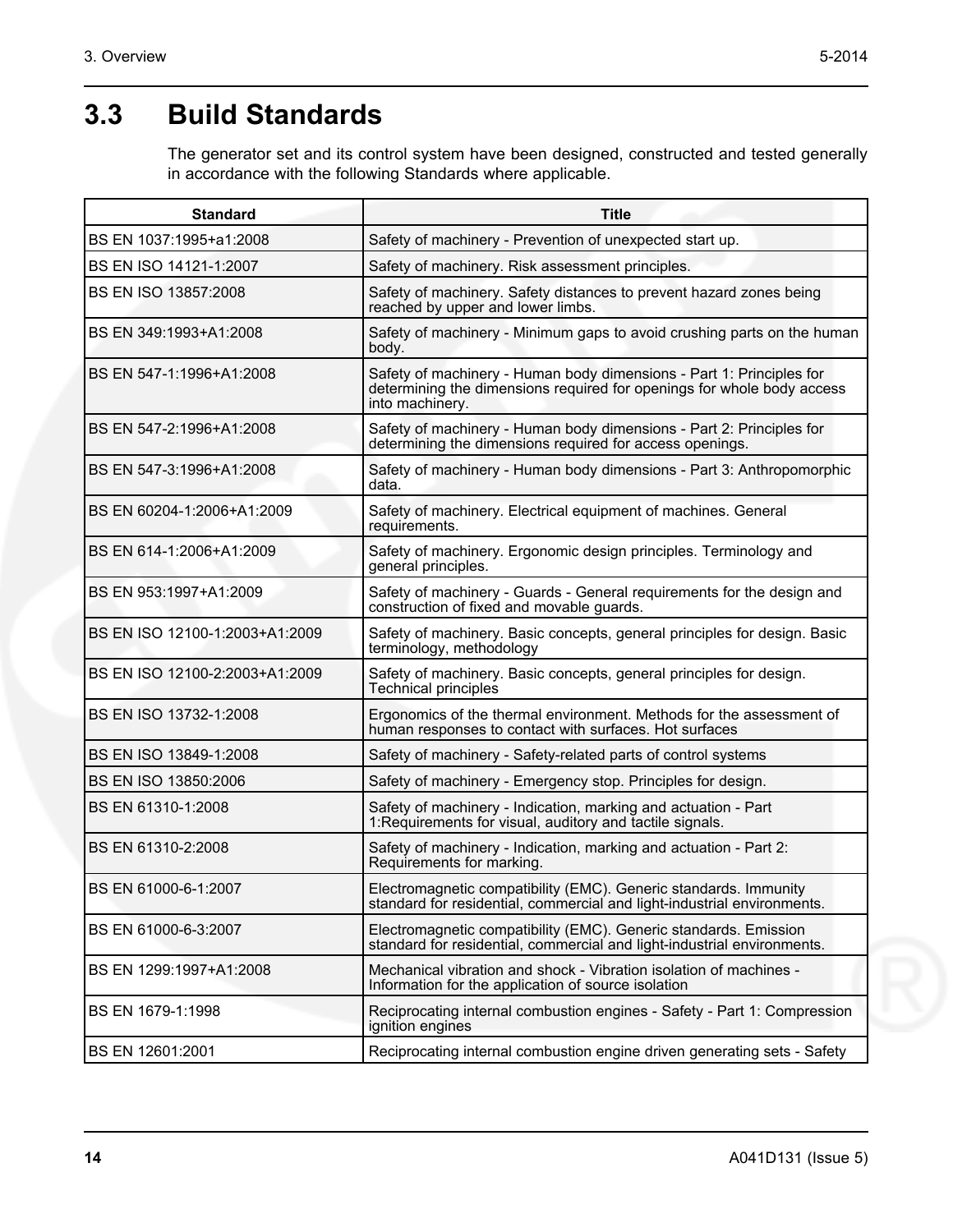# <span id="page-20-0"></span>**3.4 Specifications**

# <span id="page-20-1"></span>**3.4.1 Gasoline Model Specifications**

### **TABLE 2. GASOLINE MODEL SPECIFICATIONS**

|                                                                                    | 4.0 KY                                                         | 3.6 KY              |  |
|------------------------------------------------------------------------------------|----------------------------------------------------------------|---------------------|--|
| GENERATOR: 2-Pole Revolving Field, Self-Excited, 1-Phase, Microprocessor Regulated |                                                                |                     |  |
| Power                                                                              | 4000 Watts                                                     | 3600 Watts          |  |
| Frequency <sup>1</sup>                                                             | 60 Hz                                                          | 50 Hz               |  |
| Voltage                                                                            | 120 Volts                                                      | 230 Volts           |  |
| Current                                                                            | 33.3 Amps                                                      | 15.7 Amps           |  |
| Speed                                                                              | 3600 RPM                                                       | 3000 RPM            |  |
| <b>FUEL CONSUMPTION:</b>                                                           |                                                                |                     |  |
| No Load                                                                            | 1.1 l/h (0.29 gph)                                             | 0.79 l/h (0.21 gph) |  |
| <b>Half Load</b>                                                                   | 1.8 l/h (0.48 gph)                                             | 1.4 l/h (0.37 gph)  |  |
| <b>Fuel Load</b>                                                                   | 2.7 l/h (0.71 gph)                                             | 2.2 l/h (0.58 gph)  |  |
| ENGINE: 1-Cylinder, 4-Cyle, Spark Ignited, OHV, Air-Cooled, Mechanically Governed  |                                                                |                     |  |
| <b>Bore</b>                                                                        | 79 mm (3.11 in)                                                |                     |  |
| <b>Stroke</b><br>62 mm (2.44 in)                                                   |                                                                |                     |  |
| Displacement                                                                       | 304 cm <sup>3</sup> (18.5 in <sup>3</sup> )                    |                     |  |
| <b>Compression Ratio</b>                                                           | 8.5:1                                                          |                     |  |
| Oil Capacity                                                                       |                                                                | 1.5 liters (1.6 qt) |  |
| Intake Valve Lash (Cold)                                                           | 0.05 mm (0.002 in)                                             |                     |  |
| Exhaust Valve Lash (Cold)                                                          | 0.05 mm (0.002 in)                                             |                     |  |
| Spark Plug Gap                                                                     | 0.64 mm (0.025 in)                                             |                     |  |
| Spark Plug Torque                                                                  | 17 Nm (13 ft-lbs)                                              |                     |  |
| Ignition Timing                                                                    | 25° BTDC, non-adjustable                                       |                     |  |
| Magneto Air Gap                                                                    | $0.23 - 0.38$ mm (0.009-0.015 in)                              |                     |  |
| Compression                                                                        | 3.9 kgf/cm <sup>2</sup> (55.47 lbf/in <sup>2</sup> ) @ 500 RPM |                     |  |
| <b>DC SYSTEM:</b>                                                                  |                                                                |                     |  |
| <b>Battery Voltage</b>                                                             | 12 Volts                                                       |                     |  |
| Minimum Battery Rating                                                             | 450 CCA @ -18 °C (0 °F)                                        |                     |  |
| <b>INSTALLATION:</b>                                                               |                                                                |                     |  |
| Exhaust O. D.                                                                      | 28.7 mm (1.13 in)                                              |                     |  |
| <b>Fuel Connection</b>                                                             | 1/4 inch barb fitting for gasoline hose                        |                     |  |
| Minimum Free Air Inlet Area                                                        | 258 cm <sup>2</sup> (40 in <sup>2</sup> )                      |                     |  |
| Muffler Outlet Collar O.D.                                                         | $1.13$ in                                                      |                     |  |
| Weight (with engine oil)                                                           | 81 kg (178 lbs)                                                | 84 kg (184 lbs)     |  |
| Minimum Compartment Size (H x D x W) <sup>2</sup>                                  | 366 x 508 x 775 mm (14.4 x 20 x 30.5 in)                       |                     |  |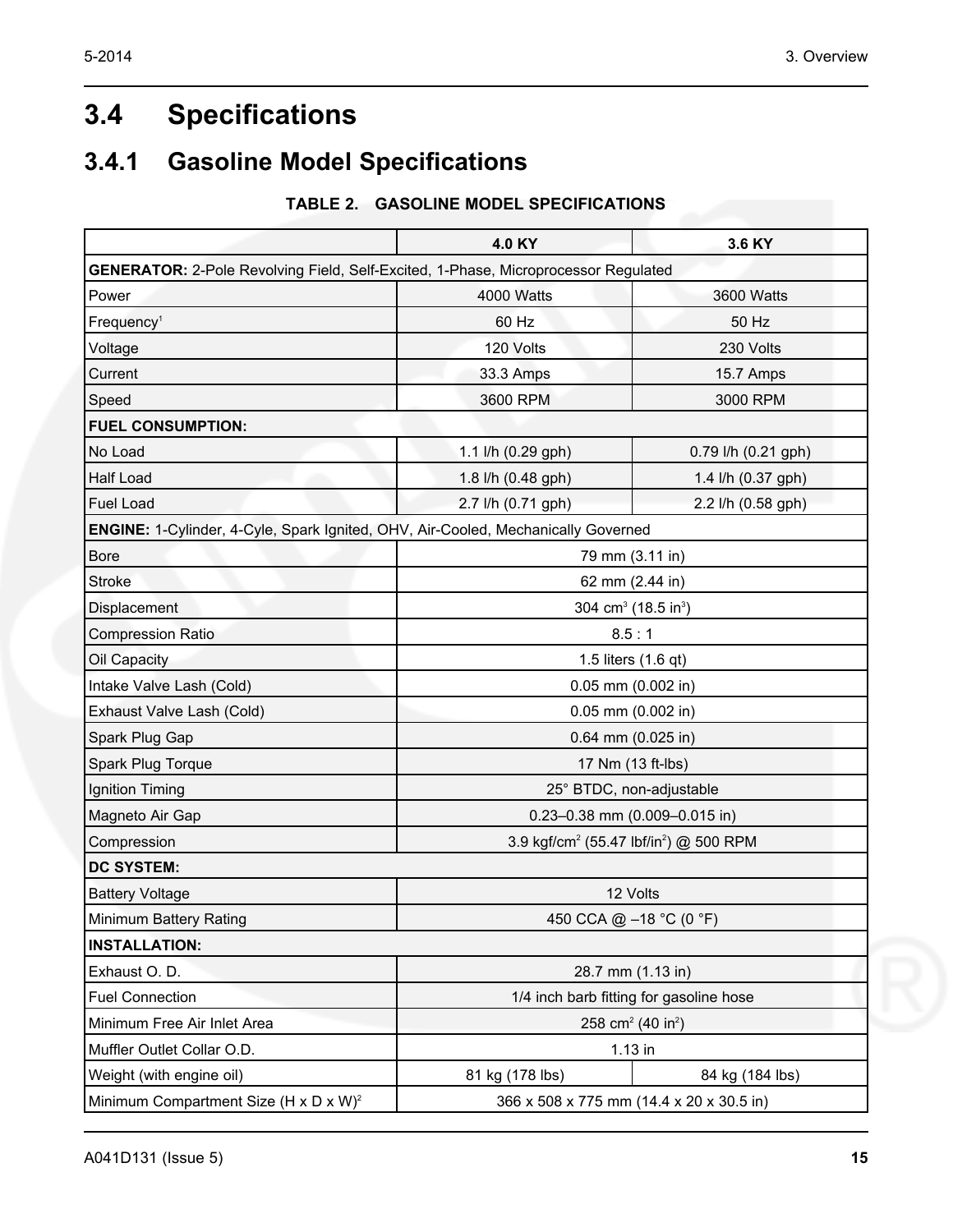|                                                              | 4.0 KY | 3.6 KY |
|--------------------------------------------------------------|--------|--------|
| 1.60 Hz models are listed by CSA and the US Testing Company. |        |        |

2. See the Installation Manual for additional considerations when sizing the generator set compartment.

# <span id="page-21-0"></span>**3.4.2 LPG Model Specifications**

|                                                                                    | 3.6 KY                            | 3.3 KY                                                         |  |
|------------------------------------------------------------------------------------|-----------------------------------|----------------------------------------------------------------|--|
| GENERATOR: 2-Pole Revolving Field, Self-Excited, 1-Phase, Microprocessor Regulated |                                   |                                                                |  |
| Power                                                                              | <b>3600 Watts</b>                 | 3300 Watts                                                     |  |
| Frequency <sup>1</sup>                                                             | 60 Hz                             | 50 Hz                                                          |  |
| Voltage                                                                            | 120 Volts                         | 230 Volts                                                      |  |
| Current                                                                            | 30 Amps                           | 14.3 Amps                                                      |  |
| Speed                                                                              | 3600 RPM                          | 3000 RPM                                                       |  |
| <b>FUEL CONSUMPTION:</b>                                                           |                                   |                                                                |  |
| No Load                                                                            | 0.7 kg/h (1.5 lbs/h)              | 0.5 kg/h (1.1 lbs/h)                                           |  |
| <b>Half Load</b>                                                                   | 1.0 kg/h (2.2 lbs/h)              | 0.9 kg/h (2.0 lbs/h)                                           |  |
| <b>Full Load</b>                                                                   | 1.5 kg/h (3.3 lbs/h)              | 1.3 kg/h (2.9 lbs/h)                                           |  |
| ENGINE: 1-Cylinder, 4-Cycle, Spark Ignited, OHV, Air-Cooled, Mechanically Governed |                                   |                                                                |  |
| <b>Bore</b>                                                                        | 79 mm (3.11 in)                   |                                                                |  |
| <b>Stroke</b><br>62 mm (2.44 in)                                                   |                                   |                                                                |  |
| Displacement                                                                       |                                   | 304 cm <sup>3</sup> (18.5 in <sup>3</sup> )                    |  |
| 8.5:1<br><b>Compression Ratio</b>                                                  |                                   |                                                                |  |
| Oil Capacity                                                                       | 1.5 liters (1.6 qt)               |                                                                |  |
| Intake Valve Lash (Cold)                                                           |                                   | $0.05$ mm $(0.002$ in)                                         |  |
| Exhaust Valve Lash (Cold)                                                          |                                   | $0.05$ mm $(0.002$ in)                                         |  |
| Spark Plug Gap                                                                     | 0.51 mm (0.020 in)                |                                                                |  |
| Spark Plug Torque                                                                  |                                   | 17 Nm (13 ft-lbs)                                              |  |
| Ignition Timing                                                                    |                                   | 25° BTDC, non-adjustable                                       |  |
| Magneto Air Gap                                                                    |                                   | $0.23 - 0.38$ mm (0.009-0.015 in)                              |  |
| Compression                                                                        |                                   | 3.9 kgf/cm <sup>2</sup> (55.47 lbf/in <sup>2</sup> ) @ 500 RPM |  |
| <b>DC SYSTEM:</b>                                                                  |                                   |                                                                |  |
| <b>Battery Voltage</b>                                                             |                                   | 12 Volts                                                       |  |
| Minimum Battery Rating                                                             | 450 CCA @ -18 °C (0 °F)           |                                                                |  |
| <b>INSTALLATION:</b>                                                               |                                   |                                                                |  |
| Exhaust O. D.                                                                      | 28.7 mm (1.13 in)                 |                                                                |  |
| <b>Fuel Connection</b>                                                             | 5/8-18 UNC, SAE 45° Flare Fitting |                                                                |  |
| Minimum Free Air Inlet Area                                                        |                                   | 258 cm <sup>2</sup> (40 in <sup>2</sup> )                      |  |
| Muffler Outlet Collar O.D.                                                         |                                   | $1.13$ in                                                      |  |

#### **TABLE 3. LPG MODEL SPECIFICATIONS**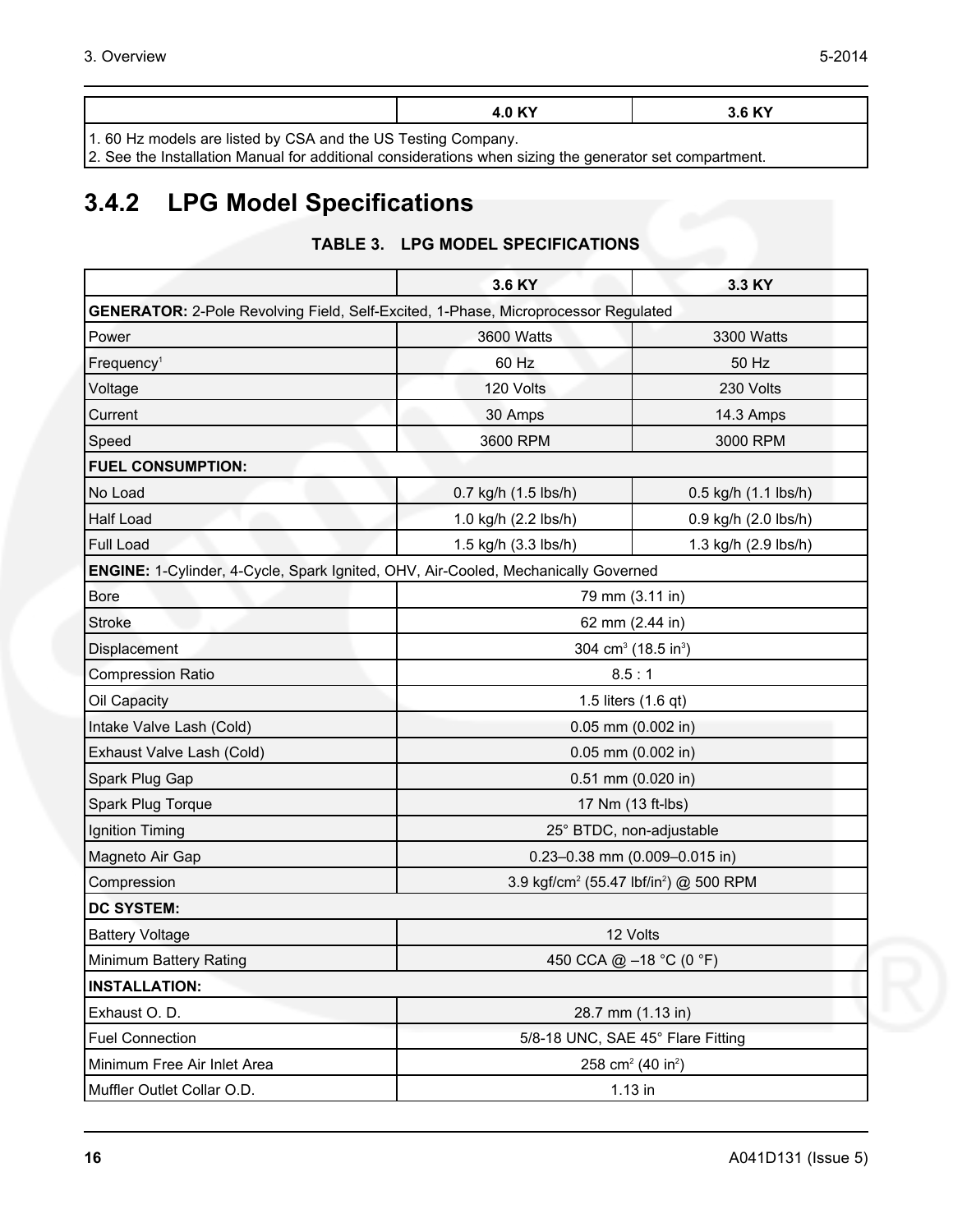|                                                              | 3.6 KY                                   | 3.3 KY          |
|--------------------------------------------------------------|------------------------------------------|-----------------|
| <b>LPG Vapor Supply Pressure</b>                             | 228-330 mm (9-13 in) WC                  |                 |
| LPG Liquid Connection Pressure                               | 1/4-18 NPTF Tank Pressure                |                 |
| Weight                                                       | 81 kg (178 lbs)                          | 84 kg (184 lbs) |
| Minimum Compartment Size (H x D x W) <sup>2</sup>            | 366 x 508 x 775 mm (14.4 x 20 x 30.5 in) |                 |
| 11.60 Hz models are listed by CSA and the US Testing Company |                                          |                 |

1. 60 Hz models are listed by CSA and the US Testing Company.

2. See the Installation Manual for additional considerations when sizing the generator set compartment.

# <span id="page-22-0"></span>**3.5 List of Acronyms**

|  | TABLE 4. ACRONYM DEFINITIONS |
|--|------------------------------|
|  |                              |

| Acronym     | <b>Definition</b>                          |  |  |
|-------------|--------------------------------------------|--|--|
| A/C         | Air Conditioning                           |  |  |
| <b>AC</b>   | <b>Alternating Circuit</b>                 |  |  |
| <b>AGS</b>  | Automatic Generator Start                  |  |  |
| <b>BS</b>   | <b>Build Standard</b>                      |  |  |
| CARB        | California Air Resource Board              |  |  |
| CB          | <b>Circuit Breaker</b>                     |  |  |
| <b>CCA</b>  | Cold Cranking Amp                          |  |  |
| <b>CM</b>   | <b>Commercial Mobile</b>                   |  |  |
| CO          | Carbon Monoxide                            |  |  |
| <b>CPG</b>  | <b>Cummins Power Generation</b>            |  |  |
| DC          | <b>Direct Current</b>                      |  |  |
| <b>EMI</b>  | Electromagnetic Interface                  |  |  |
| <b>EPA</b>  | <b>Environmental Protection Agency</b>     |  |  |
| <b>GFCI</b> | <b>Grounded Fault Circuit Interrupters</b> |  |  |
| HV          | <b>High Voltage</b>                        |  |  |
| LED         | Light-emitting Diode                       |  |  |
| LOP         | Low Oil Pressure                           |  |  |
| <b>LPG</b>  | Liquid Petroleum Gas                       |  |  |
| LV          | Low Voltage                                |  |  |
| <b>NFPA</b> | National Fire Protection Agency            |  |  |
| <b>RV</b>   | <b>Recreational Vehicle</b>                |  |  |
| <b>RVIA</b> | RV Industry Association                    |  |  |
| <b>SAE</b>  | Society of Automotive Engineers            |  |  |
| SAI         | Secondary Air Injection                    |  |  |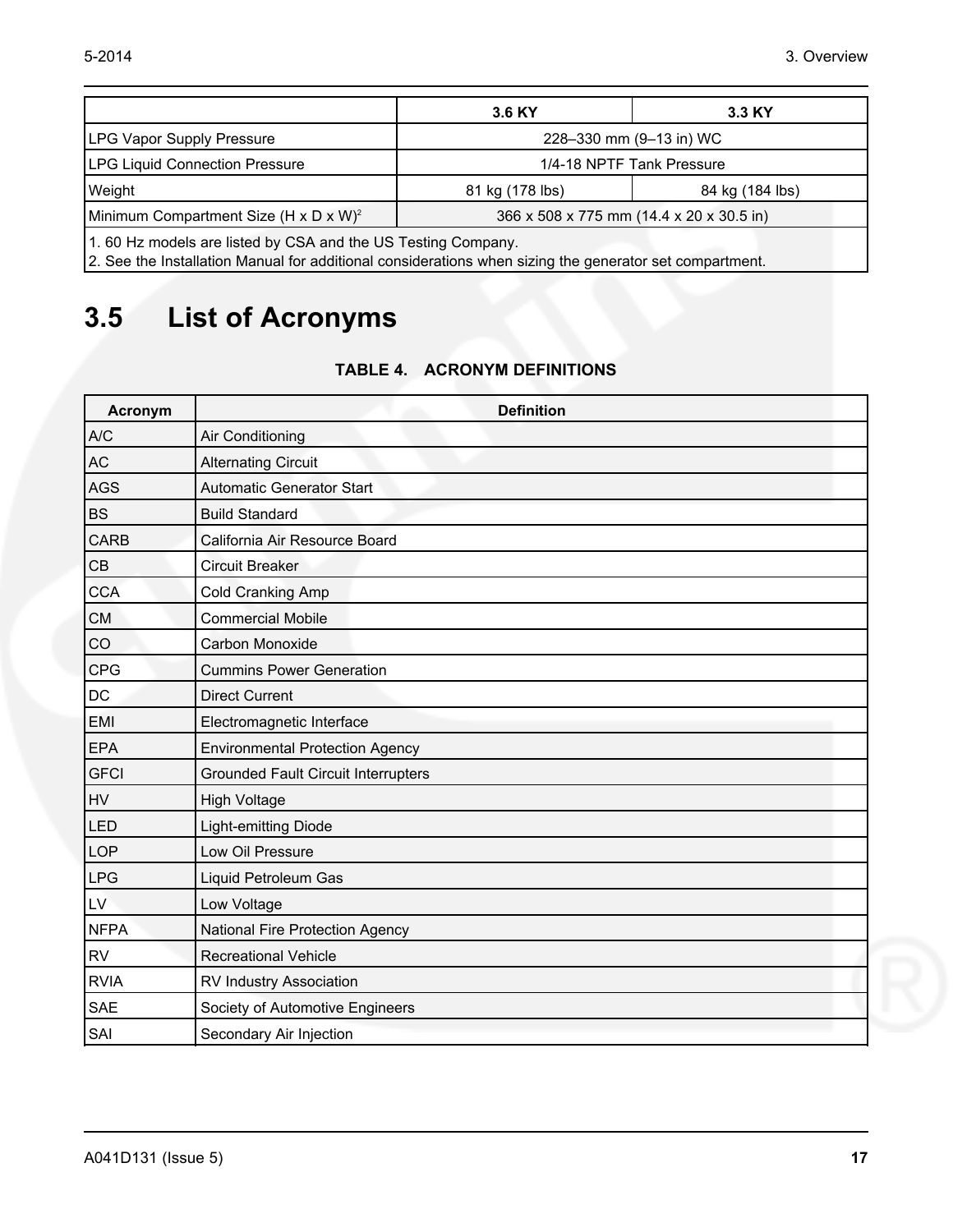| Acronym      | <b>Definition</b>                |  |
|--------------|----------------------------------|--|
| Amp          | Ampere                           |  |
| $\mathsf{C}$ | Celsius                          |  |
| dBA          | Decibel A-Weighted               |  |
| F            | Fahrenheit                       |  |
| Hz           | Hertz                            |  |
| kW           | kilowatt                         |  |
| lb           | Pound                            |  |
| M            | <b>Meters</b>                    |  |
| mm           | millimeters                      |  |
| <b>RPM</b>   | Revolutions per Minute           |  |
| $\vee$       | Volts                            |  |
| <b>VAC</b>   | <b>Volts Alternating Current</b> |  |
| <b>VDC</b>   | <b>Volts Direct Current</b>      |  |
| W            | Watts                            |  |

### **TABLE 5. ACRONYMS FOR UNITS OF MEASUREMENT**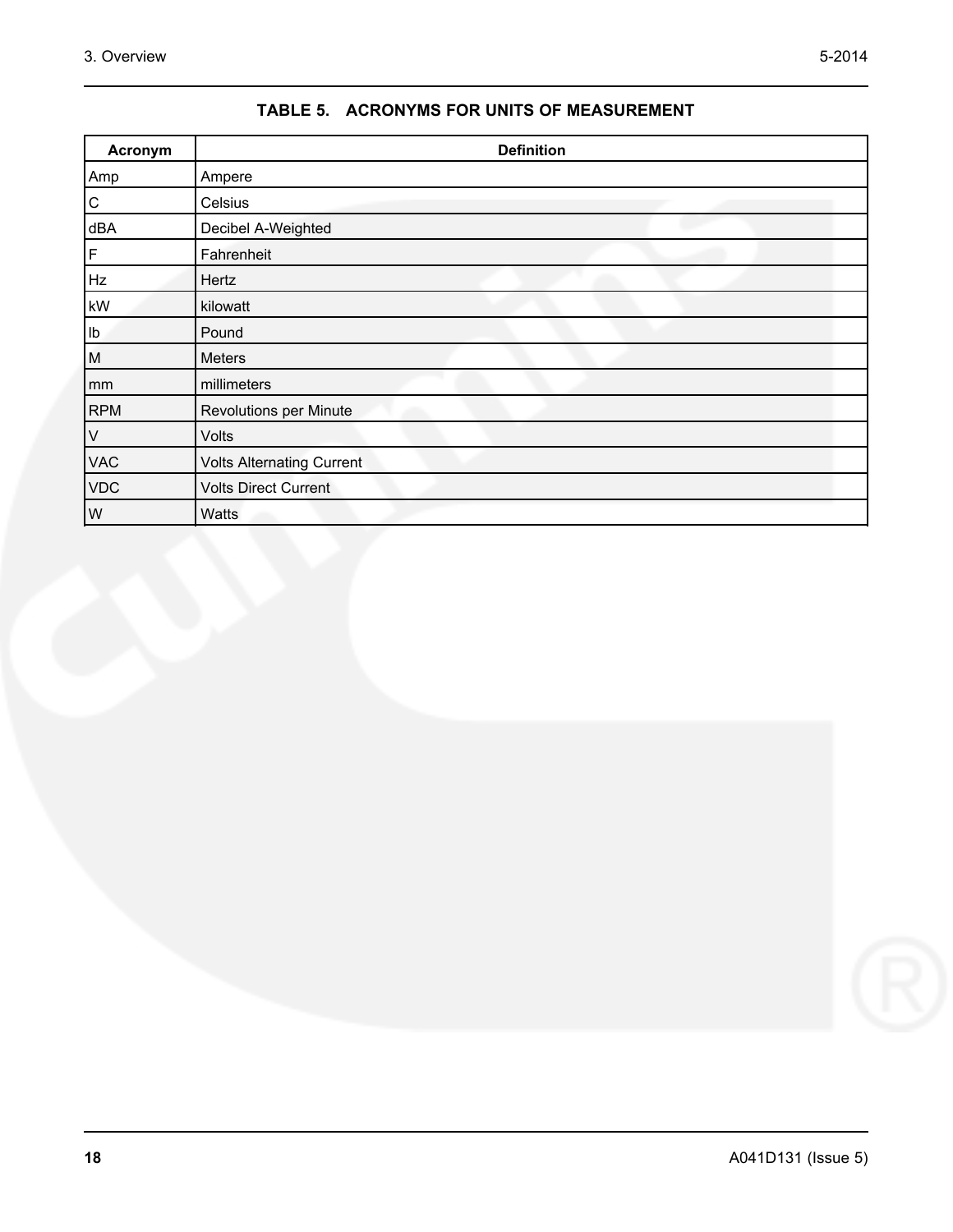# <span id="page-24-0"></span>**4 Operation**

# <span id="page-24-1"></span>**4.1 Key Component Locations**

The control panel and the components requiring attention during periodic maintenance (see **[Section 5.1 on page 31](#page-36-1))** are located behind a removable access cover. The figure below illustrates the components of a typical generator set. There may be some variation depending on the generator set model.

- To remove the access cover:
	- 1. Turn the two cover latches counterclockwise to OPEN.
	- 2. Pull the top of the cover outwards to remove it from the housing.
- To replace the access cover:
	- 1. Position the bottom of the cover so its lower lip catches the top edge of the base tray on the housing.
	- 2. Rotate the cover up into position on the housing.
	- 3. Turn the two cover latches clockwise to CLOSED, ensuring the latches catch.

#### **WARNING**

*Operating the generator set with the access cover off can result in severe personal injury or equipment damage. Hot components are exposed when the access cover is removed and generator set cooling air does not circulate properly. Do not operate the generator set with the access cover removed.*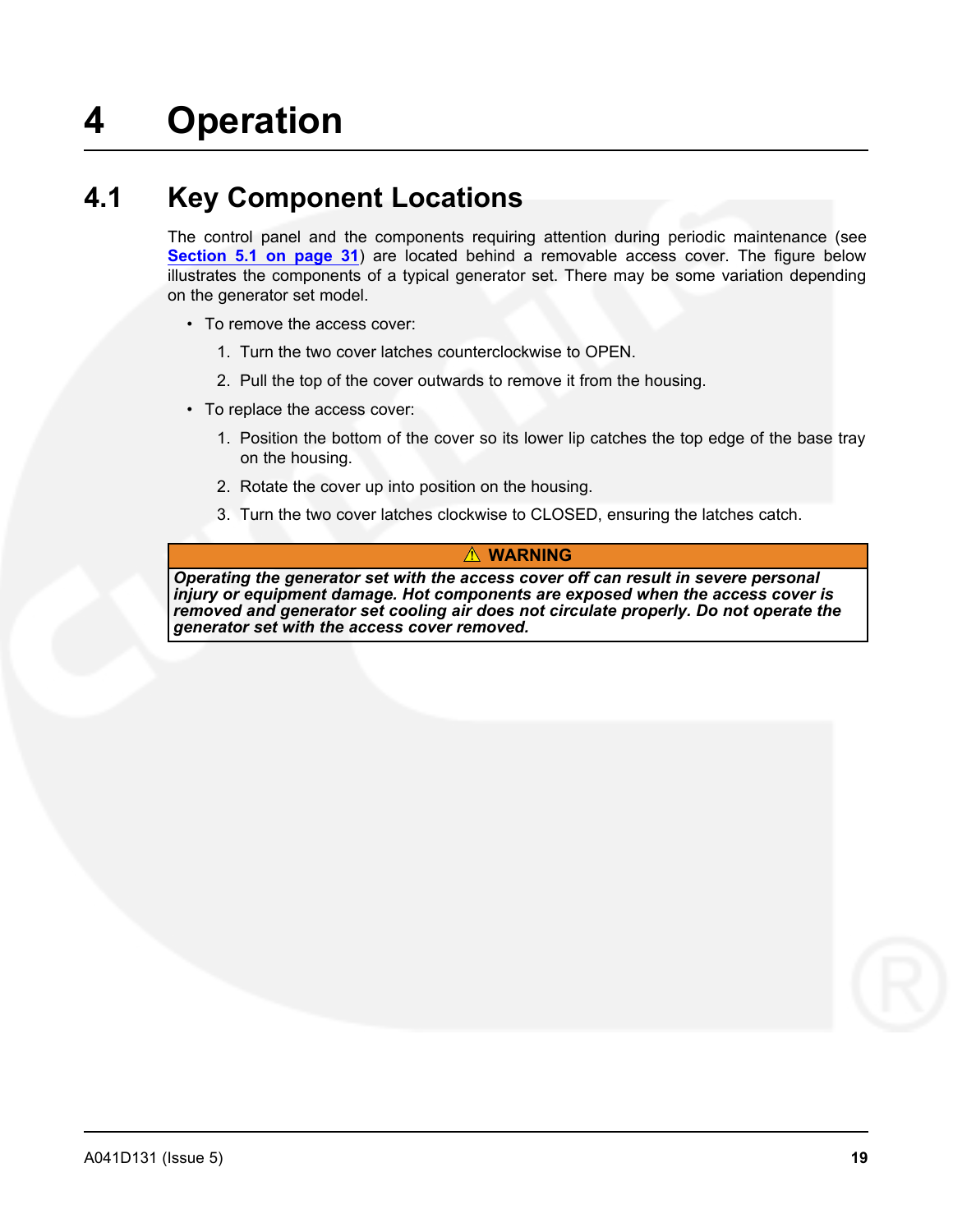|                         | v<br>O<br>$\overline{9}$<br>8 | A                | 3<br>4<br>$\overline{5}$<br>Cran<br>@M<br>$6\phantom{a}$ |
|-------------------------|-------------------------------|------------------|----------------------------------------------------------|
| No.                     | <b>Description</b>            | No.              | <b>Description</b>                                       |
| $\mathbf{1}$            | Air Filter Cover              | $\,6$            | Removable Access Cover                                   |
| $\overline{c}$          | Control Panel                 | $\overline{7}$   | Oil Drain Plug                                           |
| $\mathsf 3$             | Oil Fill Cap and Dipstick     | $\bf 8$          | Fuel Inlet and Filter                                    |
| $\overline{\mathbf{4}}$ | Spark Plug                    | $\boldsymbol{9}$ | Evaporative (EVAP) Line Entry Location                   |
| $\sqrt{5}$              | Muffler (inside)              |                  |                                                          |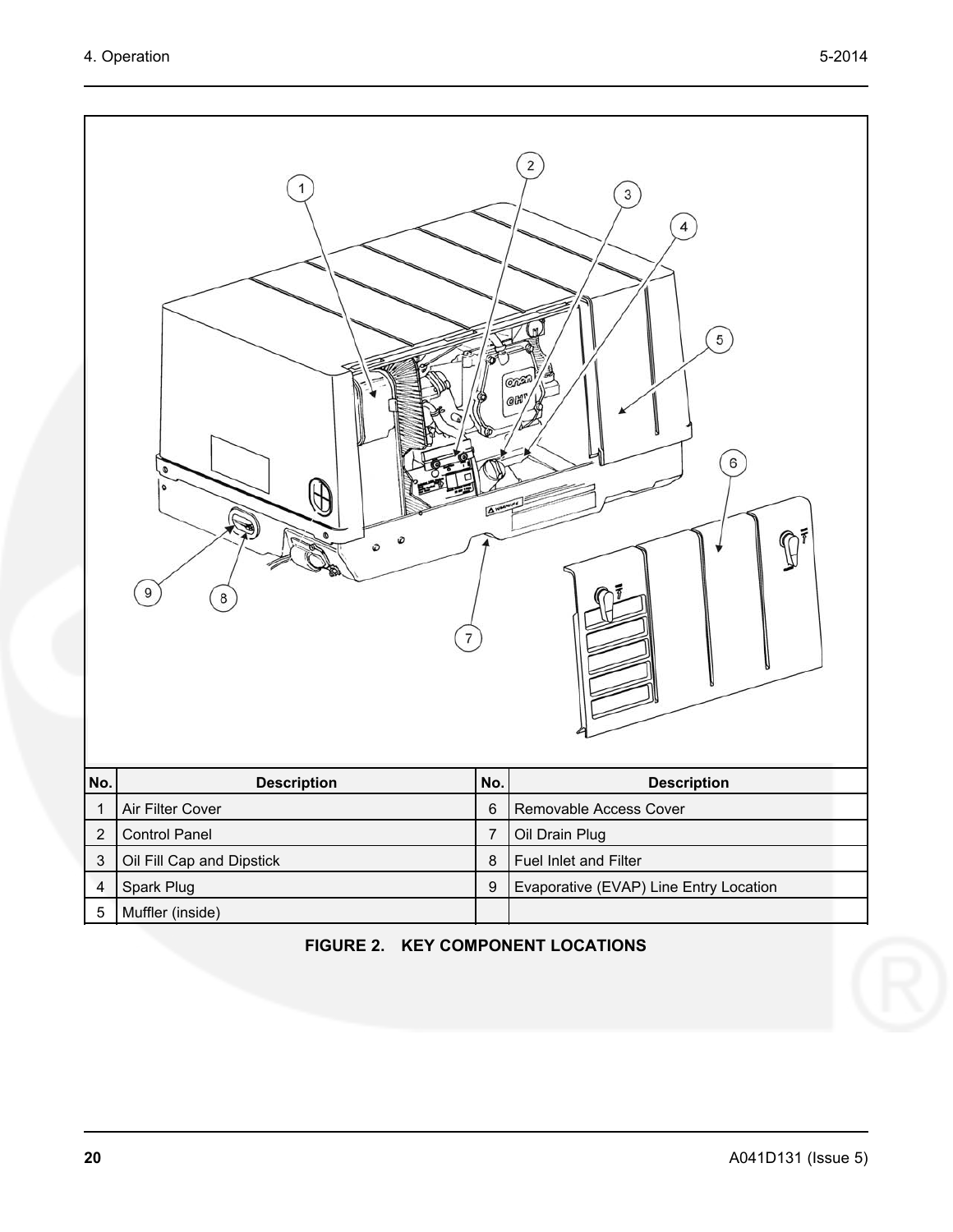# <span id="page-26-0"></span>**4.2 Control Panel**

## <span id="page-26-1"></span>**4.2.1 Generator Set Control Panel**



### **FIGURE 3. GENERATOR SET CONTROL PANEL**

### <span id="page-26-2"></span>**4.2.2 Remote Control Panel**

A remote control panel may be installed inside the vehicle. Cummins Onan offers 3 remote control panel kits.

- Control switch with status indicator.
- Control switch with status indicator and an hour meter.
- Control switch with status indicator and a DC voltmeter.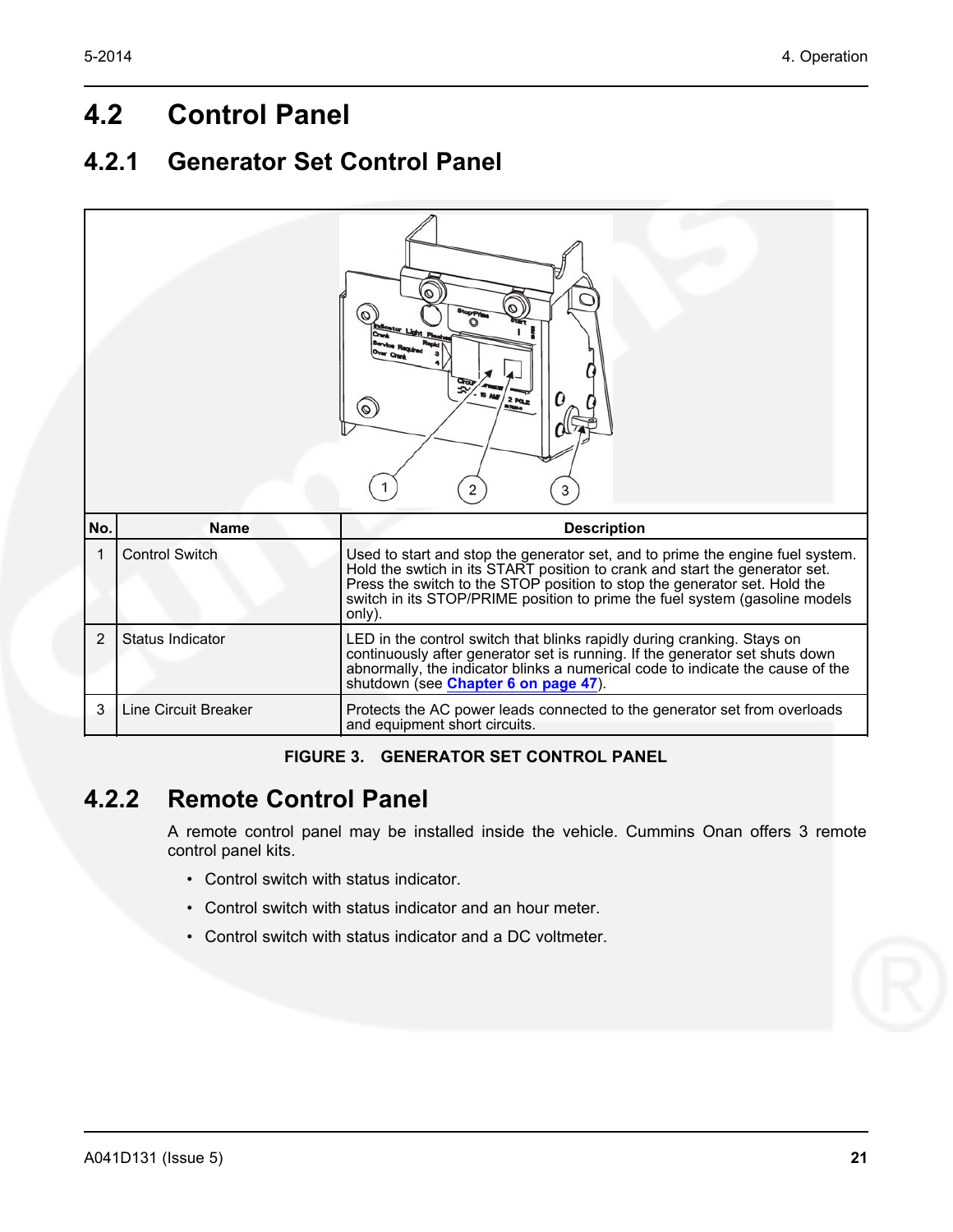

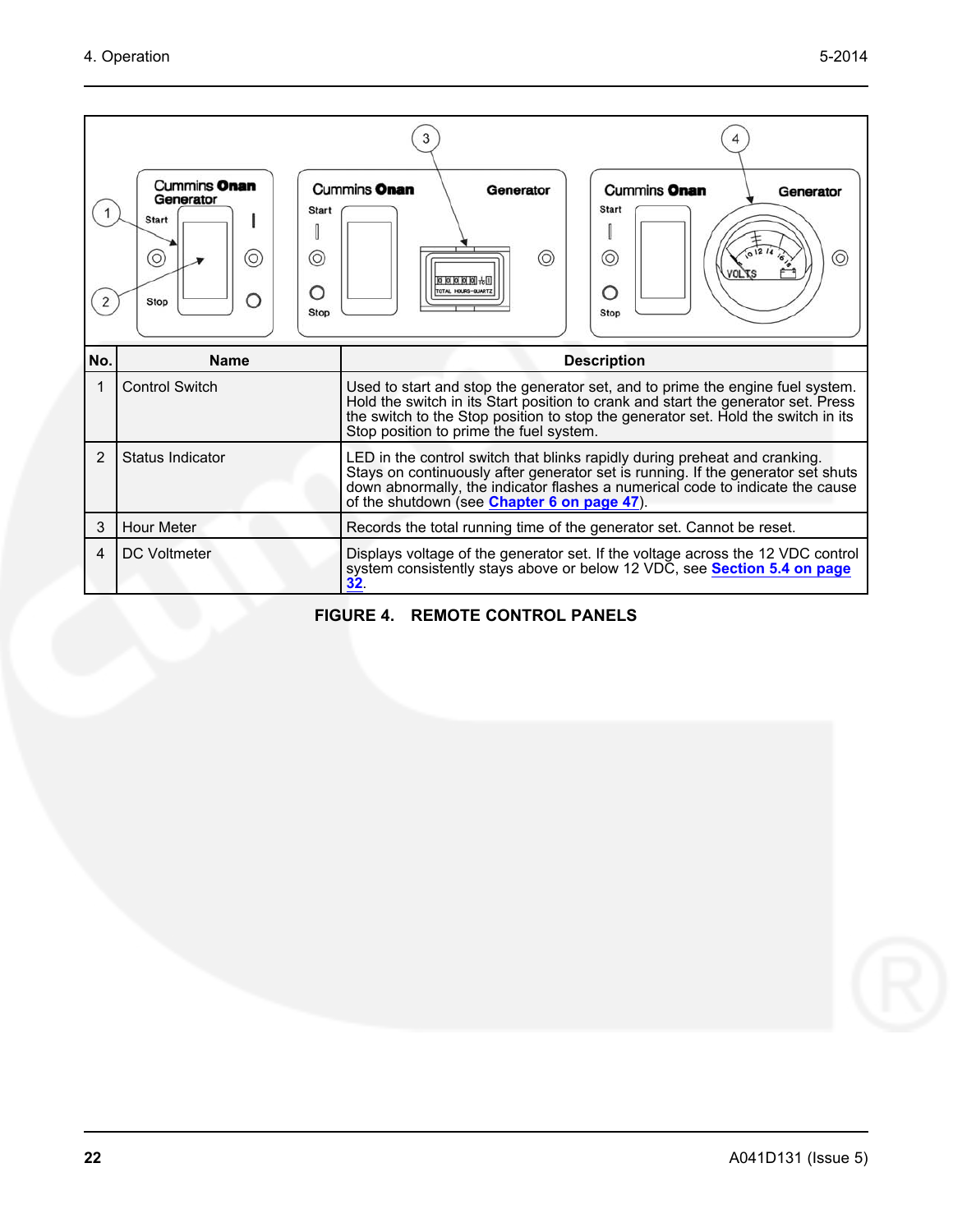# <span id="page-28-0"></span>**4.3 Starting and Stopping the Generator Set**

### <span id="page-28-1"></span>**4.3.1 Pre-start Checks**

#### **WARNING**

#### *EXHAUST GAS IS DEADLY!*

*Exhaust gases contain carbon monoxide, an odorless, colorless gas. Carbon monoxide is poisonous and can cause unconsciousness and death. Symptoms of carbon monoxide poisoning include:*

- *• Dizziness*
- *• Muscular twitching*
- *• Weakness and sleepiness*
- *• Throbbing in temples*
- *• Headache*
- *• Inability to think clearly*
- *• Nausea*
- *• Vomiting*

*IF YOU OR ANYONE ELSE EXPERIENCES ANY OF THESE SYMPTOMS, GET OUT INTO THE FRESH AIR IMMEDIATELY. If symptoms persist, seek medical attention. Shut down the generator set and do not operate it until it has been inspected and repaired.*

*Never occupy the vehicle with the generator set running unless the vehicle is equipped with a working carbon monoxide detector. However, primary protection against inhaling carbon monoxide is proper installation of the exhaust system, and daily (every 8 hours) inspection for visible and audible exhaust system leaks.*

Perform pre-start checks before the first start of the day and after every 8 hours of operation. See **[Chapter 5](#page-36-0)** if the vehicle has been in storage.

- 1. Make sure all vehicle CO detectors are working properly.
- 2. Remove access cover.
- 3. Inspect the generator set as instructed in **[Chapter 5](#page-36-0)**.
- 4. Perform any maintenance due (**[Section 5.1 on page 31](#page-36-1)**).
- 5. Keep a maintenance log (**[Chapter 7 on page 55](#page-60-0)**).
- 6. Check for signs of fuel and exhaust leaks and for damage to the exhaust system.
- 7. Replace access cover.
- 8. Turn off the air conditioner and other large appliances.

## <span id="page-28-2"></span>**4.3.2 Priming the Fuel System**

The fuel system should be primed after the fuel filter is replaced or after the generator set runs out of fuel.

Position the control switch to **STOP/PRIME** for 30 seconds. The status indicator stays on while the pump is on.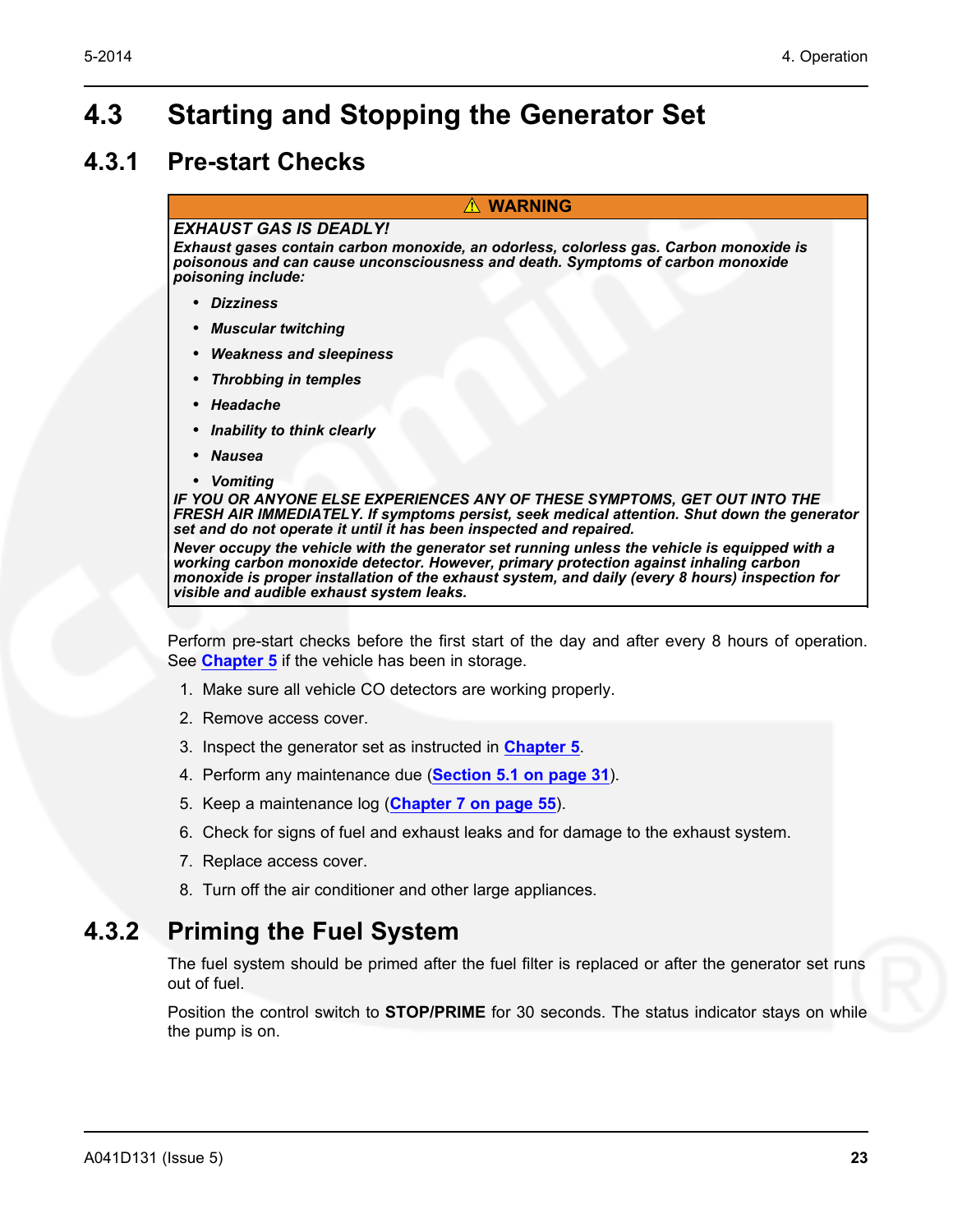# <span id="page-29-0"></span>**4.3.3 Starting the Generator Set**

- 1. Visually inspect for fuel and exhaust leaks. Do not start the generator set until any fuel or exhaust leak is repaired.
- 2. Position and hold the control switch to **START** until the generator set starts. The status indicator on the switch flashes while cranking. It will stay on continuously when the generator set is running.
- 3. If the generator set fails to start, cranking will stop in approximately 30 seconds. The status indicator will blink, indicating an over crank fault. Wait 5 seconds for the control to reset before trying again. After 5 tries, let the starter motor cool down for 30 seconds before trying again. See **[Chapter 6 on page 47](#page-52-0)** if the generator set does not start after several tries.

### **CAUTION**

*The starter motor can be damaged by overheating. Allow it to cool down for 30 seconds after every fifth crank.*

- 4. For top performance and engine life, especially in colder weather, let the engine warm up for 2 minutes before connecting appliances.
- 5. See **[Chapter 6 on page 47](#page-52-0)** if the generator set shuts down and the status indicator blinks, indicating a fault.

### <span id="page-29-1"></span>**4.3.4 Stopping the Generator Set**

- 1. Turn off the air conditioner and other large appliances.
- 2. Run generator set for 2 minutes to allow for cool down.
- 3. Press the control switch in its **STOP** position.

# <span id="page-29-2"></span>**4.4 Loading the Generator Set**

The power rating (kW) on the generator set nameplate determines how much electrical load (motors, fans, heaters, air conditioners, and other appliances) the generator set can power. If the sum of the loads exceeds the generator set power rating, the generator set will shut down or its line circuit breakers will trip.

### *NOTICE*

**It may be necessary to run fewer appliances at the same time—the sum of the loads must not be greater than the generator set power rating.**

To avoid shutdowns due to generator set overload, use the electrical ratings on the nameplates of equipment (if available) to compare the sum of the electrical loads that are likely to be used at the same time to the generator set power rating. Refer to the table below for typical appliance ratings.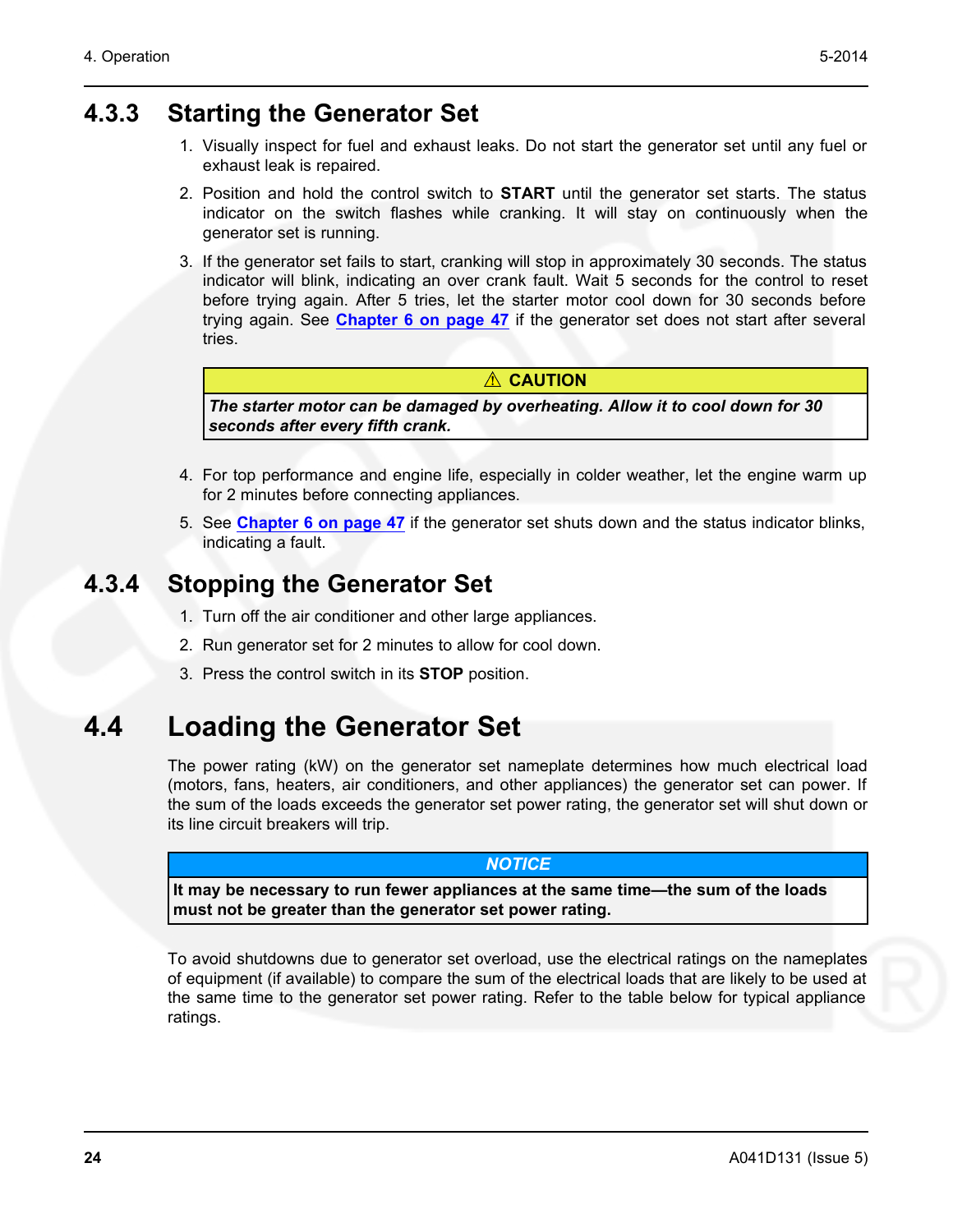Appliance load and generator set power are measured in terms of Watts (W) or kilowatts (kW), where 1 kilowatt (kW) =  $1000$  Watts (W).

- If the equipment is marked in Amps and Volts only, multiply the Amps times the Volts to obtain the load in Watts.
- Divide Watts by 1000 to obtain load in terms of kilowatts.

It is possible that the generator set circuit breaker may trip even though the sum of the steadystate loads is less then the generator set power rating. When a large motor or air conditioner is started last or cycles off and on, the startup load is larger than its normal running load, causing the load to temporarily exceed the generator set power rating.

Typical "invisible" charging loads:

- During startup, air conditioners need "reserve" power and can draw 3–4 times the typical 1400–2400 Watts needed to run. Too much baseload can prevent air conditioners from starting.
- Battery chargers are activated automatically and can draw a large load (up to 3000 Watts). Manage electrical loads by adjusting battery charge rates to best suit your needs. Consult your inverter/charger manual or manufacturer.

| <b>Appliance</b>             | <b>Average Required Wattage</b> | <b>Amps</b>   |
|------------------------------|---------------------------------|---------------|
| Air Compressor (1hp)         | 900-1800                        | $7.5 - 15$    |
| <b>Air Conditioner</b>       | 1200-2400                       | $10 - 20$     |
| Battery Charger <sup>1</sup> | Up to 3000                      | $6 - 28$      |
| Blender                      | 450-700                         | $3.3 - 5.8$   |
| <b>Broiler</b>               | 1400-1700                       | $11.6 - 14$   |
| Broom/Vacuum                 | 1000-1440                       | $8.3 - 12$    |
| CD/mp3 Player & Speakers     | 85                              | 0.7           |
| Coffeepot                    | 900-1200                        | $7.5 - 10$    |
| Computer                     | 60-270                          | $0.5 - 2.25$  |
| Laptop                       | $20 - 50$                       | $0.16 - 0.41$ |
| Converter                    | 500-1000                        | $4 - 8$       |
| Curling Iron                 | $20 - 50$                       | $0.16 - 0.41$ |
| Dishwasher                   | 1200-2400                       | $10 - 20$     |
| Drill                        | 250-1000                        | $2 - 8$       |
| <b>Electric Blanket</b>      | 60-100                          | $0.5 - 0.8$   |
| Fan                          | 10-175                          | $0.08 - 1.45$ |
| Flat Iron                    | 40-80                           | $0.3 - 0.6$   |
| Frying Pan/Wok               | 1000-1350                       | 8-11.25       |
| Game Console                 | 19-200                          | $0.16 - 1.6$  |
| Hair Dryer                   | 1200-1875                       | 10-15.6       |
| Iron                         | 1000-1800                       | $8 - 15$      |
| <b>Light Bulbs</b>           | 13-100                          | $0.1 - 0.8$   |

**TABLE 6. TYPICAL APPLIANCE LOADS**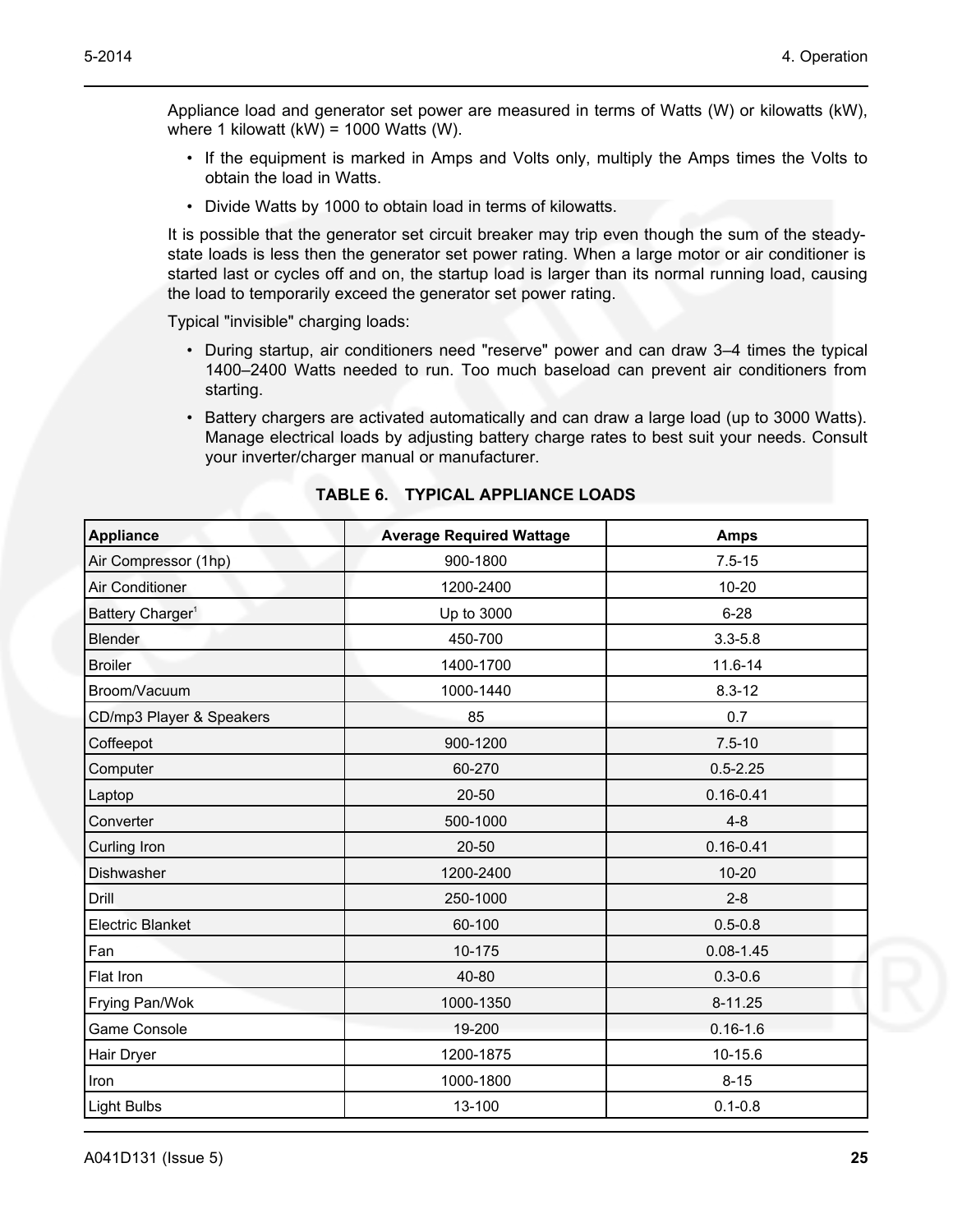| <b>Average Required Wattage</b> | <b>Amps</b>   |
|---------------------------------|---------------|
| 750-1100                        | $6.25 - 9.2$  |
| 50-200                          | $0.4 - 1.6$   |
| 400-1000                        | $3.3 - 8$     |
| $15 - 20$                       | $0.12 - 0.16$ |
| 750-1500                        | 6.25-12.5     |
| 900-2500                        | $7.5 - 20.8$  |
| 43-600                          | $0.35 - 5$    |
| 800-1400                        | $6.6 - 11.6$  |
| $6 - 30$                        | $0.05 - 0.25$ |
| 350-500/1800-5000               | $3-4/15-42$   |
| 1000-1500                       | $8 - 12.5$    |
| 250-1100                        | $2 - 9.16$    |
|                                 |               |

<sup>1</sup> Battery chargers can be a source of significant load and will be on whether they are connected to shore power or the generator set.

### <span id="page-31-0"></span>**4.4.1 Power Versus Altitude**

The generator set is rated at standard barometric pressure, humidity, and air temperature (reference ISO 3046). Low barometric pressure (high altitude) or high amibient temperature decreases engine power.

- As air inlet temperature increases, rated generator set engine power decreases approximately 1% for every 5.5 °C (10 °F) above 25 °C (77 °F).
- Power decreases approximately 3.5% of rated power each 305 m (1000 ft) of increase in elevation. Refer to the table below for typical elevation/generator set power calculations.

#### *NOTICE*

**It may be necessary to run fewer appliances at higher altitudes and ambient temperatures.**

### **TABLE 7. POWER VERSUS ALTITUDE**

| <b>Elevation Above Mean Sea Level</b>                                                           | Maximum Generator Set Power <sup>1</sup> |  |  |  |
|-------------------------------------------------------------------------------------------------|------------------------------------------|--|--|--|
| Up to 152 m (500 ft)                                                                            | 4000 Watts (rated)                       |  |  |  |
| 762 m (2500 ft)                                                                                 | 3720 Watts                               |  |  |  |
| 1676 m (5500 ft)                                                                                | 3300 Watts                               |  |  |  |
| 3300 Watts minus 140 Watts each 305 m (1000 ft)<br>Above 1676 m (5500 ft)                       |                                          |  |  |  |
| 1. - Does not take into account the effect circuit breakers may have in limiting maximum power. |                                          |  |  |  |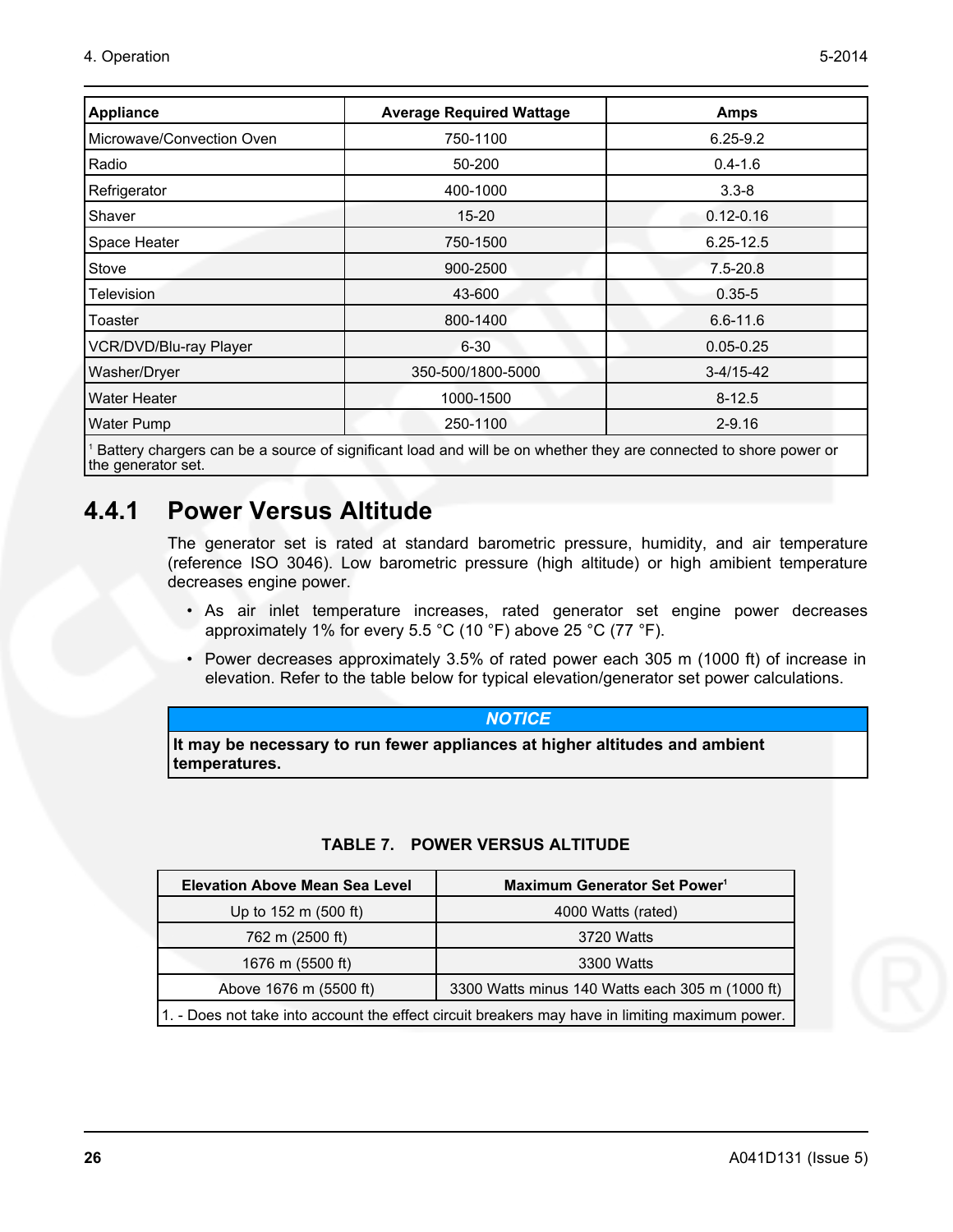# <span id="page-32-0"></span>**4.5 Exercising the Generator Set**

Exercise the generator set at least 2 hours each month if use is infrequent. Run the generator set at approximately 1/2 rated power. A single 2-hour exercise period is better than several shorter periods.

Exercising a generator set drives off moisture, relubricates the engine, replaces stale fuel in fuel lines, and removes oxides from electrical contacts and generator slip rings. The result is better starting, longer engine life, and greater reliability.

# <span id="page-32-1"></span>**4.6 Resetting Line Circuit Breakers**

If a generator set line circuit breaker or a circuit breaker in the power distribution panel trips, either a short circuit has occurred or too many loads were connected.

*NOTICE*

**The generator set continues to run if its circuit breaker trips.**

If a circuit breaker trips:

- 1. Disconnect or turn off as many electrical loads as possible.
- 2. Reset the circuit breaker.
- 3. If the circuit breaker trips right away, either the appliance (or electrical load) has a short or the circuit breaker is faulty. Call a qualified electrician.

*NOTICE*

**It may be necessary to push the circuit breaker OFF to reset it and ON to reconnect the circuit.**

4. If the circuit breaker does not trip right away, reconnect loads one-by-one making sure not to overload the generator set or cause a circuit breaker to trip. If a circuit breaker trips right away when an appliance is connected, that appliance or circuit probably has a short.



**FIGURE 5. CIRCUIT BREAKER CONNECTIONS**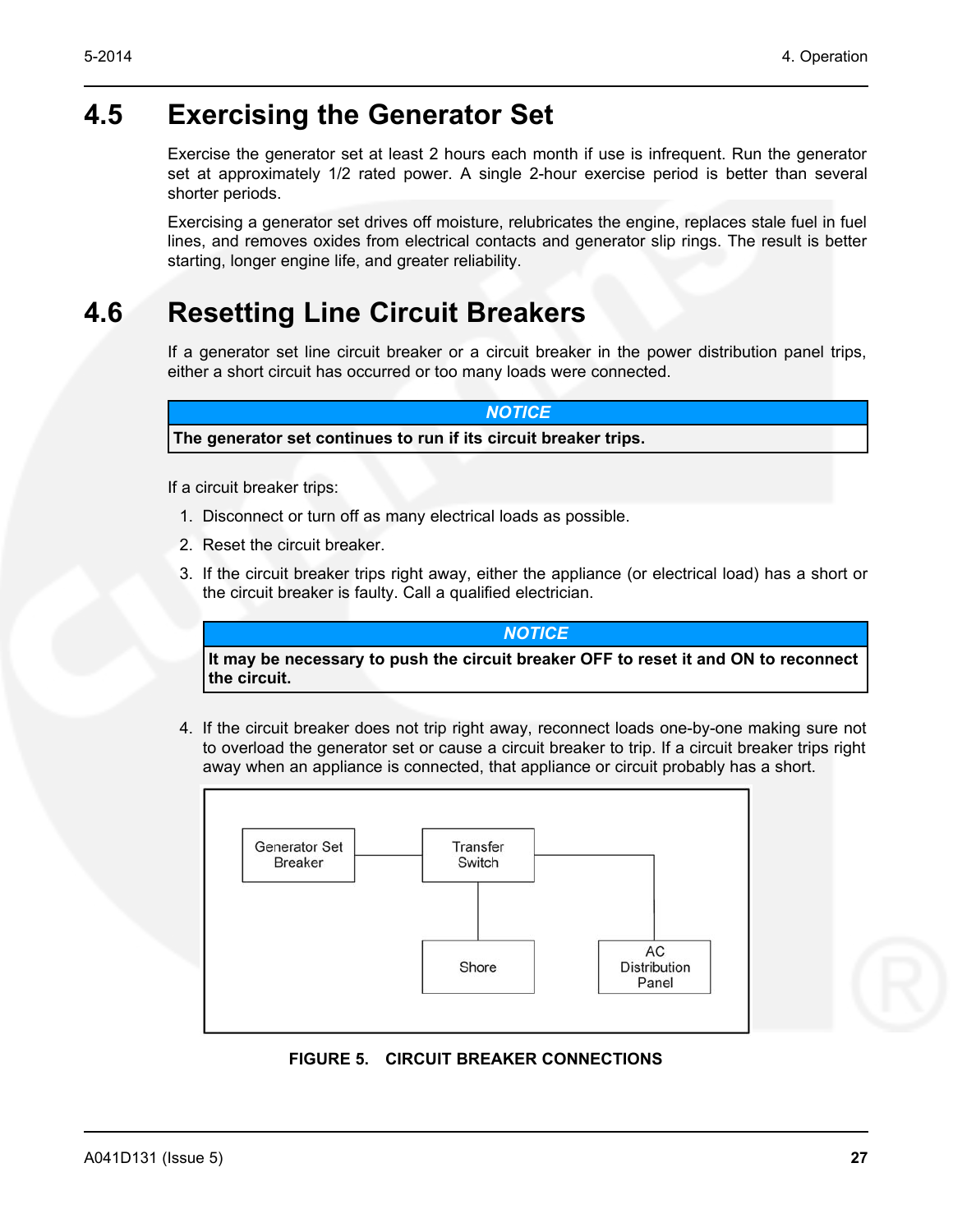#### **WARNING**

*Short circuits in electrical equipment can cause fire and electrical shock leading to severe personal injury or death. Electrical equipment and its grounding must be maintained properly to protect agains short circuits.*

Electrical equipment must be used and maintained properly, and be properly grounded, to cause the line circuit breakers to trip when short circuits occur.

Electrical appliances and tools must be used and maintained in accordance with their manufacturer's instructions and safety precautions. Proper grounding is needed to reduce the risk of electric shock and fire.

# <span id="page-33-0"></span>**4.7 Connecting Shore Power**

**WARNING**

*Interconnecting the generator set and shore power can lead to electrocution of utility line workers, equipment damage, and fire. Use an approved switching device to prevent interconnections.*

A vehicle with provisions for connecting utility power must have an approved device to keep the generator set and utility from being interconnected. See the generator set Installation Manual for more information.

# <span id="page-33-1"></span>**4.8 Operating in Weather Extremes**

Pay particular attention to the following items when operating the generator set in cold or hot weather.

- 1. Make sure nothing blocks airflow to and from the generator set.
- 2. Make sure engine oil viscosity is appropriate for the ambient temperature. See **[Section 5.5](#page-38-0) [on page 33](#page-38-0)** for engine oil recommendations.
- 3. Keep the generator set clean.
- 4. Perform maintenance due. See **[Section 5.1 on page 31](#page-36-1)**.

# <span id="page-33-2"></span>**4.9 Operating in Dusty Environments**

Pay particular attention to the following items when operating the generator set in dusty environments.

- 1. Do not let dirt and debris accumulate inside the generator set compartment. Keep the generator set clean.
- 2. Perform air filter element maintenance more often.
- 3. Change engine oil more often.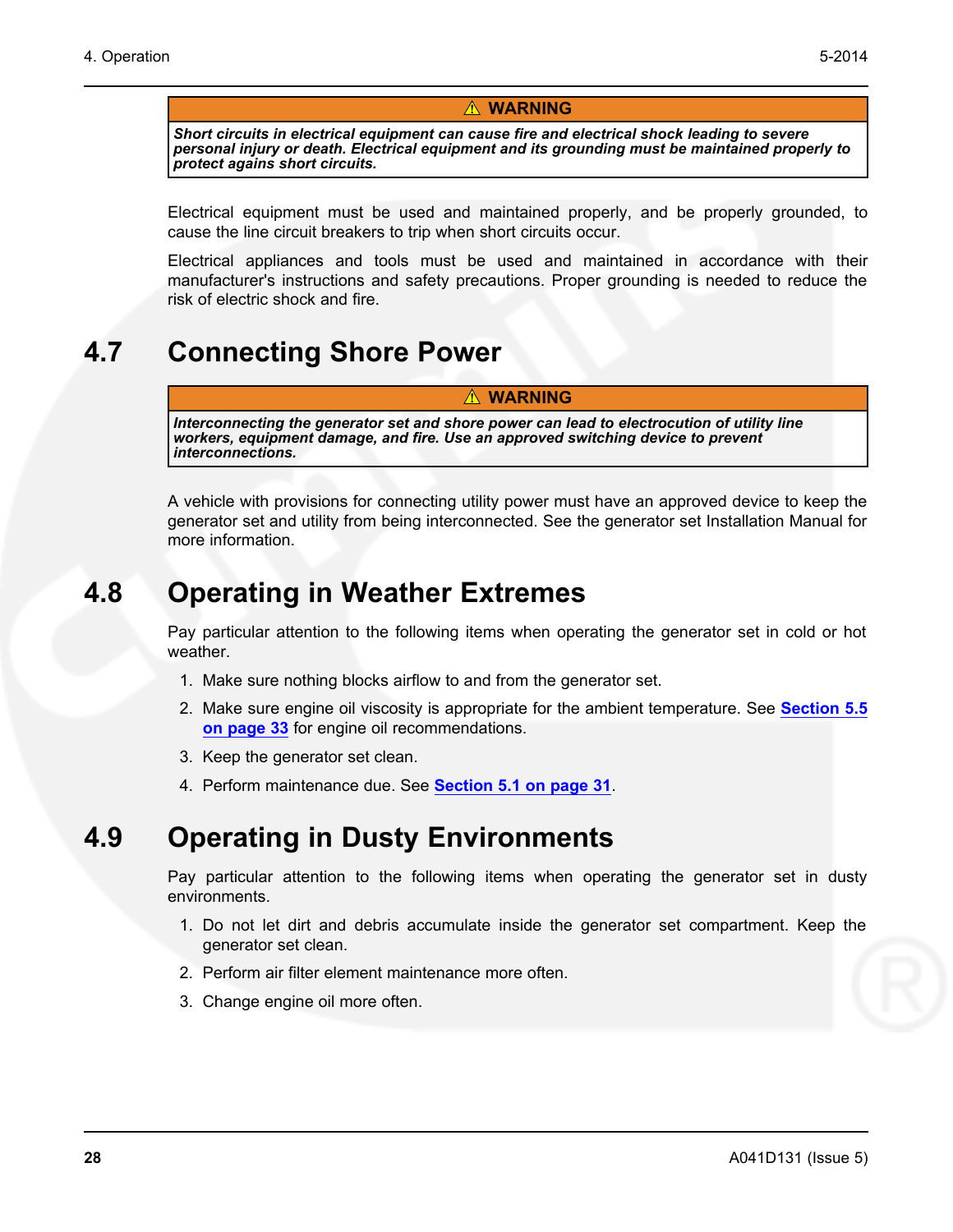# <span id="page-34-0"></span>**4.10 Care of New or Rebuilt Engine**

Proper engine break-in on a new generator set or on one with a rebuilt engine is essential for top engine performance and acceptable oil consumption. Run the generator set at approximately 1/2 rated power for the first 2 hours and at 3/4 rated power for 2 more hours.

Proper engine oil and oil level are especially critical during break-in because of the higher engine temperatures that can be expected. Change the oil if the oil is not appropriate for the ambient temperatures during break-in. See **[Section 5.5 on page 33](#page-38-0)** for engine oil recommendations.

Check oil level twice a day or every 4 hours during the first 20 hours of operation and change the oil after the first 20 hours of operation.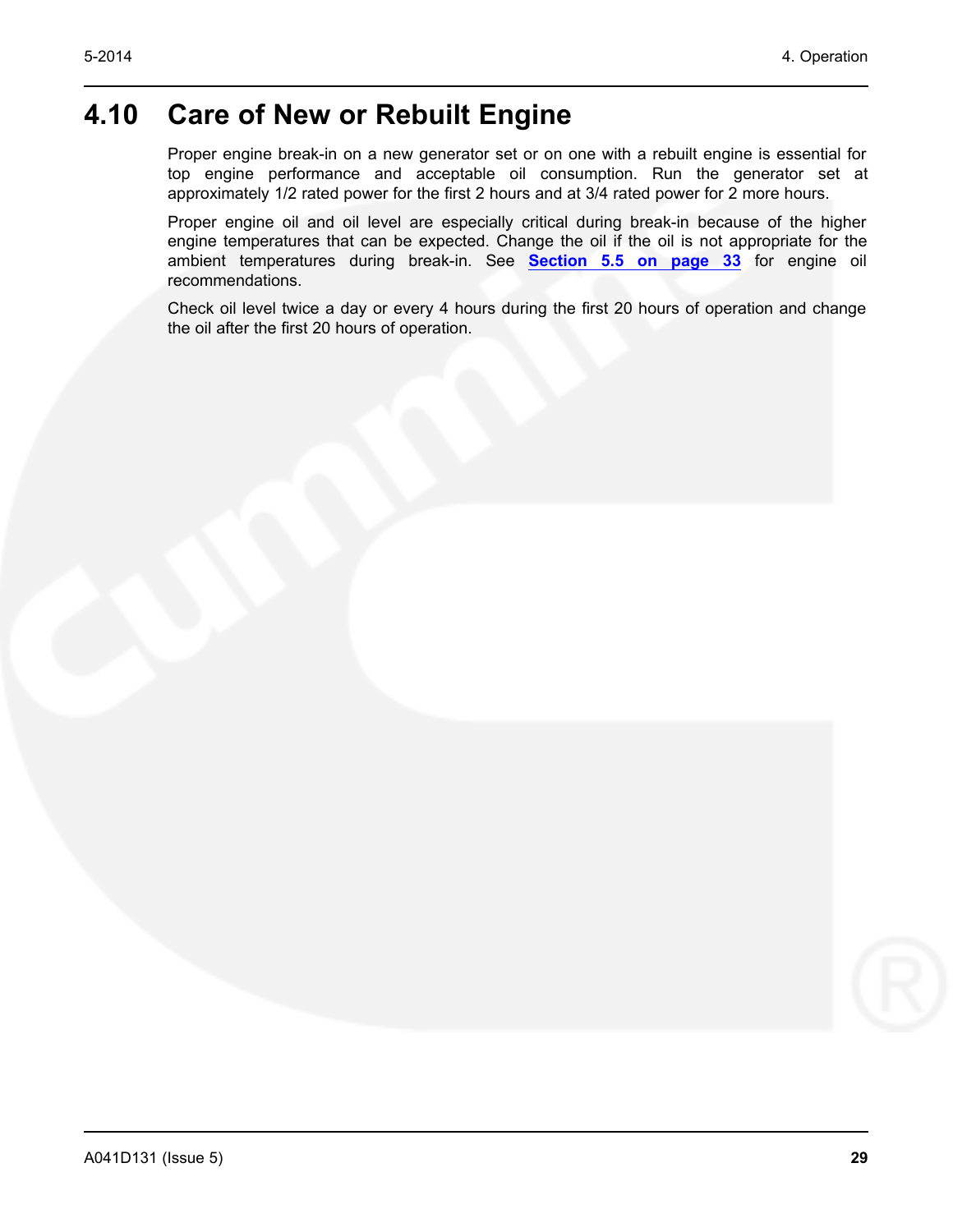This page is intentionally blank.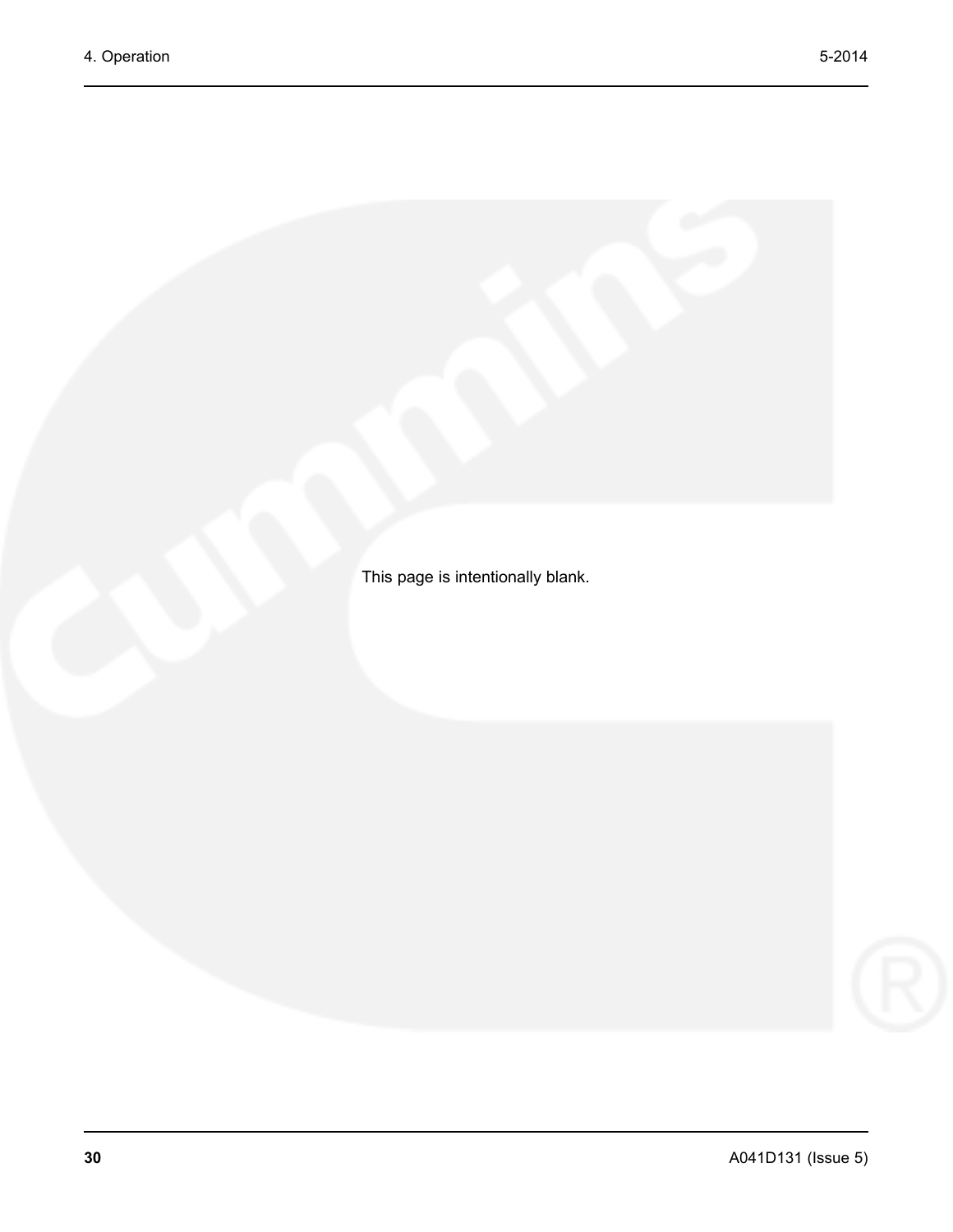# <span id="page-36-0"></span>**5 Maintenance**

#### **WARNING**

*Only authorized and competent personnel who are familiar with the equipment and its operation should carry out maintenance.*

# <span id="page-36-1"></span>**5.1 Periodic Maintenance**

#### **WARNING**

*Accidental starting can cause severe personal injury or death. Turn off the AGS whenever performing maintenance or service, when the vehicle is stored between uses, is awaiting service, or is parked in a garage or other confined area.*

Periodic maintenance is essential for top performance and long generator set life. Use the Periodic Maintenance Schedule below for normal periodic maintenance. In hot and dusty environments some maintenance procedures should be performed more frequently, as indicated by the footnotes in the schedule. Keeping a log of maintenance performed and hours run will help keep generator set maintenance regular and provide a basis for supporting warranty claims (see **[Chapter 7 on page 55](#page-60-0)**).

Maintenance, replacement, or repair of emission control devices and systems may be performed by any any engine repair establishment or individual. However, warranty work must be completed by an authorized Cummins Onan Service Representative.

### <span id="page-36-2"></span>**5.1.1 Periodic Maintenance Schedule**

|                                 | <b>MAINTENANCE FREQUENCY</b>                   |                                |                       |                          |                           |                           |
|---------------------------------|------------------------------------------------|--------------------------------|-----------------------|--------------------------|---------------------------|---------------------------|
| <b>MAINTENANCE PROCEDURE</b>    | <b>Every Day</b><br>or Every 8<br><b>Hours</b> | <b>After First</b><br>20 Hours | Every<br><b>Month</b> | Every 50<br><b>Hours</b> | Every 150<br><b>Hours</b> | Every 450<br><b>Hours</b> |
| General Inspection              | X                                              |                                |                       |                          |                           |                           |
| Check Engine Oil Level          | X                                              |                                |                       |                          |                           |                           |
| Clean and Check Battery         |                                                |                                | $X^3$                 |                          |                           |                           |
| <b>Clean Spark Arrester</b>     |                                                |                                |                       | X                        |                           |                           |
| Change Engine Oil               |                                                | $X^1$                          |                       |                          | $X^{2, 3, 4}$             |                           |
| Replace Air Filter Element      |                                                |                                |                       |                          | $X^2$                     |                           |
| Replace Spark Plug(s)           |                                                |                                |                       |                          |                           | $\mathsf{X}^5$            |
| Replace Fuel Filter             |                                                |                                |                       |                          |                           | $X^{5,6}$                 |
| Adjust Valve Lash               |                                                |                                |                       |                          |                           | $X^6$                     |
| Clean or Replace Cylinder Heads |                                                |                                |                       |                          |                           | $X^6$                     |

#### **TABLE 8. PERIODIC MAINTENANCE SCHEDULE**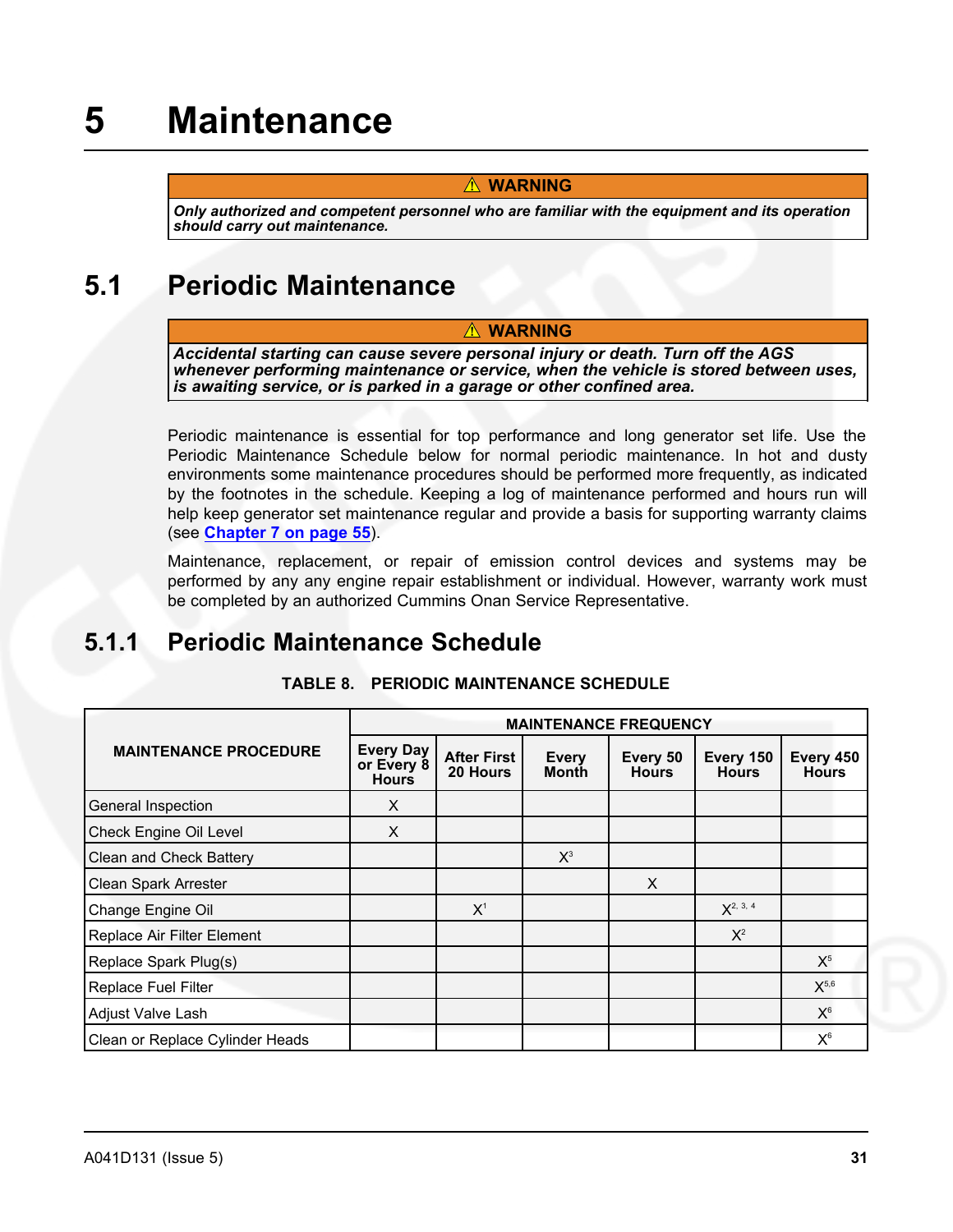|                                                                                                                                                                                                                                                              | <b>MAINTENANCE FREQUENCY</b>                   |                                |                |                          |                           |                           |  |
|--------------------------------------------------------------------------------------------------------------------------------------------------------------------------------------------------------------------------------------------------------------|------------------------------------------------|--------------------------------|----------------|--------------------------|---------------------------|---------------------------|--|
| <b>MAINTENANCE PROCEDURE</b>                                                                                                                                                                                                                                 | <b>Every Day</b><br>or Every 8<br><b>Hours</b> | <b>After First</b><br>20 Hours | Every<br>Month | Every 50<br><b>Hours</b> | Every 150<br><b>Hours</b> | Every 450<br><b>Hours</b> |  |
| 1 - As a part of engine break-in, change the engine oil after the first 20 hours of operation.<br>2 - Perform more often when operating in dusty environments.<br>3 - Perform more often when operating in hot weather.<br>4 - Perform at least once a year. |                                                |                                |                |                          |                           |                           |  |
| 5 - Perform sooner if engine performance deteriorates.<br>6 - Must be performed by a qualified mechanic (authorized Cummins Onan Service Representative).                                                                                                    |                                                |                                |                |                          |                           |                           |  |

# <span id="page-37-0"></span>**5.2 Consumable Parts**

The following is a list of consumables associated with the generator models covered in this manual:

| TABLE 9. CONSUMABLE PARTS |
|---------------------------|
|                           |

| <b>Part Number</b> | <b>Description</b>   | Quantity |
|--------------------|----------------------|----------|
| 0167-0275          | Spark Plug           |          |
| 0149-2457          | <b>Fuel Filter</b>   |          |
| 0140-3280          | Element, Air Cleaner |          |

# <span id="page-37-1"></span>**5.3 General Inspection**

- 1. Check battery connections (**[Section 5.4 on page 32](#page-37-2)**).
- 2. Check engine oil level (**[Section 5.5 on page 33](#page-38-0)**).
- 3. Check fuel system (**[Section 5.6 on page 36](#page-41-0)**).
- 4. Check exhaust system (**[Section 5.7 on page 39](#page-44-0)**).
- 5. Check mechanical system (**[Section 5.8 on page 40](#page-45-0)**).

# <span id="page-37-2"></span>**5.4 Maintaining the Battery**

The generator set requires a 12 Volt battery to power its control and starting circuits. Reliable generator set starting and starter service life depend upon adequate battery system capacity and maintenance.

#### **WARNING**

*Flames, sparks, or arcing at battery terminals, light switches, or other equipment can ignite battery gas, causing severe personal injury. Ventilate the battery area before working on or near a battery, wear safety glasses, and do not smoke. Turn work light on or off away from the battery. When performing maintenance procedures or when servicing a battery, stop the generator set and disconnect the charger before disconnecting battery cables. Using an insulated wrench, disconnect the negative (–) cable first and reconnect it last.*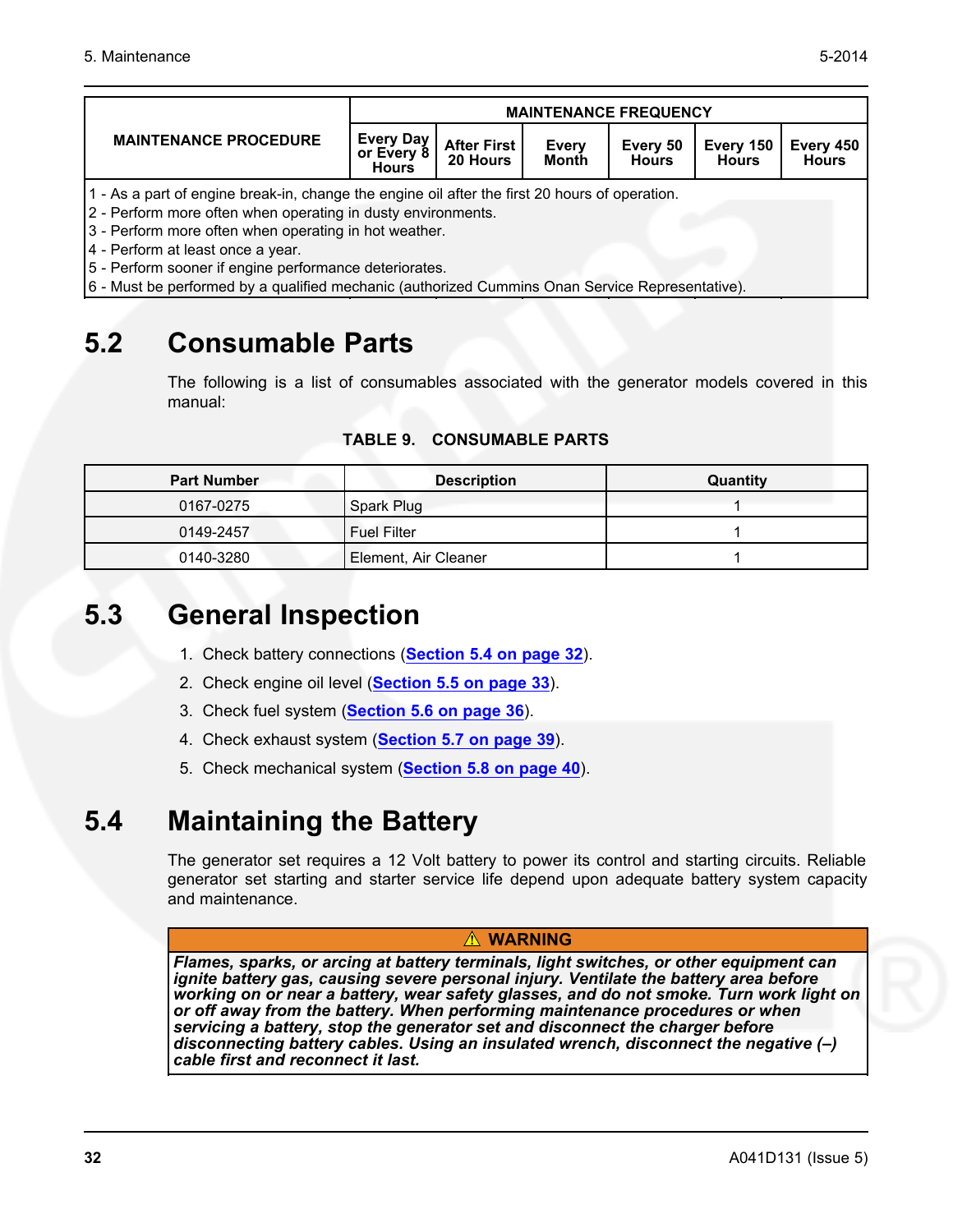Refer to **[Section 5.1 on page 31](#page-36-1)** for the battery maintenance schedule and follow the battery manufacturer's instructions. Have the battery charging system serviced if DC system voltage is consistently low or high.

Check the battery terminals for clean, tight connections. Loose or corroded connections have high electrical resistance which makes starting harder.

- 1. Keep the battery case and terminals clean and dry.
- 2. Keep the battery terminals tight.
- 3. Remove battery cables with a battery terminal puller.
- 4. Make sure which terminal is positive (+) and which is negative (–) before making battery connections, always removing the negative  $(-)$  cable first and reconnecting it last to reduce arcing.

# <span id="page-38-0"></span>**5.5 Maintaining the Lubrication System**

Keep dirt, water, and other contaminants from entering the lubrication system and corroding or clogging lubrication components.

### <span id="page-38-1"></span>**5.5.1 Oil Level**

Park the vehicle on level ground and stop the generator set before checking engine oil level.

**WARNING**

*Engine components (drains, filters, hoses, etc.) can be hot and cause severe burns, lacerations of the skin, and liquid splash. Use personal protective equipment when working with or around hazardous materials. Examples of personal protective equipment include (but are not limited to) safety glasses, protective gloves, hard hats, steel toed boots, and protective clothing.*

#### **WARNING**

*Crankcase pressure can blow hot engine oil out the fill opening causing, severe burns. Always stop the generator set before removing the oil fill cap.*

#### **WARNING**

*State and federal agencies have determined that contact with used engine oil can cause cancer or reproductive toxicity. Avoid skin contact and breathing of vapors. Use rubber gloves and wash exposed skin.*

### **A** CAUTION

*Too little oil can cause severe engine damage. Too much oil can cause high oil consumption. Keep the oil level between the high and low beads (or markings) on the dipstick.*

- 1. Unscrew the oil fill cap and pull out the dipstick.
- 2. Wipe off the dipstick and thread back into the fill neck.
- 3. Reinsert the dipstick and remove it again to check oil level.
- 4. Add or drain oil as necessary. Keep the oil level between the full and add marks.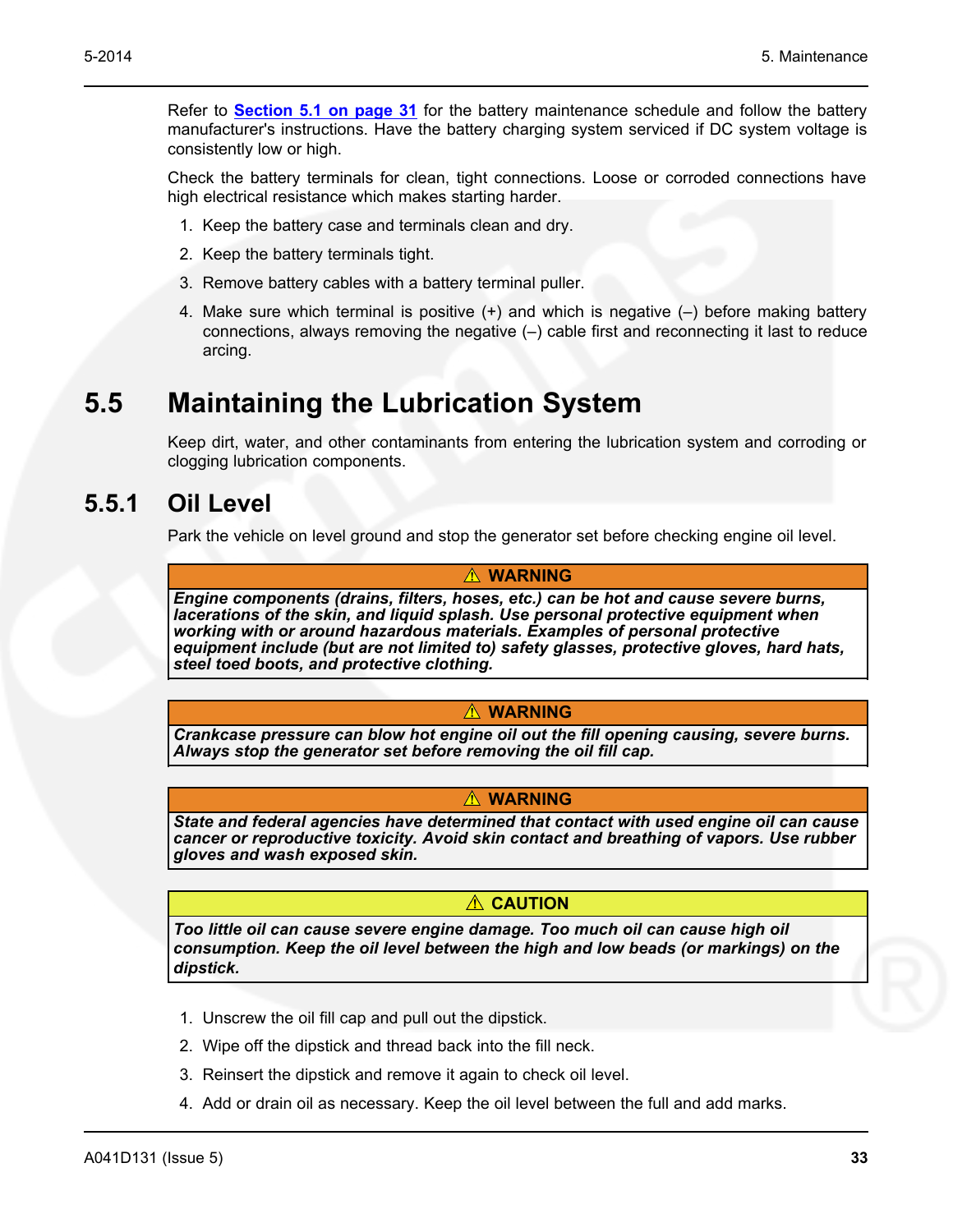5. Insert the dipstick and screw the oil fill cap back on securely.





### <span id="page-39-0"></span>**5.5.2 Engine Oil Recommendations**

- Use API (American Petroleum Institute) performance Class **SJ**, **SH** or **SG** engine oil, which may be in combination with performance Class CH-4, CG-4 or CF-4 (for example: SJ/CH-4).
- Look for the SAE (Society of Automotive Engineers) viscosity grade. Choose the viscosity grade appropriate for the ambient temperatures expected until the next scheduled oil change.
- Single-grade SAE 30 oil is preferable when temperatures are consistently above freezing. Multigrade oils are better when wide temperature variations are expected.

| <b>EXPECTED AMBIENT TEMPERATURES</b> |                                            | <b>SAE VISCOSITY GRADE</b> |
|--------------------------------------|--------------------------------------------|----------------------------|
|                                      | $0^{\circ}$ C (32 $^{\circ}$ F) and higher | 30 (OnaMax)                |
|                                      | $-12$ to 38 °C (10 to 100 °F)              | 15W-40 (OnaMax)            |
|                                      | $-18$ to 27 °C (0 to 80 °F)                | 10W-30 10W-40              |
|                                      | $-28$ to 10 °C (-20 to 50 °F)              | 5W-30                      |

**TABLE 10. OIL VISCOSITY VS. TEMPERATURE**

# <span id="page-39-1"></span>**5.5.3 Changing Engine Oil**

### **WARNING**

*Accidental or remote starting can cause severe personal injury or death. Before removing a panel or access door, or before working on the generator set, use an insulated wrench to disconnect the negative (-) cable from the battery to prevent accidental starting.*

### **WARNING**

*Engine components (drains, filters, hoses, etc.) can be hot and cause severe burns, lacerations of the skin, and liquid splash. Use personal protective equipment when working with or around hazardous materials. Examples of personal protective equipment include (but are not limited to) safety glasses, protective gloves, hard hats, steel toed boots, and protective clothing.*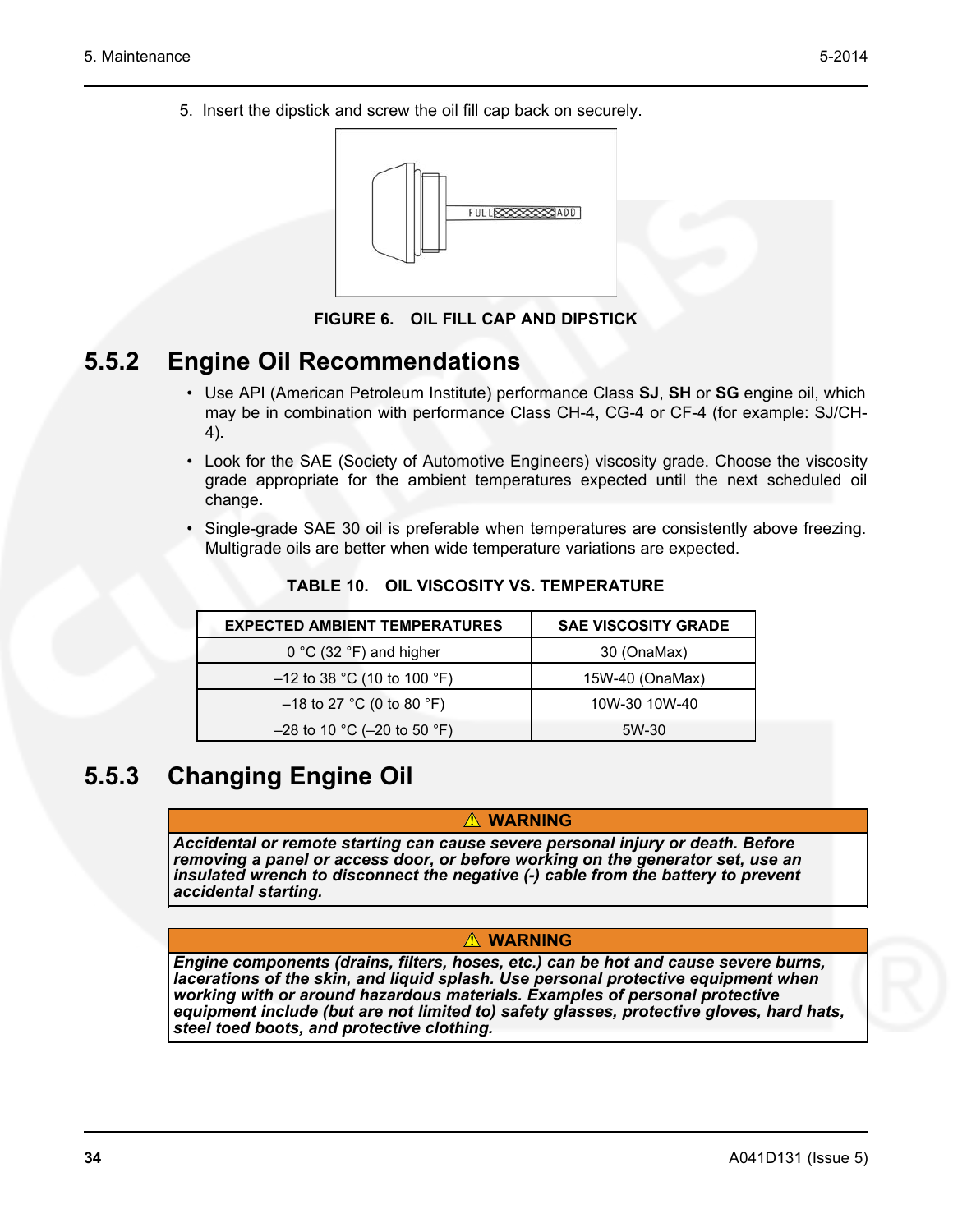

*State and federal agencies have determined that contact with used engine oil can cause cancer or reproductive toxicity. Avoid skin contact and breathing of vapors. Use rubber gloves and wash exposed skin.*

Refer to **[Section 5.1 on page 31](#page-36-1)** for the engine oil change schedule. Change oil more often in hot or dusty environments.

1. Run the generator set under load until it is up to operating temperature, stop it, and disconnect the negative (–) battery cable at the battery.

#### **WARNING**

*Crankcase pressure can blow hot engine oil out the fill opening causing, severe burns. Always stop the generator set before removing the oil fill cap.*

- 2. Remove the oil fill cap.
- 3. Place a pan underneath the oil drain plug and remove the plug with a socket (see Oil Change Values and Drain Plug Location below). Let all oil drain from the engine.
- 4. Replace the plug. Tighten to torque value in Oil Change Values below.

#### **CAUTION**

*Too little oil can cause severe engine damage. Too much oil can cause high oil consumption. Keep the oil level between the high and low beads (or markings) on the dipstick.*

- 5. Refill with oil (see Oil Change Values below). Check the oil level and add or drain oil as necessary.
- 6. Screw the oil fill cap on securely.
- 7. Reconnect the negative battery cable.
- 8. Run the generator for a few minutes, shut it down, and recheck for proper oil level and leaks.
- 9. Dispose of the used oil in accordance with local environmental regulations.

### **5.5.3.1 Oil Change Values and Drain Plug Location**

#### **TABLE 11. OIL CHANGE VALUES**

| Drain Plug Bolt | <b>Plug Torque</b> | <b>Oil Amount</b>   |
|-----------------|--------------------|---------------------|
| $14 \text{ mm}$ | 27 Nm (21 ft-lbs)  | 1.5 liters (1.6 qt) |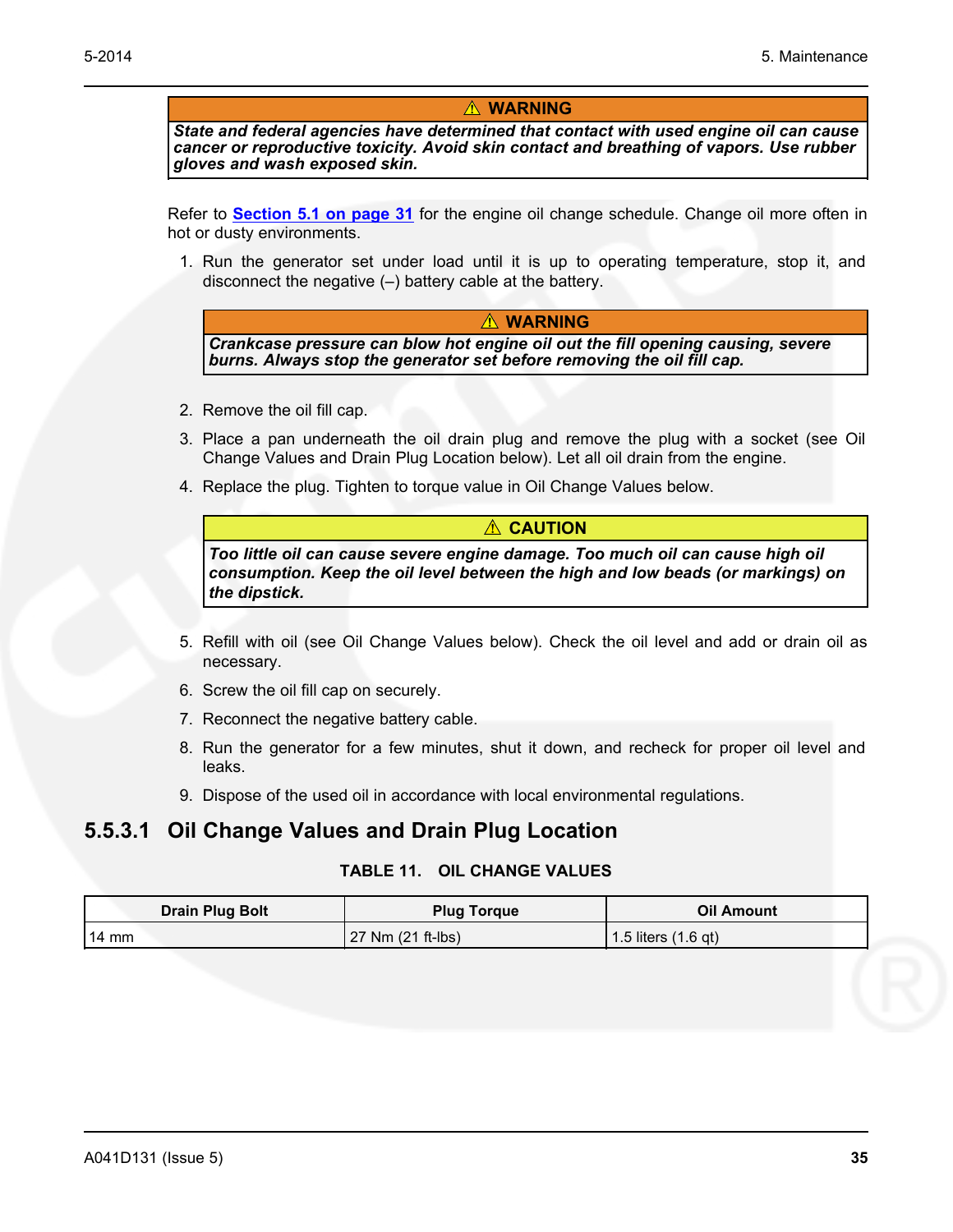

**FIGURE 7. OIL DRAIN PLUG**

# <span id="page-41-0"></span>**5.6 Maintaining the Fuel System**

Keep dirt, water, and other contaminants from entering the fuel system and corroding or clogging fuel system components.

### <span id="page-41-1"></span>**5.6.1 Fuel System**

**WARNING**

*Fuel leaks can lead to fire. Repair leaks immediately. Do not run the generator set if it causes fuel to leak.*

- 1. Check for leaks at the hose, tube, and pipe fittings in the fuel supply system while the generator set is running and while it is stopped.
- 2. Check flexible fuel hoses sections for cuts, cracks, abrasions, and loose hose clamps.
- 3. Make sure the fuel line does not rub against other parts.
- 4. Replace worn or damaged fuel line parts before leaks occur.
- 5. If an LPG generator set and gas odor is detected, close the LPG container shutoff valve and have the generator set serviced.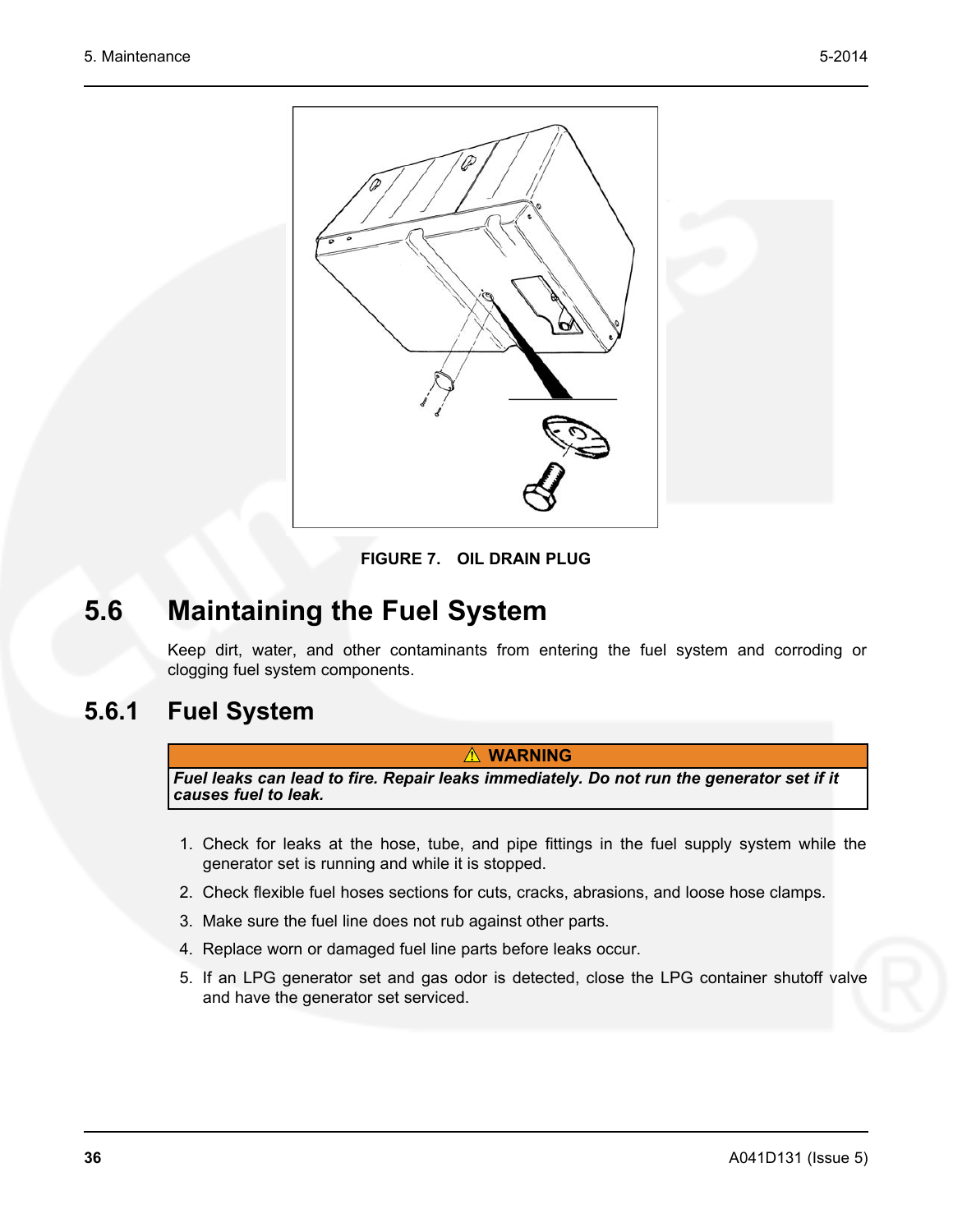### <span id="page-42-0"></span>**5.6.2 Fuel Recommendations**

#### **WARNING**

*Gasoline and LPG are highly flammable and explosive and can cause severe personal injury or death. Do not smoke or turn electical switches ON or OFF where fuel fumes, tanks, or equipment are present; or in areas sharing ventilation. Keep flames, sparks, pilot lights, arc-producing equipment and switches, and all other sources of ignition well away. Keep a type ABC fire extinguisher in the vehicle.*

### **5.6.2.1 Gasoline Models**

Use clean, fresh unleaded gasoline having a minimum octane rating (Anti-Knock Index) of 87.

- Ethanol Blend Not more than 10% ethanol
- Methanol Blend Not more than 5% methanol and the fuel must also contain solvents and corrosion inhibitors.

**A** CAUTION

*Using gasoline containing more than 5% methanol, or gasoline additives containing methanol, can be corrosive to fuel system components.*

*NOTICE*

**Avoid using leaded gasoline because of the extra engine maintenance required.**

### **5.6.2.2 LPG Models**

Use clean, fresh HD-5 grade liquified petroleum gas (LPG) or equivalent product consisting of at least 90 percent propane. Commercial LPG fuels may contain more than 2.5 percent butane which can result in poor fuel vaporization and poor engine starting in low ambient temperatures (below 0  $\mathrm{^{\circ}C}$  (32  $\mathrm{^{\circ}F}$ )).

Satisfactory performance on low-pressure LPG models requires that the LPG vapor be supplied at a pressure within the range indicated in the specifications chapter.

**WARNING**

*High LPG supply pressure can cause gas leaks which can lead to fire and severe personal injury or death. LPG supply pressure must be adjusted to Specifications by trained and experienced personnel.*

### <span id="page-42-1"></span>**5.6.3 Replacing the Fuel Filter**

#### **WARNING**

*Accidental or remote starting can cause severe personal injury or death. Before removing a panel or access door, or before working on the generator set, use an insulated wrench to disconnect the negative (-) cable from the battery to prevent accidental starting.*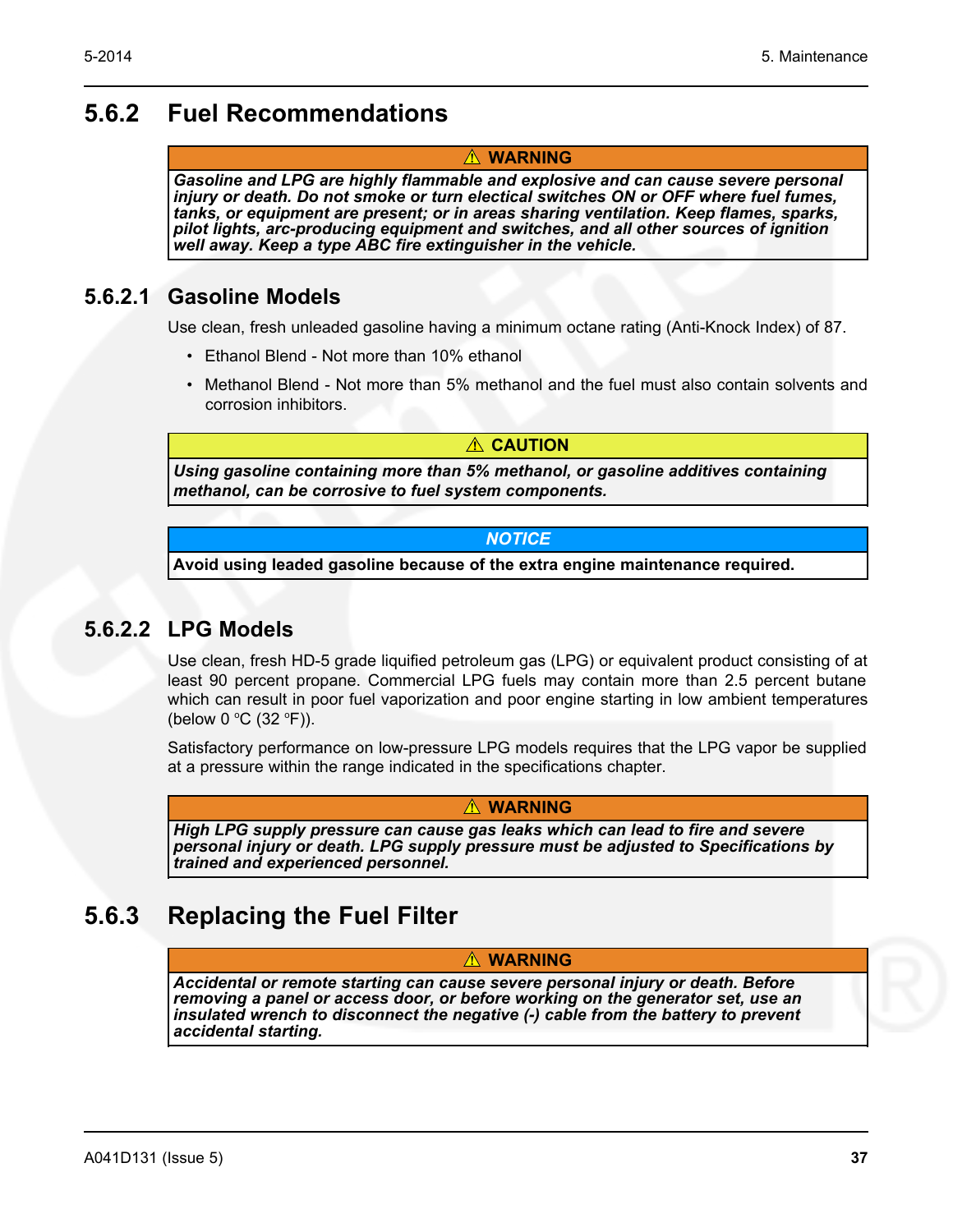#### **WARNING**

*Engine components (drains, filters, hoses, etc.) can be hot and cause severe burns, lacerations of the skin, and liquid splash. Use personal protective equipment when working with or around hazardous materials. Examples of personal protective equipment include (but are not limited to) safety glasses, protective gloves, hard hats, steel toed boots, and protective clothing.*

#### **WARNING**

*Gasoline is highly flammable and explosive and can cause severe personal injury or death. Do not smoke or turn electical switches ON or OFF where fuel fumes, tanks, or equipment are present; or in areas sharing ventilation. Keep flames, sparks, pilot lights, arc-producing equipment and switches, and all other sources of ignition well away. Keep a type ABC fire extinguisher in the vehicle.*

Refer to **[Section 5.1 on page 31](#page-36-1)** for scheduled fuel filter replacement.

- 1. Let engine cool down to prevent igniting any fuel that may be spilled when disconnecting the fuel filter.
- 2. Remove the fuel line from the fuel filter. Plug the fuel line to prevent fuel leakage and vapor accumulation.
- 3. Run the generator set until it runs out of fuel and let it cool down.
- 4. Disconnect the negative (–) cable at the battery to prevent the engine from starting.
- 5. Unscrew the filter from the fuel pump using a deep 11/16-inch socket.
- 6. Install the new fuel filter by hand and tighten securely.
- 7. Connect the fuel filter to the fuel line.
- 8. Prime the engine for at least 30 seconds to fill the new fuel filter. Check for leaks as the generator set runs for several minutes.
- 9. Tighten the connections, if necessary.
- 10. Connect the negative (–) cable at the battery.
- 11. Dispose of the old filter in accordance with local environmental regulations.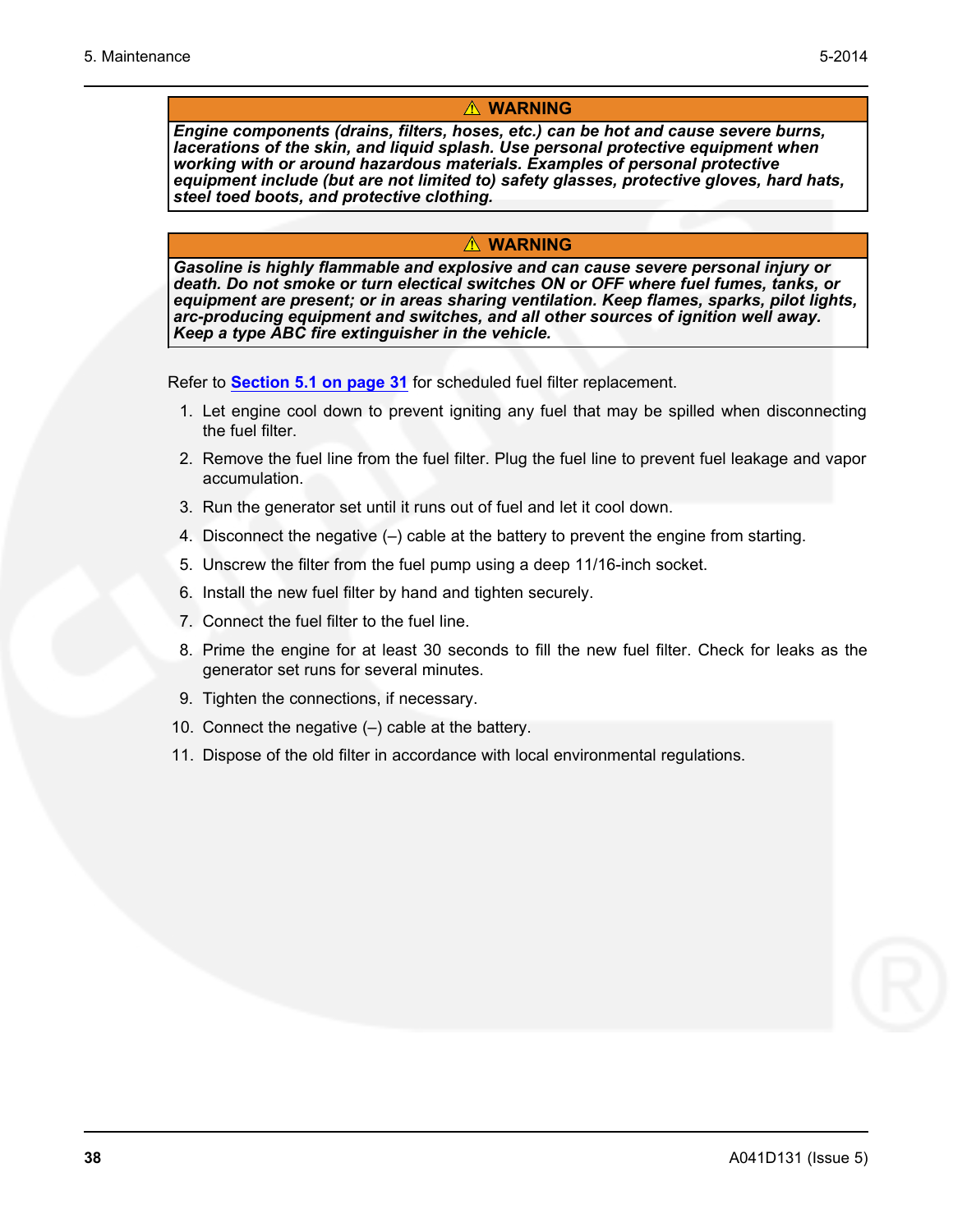

**FIGURE 8. FUEL FILTER**

# <span id="page-44-0"></span>**5.7 Exhaust System**

**WARNING**

*EXHAUST GAS IS DEADLY! Do not operate the generator set if there is an exhaust leak or any danger of exhaust gasses entering or being drawn into the vehicle.*

### **WARNING**

*Grass or brush in contact with the exhaust system can cause fire. Do not park the vehicle in high grass or brush.*

- 1. Look and listen for exhaust system leaks while the generator set is running. Shut down the generator set if a leak is found and have it repaired before operating.
- 2. Look for openings or holes between the generator set compartment and vehicle cab or living space if the generator set engine sounds louder than usual. Have all such openings or holes closed off and sealed to prevent exhaust gases from entering the vehicle.
- 3. Replace dented, bent, or severely rusted sections of the tailpipe and make sure the tailpipe extends at least 25.4 mm (1 in) beyond the perimeter of the vehicle.
- 4. Park the vehicle so that generator set exhaust gases disperse away from the vehicle. Barriers such as walls, snow banks, high grass, brush, and other vehicles can cause exhaust gases to accumulate in and around the vehicle.
- 5. Do not operate power ventilators or exhaust fans while the vehicle is standing with the generator set running. The ventilator or fan can draw exhaust gases into the vehicle.
- 6. Check all CO monitors to assure proper operation.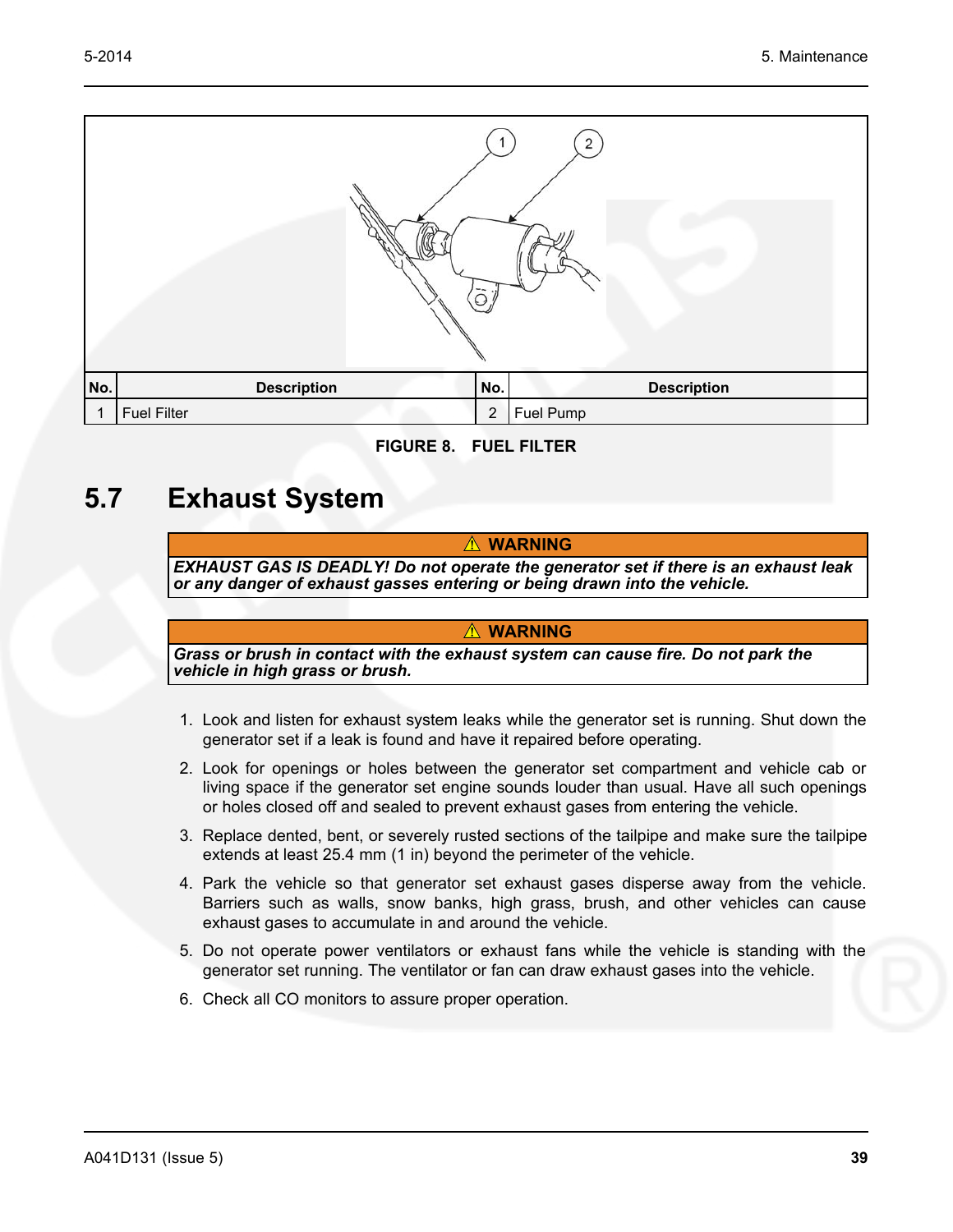# <span id="page-45-0"></span>**5.8 Mechanical System**

#### **WARNING**

*Compressed air, pressure washers, and steam cleaners can cause severe eye injury. Always wear safety glasses when using.*

- 1. Look for mechanical damage and listen for unusual noises and vibrations.
- 2. Check the generator set mounting bolts.
- 3. Check to see that the generator set air inlet and outlet openings are not clogged with debris or blocked.
- 4. Clean accumulated dust and dirt from the generator set. Do not clean the generator set while it is running or still hot. Protect the generator, air cleaner, control panel, and electrical connections from water, soap, and cleaning solvents.

# <span id="page-45-1"></span>**5.9 Replacing the Air Filter Element**

#### **WARNING**

*Accidental or remote starting can cause severe personal injury or death. Before removing a panel or access door, or before working on the generator set, use an insulated wrench to disconnect the negative (-) cable from the battery to prevent accidental starting.*

### **WARNING**

*Engine components (drains, filters, hoses, etc.) can be hot and cause severe burns, lacerations of the skin, and liquid splash. Use personal protective equipment when working with or around hazardous materials. Examples of personal protective equipment include (but are not limited to) safety glasses, protective gloves, hard hats, steel toed boots, and protective clothing.*

Refer to **[Section 5.1 on page 31](#page-36-1)** for scheduled air filter element replacement. Under dusty operating conditions, inspect and replace more often.

- 1. Remove the front access cover.
- 2. Remove the wing nut securing the air filter housing cover and remove the cover.
- 3. Remove the wing nut securing the filter cover plate and remove the cover plate.
- 4. Remove the air filter element.
- 5. Install the new air filter, making sure the filter element is centered over the carburetor air inlet.
- 6. Replace the filter cover plate and tighten wing nut.
- 7. Replace the air filter housing cover and tighten wing nut.

#### *NOTICE*

**Do not tighten the wing nuts too tightly. Excessive tightening can distort the air filter element and cause air leaks around the element.**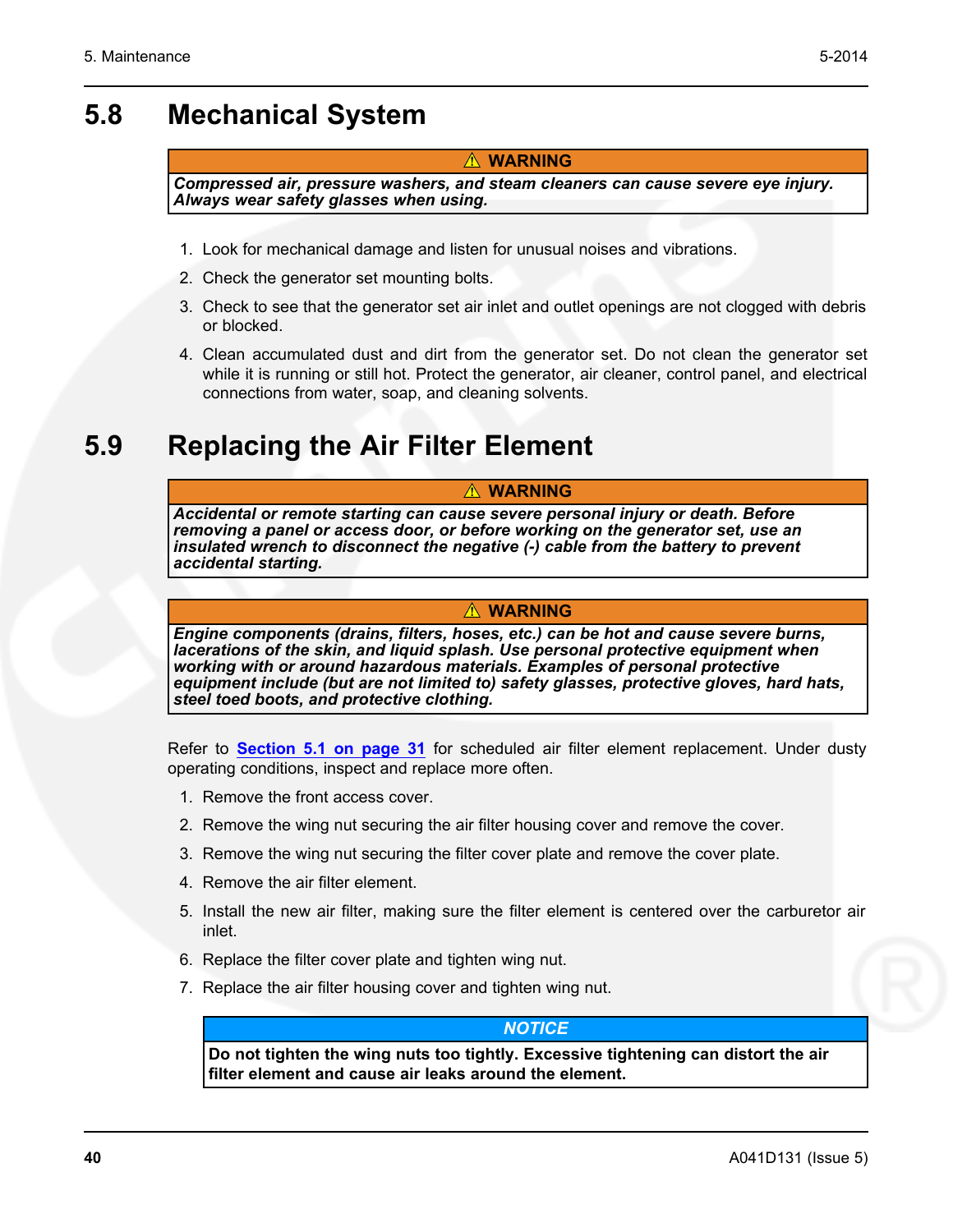8. Replace the front access cover.

|                | €<br>C.<br>$5^{\circ}$<br>4<br>3<br>$\overline{2}$ |                |                           |  |  |  |  |
|----------------|----------------------------------------------------|----------------|---------------------------|--|--|--|--|
| No.            | <b>Description</b>                                 | No.            | <b>Description</b>        |  |  |  |  |
| 1              | Wing Nut                                           | $\overline{4}$ | <b>Filter Cover Plate</b> |  |  |  |  |
| $\overline{2}$ | Air Filter Housing Cover                           | 5              | Air Filter Element        |  |  |  |  |
| $\sqrt{3}$     | Wing Nut                                           |                |                           |  |  |  |  |

**FIGURE 9. AIR FILTER ELEMENT**

# <span id="page-46-0"></span>**5.10 Replacing the Spark Plug**

Refer to **[Section 5.1 on page 31](#page-36-1)** for scheduled spark plug replacement. The spark plug must be in good condition for proper engine starting and performance. A spark plug that fouls frequently or has heavy soot deposits indicates that the engine needs service. Refer to **[Chapter](#page-52-0) [6 on page 47](#page-52-0)**.

- 1. Remove the front access cover.
- 2. Unscrew the spark plug and remove.
- 3. Thread the spark plug in by hand until it seats. Tighten to 17 Nm (13 ft-lbs).



**Always thread the spark plug in by hand until it seats to prevent crossthreading.**

### *NOTICE*

**If a torque wrench is not available, turn the spark plug an additional 1/4 turn if being reused, or 3/8 to 1/2 turn for a new spark plug.**

4. Replace the front access cover.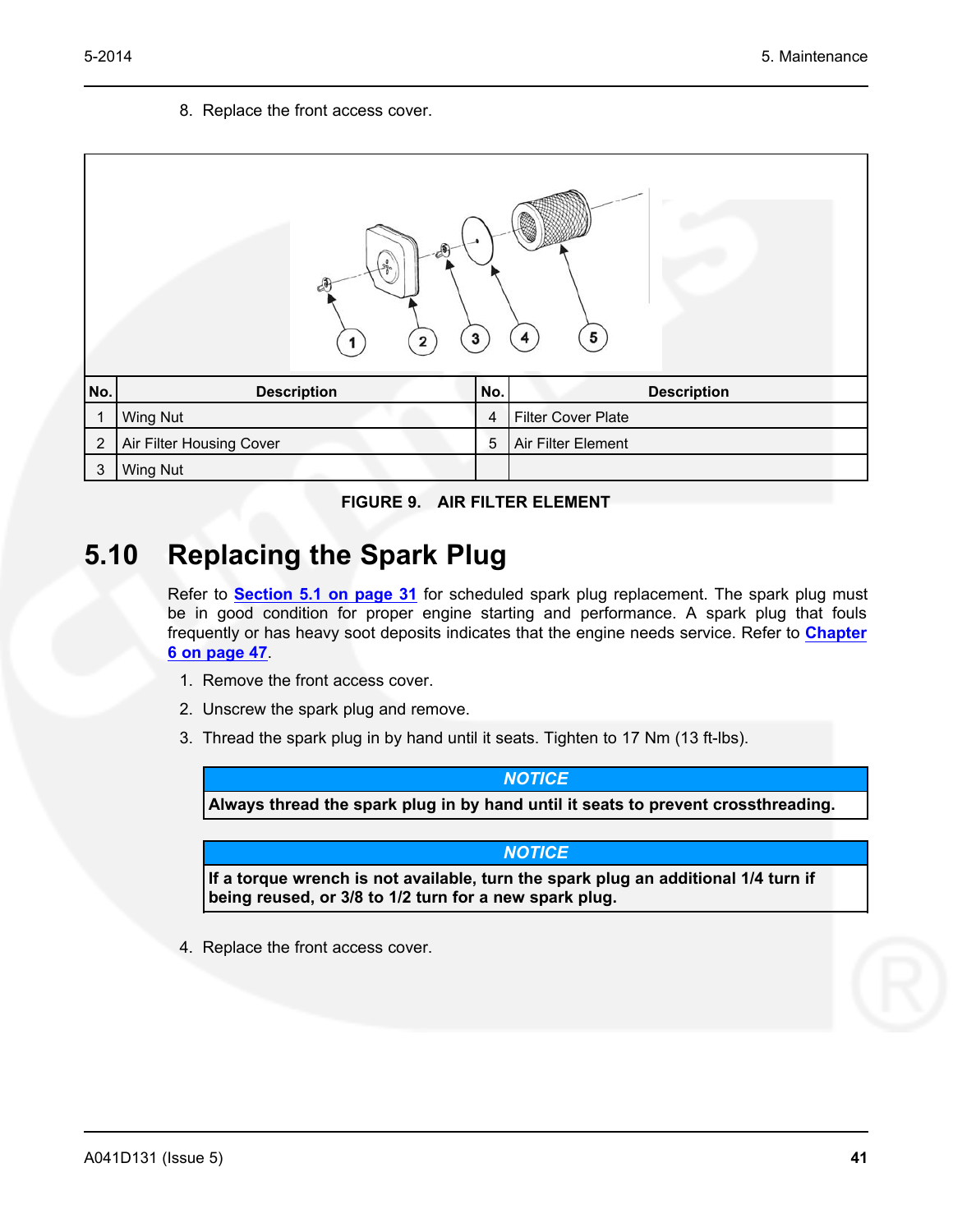

**FIGURE 10. SPARK PLUG**

# <span id="page-47-0"></span>**5.11 Cleaning the Spark Arrester**

#### **WARNING**

*A hot muffler can cause severe burns. Let the muffler cool down before removing or installing spark arrester cleanout plugs or screens.*

### **WARNING**

*Grass or brush in contact with the exhaust system can cause fire. Do not park the vehicle in high grass or brush.*

Refer to **[Section 5.1 on page 31](#page-36-1)** for scheduled spark arrester muffler cleaning (meets U.S. Forest Service requirements). Cleaning is required for maximum generator set performance.

- 1. Remove the cleanout plug.
- 2. Start and load the generator set to near full power. Let the generator set run for about 5 minutes to expel the soot in the muffler.
- 3. Stop the generator set, allow the muffler to cool, and reinstall the plug.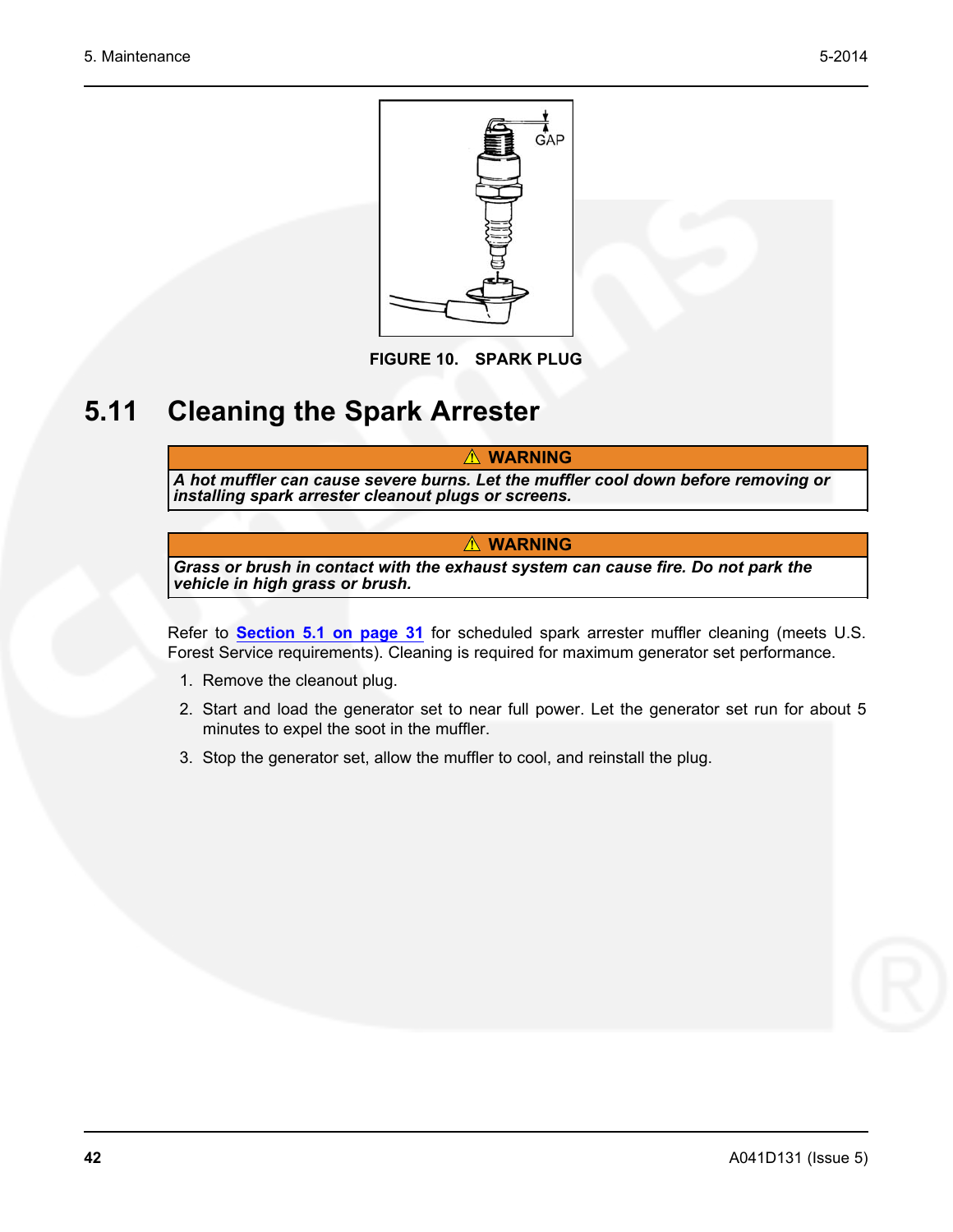



# <span id="page-48-0"></span>**5.12 Storing the Generator Set**

Proper storage is essential for preserving top generator set performance and reliability. If the generator set is not going to be exercised on a regular basis and not be used for more than 120 days, the generator set should be prepared for storage.

1. If the generator set is a gasoline model, perform the following steps.

#### **WARNING**

*Gasoline preservatives (stabilizers) are toxic. Follow the instructions on the container. Avoid skin contact. Wash hands with soap and water after using.*

a. Fill the fuel tank with fresh fuel and add a fuel preservative (such as OnaFresh), following the instructions on the container label.

#### *NOTICE*

**If a preservative (stabilizer) is not added to the gasoline, the gasoline in the fuel system deteriorates causing fuel system corrosion, gum formation, and varnish-like deposits which can lead to hard starting and rough operation.**

- b. Run the generator set for about 30 minutes plus 2 minutes per foot of fuel line at approximately 1/2 rated power to fill the fuel lines with fresh fuel and preservative.
- 2. Change the engine oil and attach a tag indicating the oil grade viscosity.
- 3. Remove the air filter and restart the generator set. While the generator set is running, spray an engine fogger (such as OnaGard) into the carburetor, following the instructions on the container label.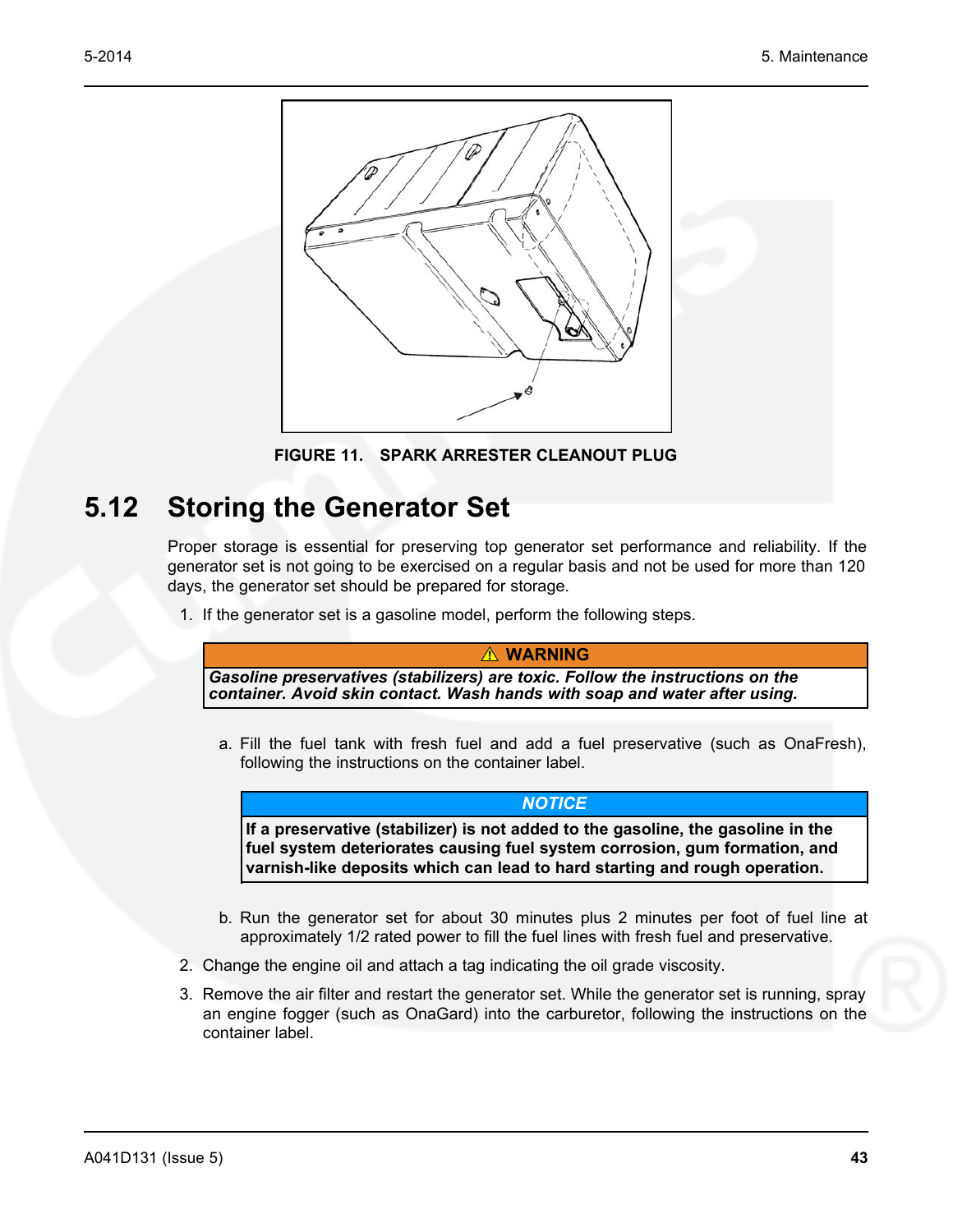#### *NOTICE*

**The engine fogger leaves a protective coat of oil on the internal surfaces of the engine.**

- 4. Stop the generator set.
- 5. Disconnect all appliances.
- 6. Disconnect the battery cables, negative (–) cable first, from the starting battery and store the battery according to the battery manufacturer's recommendations.
- 7. Cap the exhaust tail pipe to keep out dirt, moisture, rodents, and other foreign materials.
- 8. Close the fuel supply valve (if so equipped).
- 9. Position the line circuit breaker to OFF.

#### **WARNING**

*LPG leaks can lead to explosive accumulation in pits, sumps, or other below-grade locations. Comply will all local ordinances regarding the garaging of vehicles with LPG engine fuel systems.*

10. If the generator set is an LPG model, check the local ordinances if the vehicle is going to be garaged. Generally, ordinances require that the LPG system be leak-free, that the LPG container not be filled beyond specified limits, that the container shutoff valve be closed, and that the vehicle not be parked near sources of heat or ignition.

#### **WARNING**

*Do not open the carburetor drain when the engine is hot. Close the drain immediately after draining. Failure to heed this warning can lead to fire resulting in severe personal injury or death.*

11. If the generator set is a gasoline model, perform the following steps to drain the carburetor float bowl.

#### *NOTICE*

**Draining the float bowl prevents deposits of gum from clogging the tiny passages in the carburetor because the gasoline in the bowl evaporates during storage.**

- a. Let the engine cool down thoroughly.
- b. Place paper towels under the drain to absorb all of the drainage (less than 1/2 cup).

#### **WARNING**

*Opening the carburetor drain when the engine is hot can lead to fire resulting in severe personal injury or death. Do not open the drain when the engine is hot. Close the drain immediately after draining.*

- c. Open the drain valve by turning counter-clockwise with a screwdriver.
- d. When draining is done, close the drain valve, turning clockwise with a screwdriver until just snug.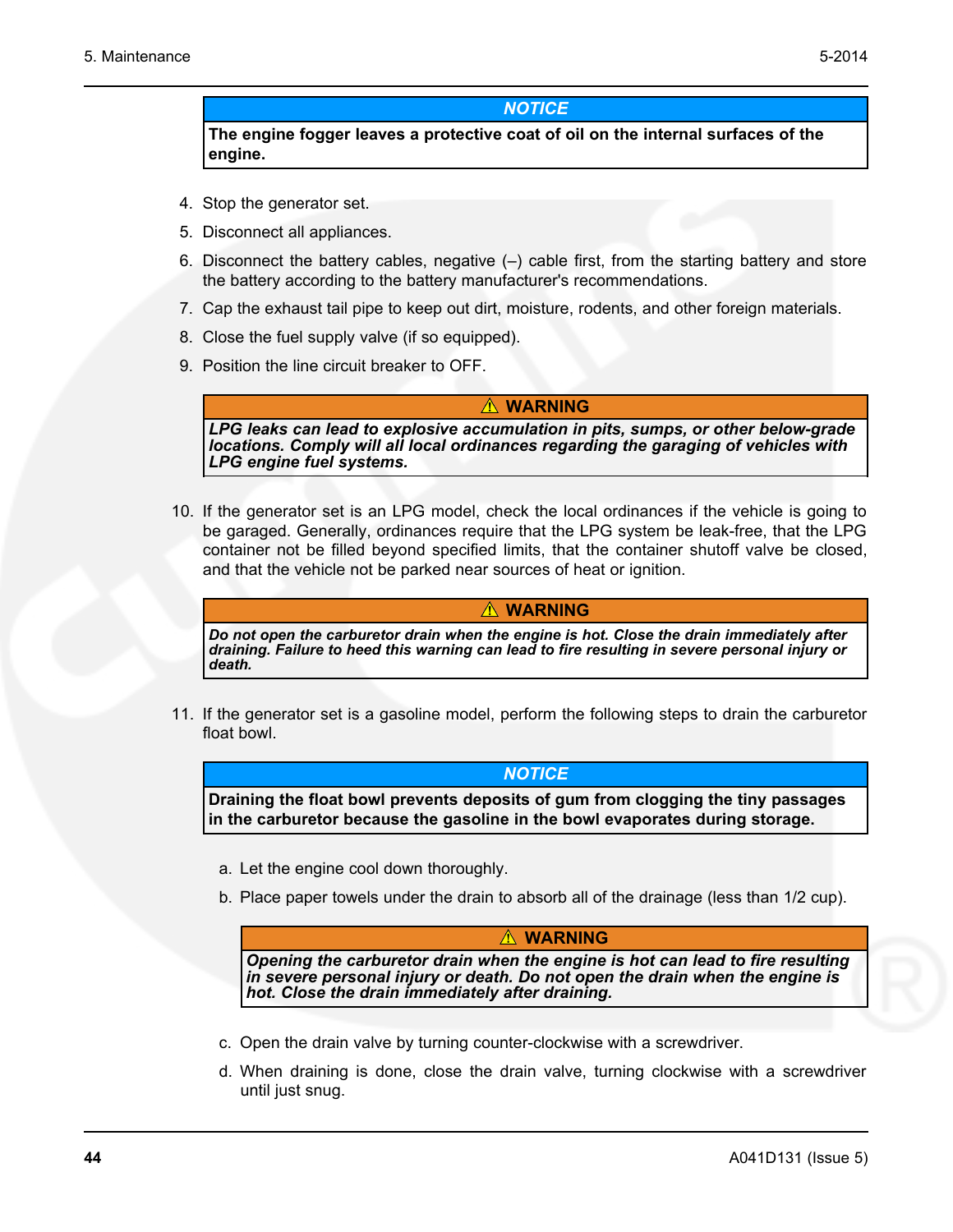### <span id="page-50-0"></span>**5.12.1 Carburetor Float Bowl Drain Valve**



**FIGURE 12. CARBURETOR FLOAT BOWL DRAIN VALVE**

# <span id="page-50-1"></span>**5.13 Returning the Generator Set to Service**

- 1. Verify that the oil viscosity is appropriate for expected temperatures (see **[Maintaining the](#page-38-0) [Lubrication System](#page-38-0)** ) and change the oil if the viscosity is not appropriate for the temperatures expected.
- 2. Reconnect the starting battery (negative [–] cable last).
- 3. Inspect the air filter element. Use a new air filter element if it is dirty.
- 4. Inspect the generator set.
- 5. If the generator set is a gasoline or diesel model, prime the generator set fuel system by positioning the control switch to **STOP/PRIME** for 30 seconds. The status indicator stays on while the pump is on.
- 6. Start the generator set. There may be smoke and rough operation for a few minutes until the oil from the fogger burns off. If the engine does not start, clean or replace the spark plug, which may have been fouled by the fogger.
- 7. Position the line circuit breaker to ON when the generator set is ready to power loads.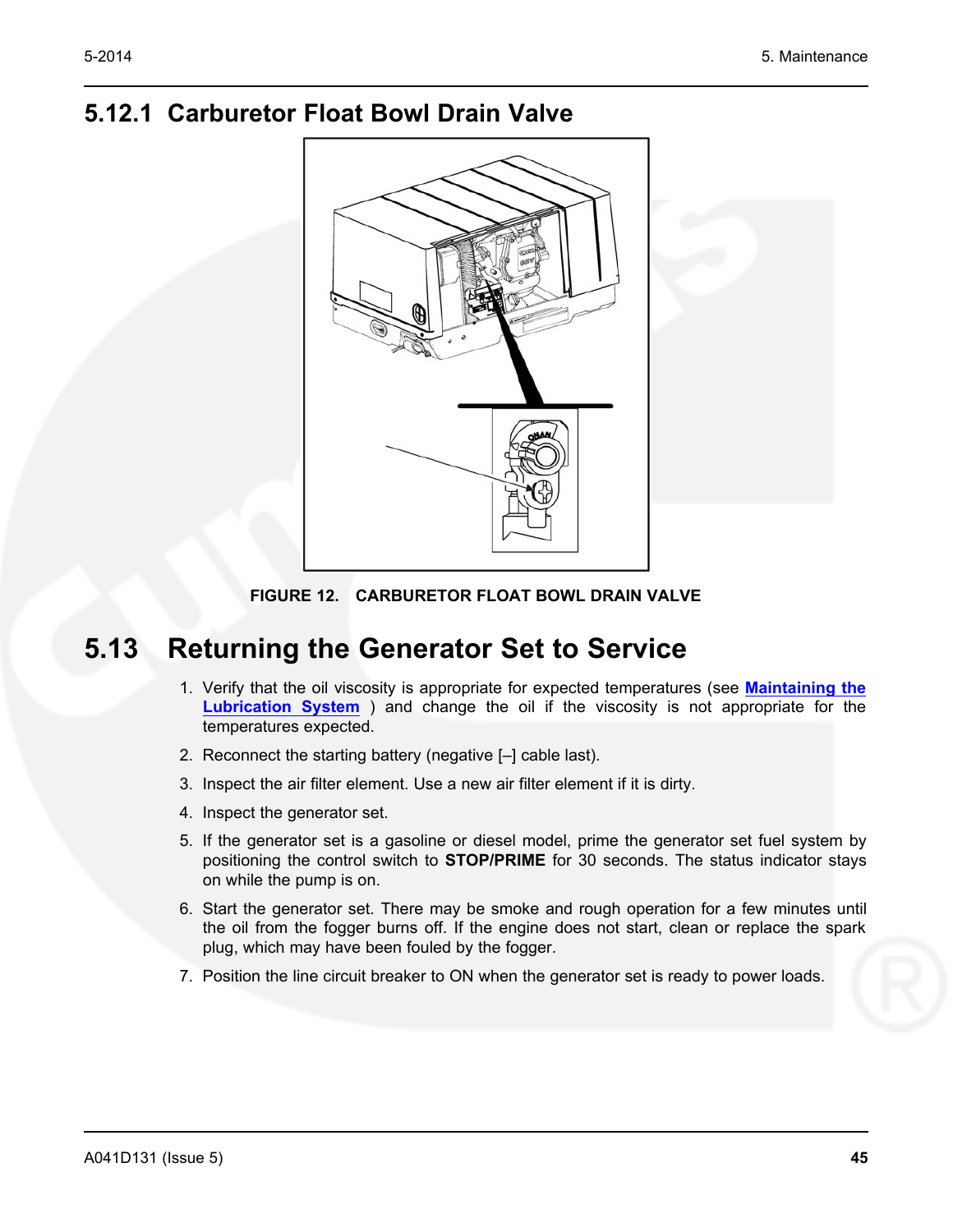This page is intentionally blank.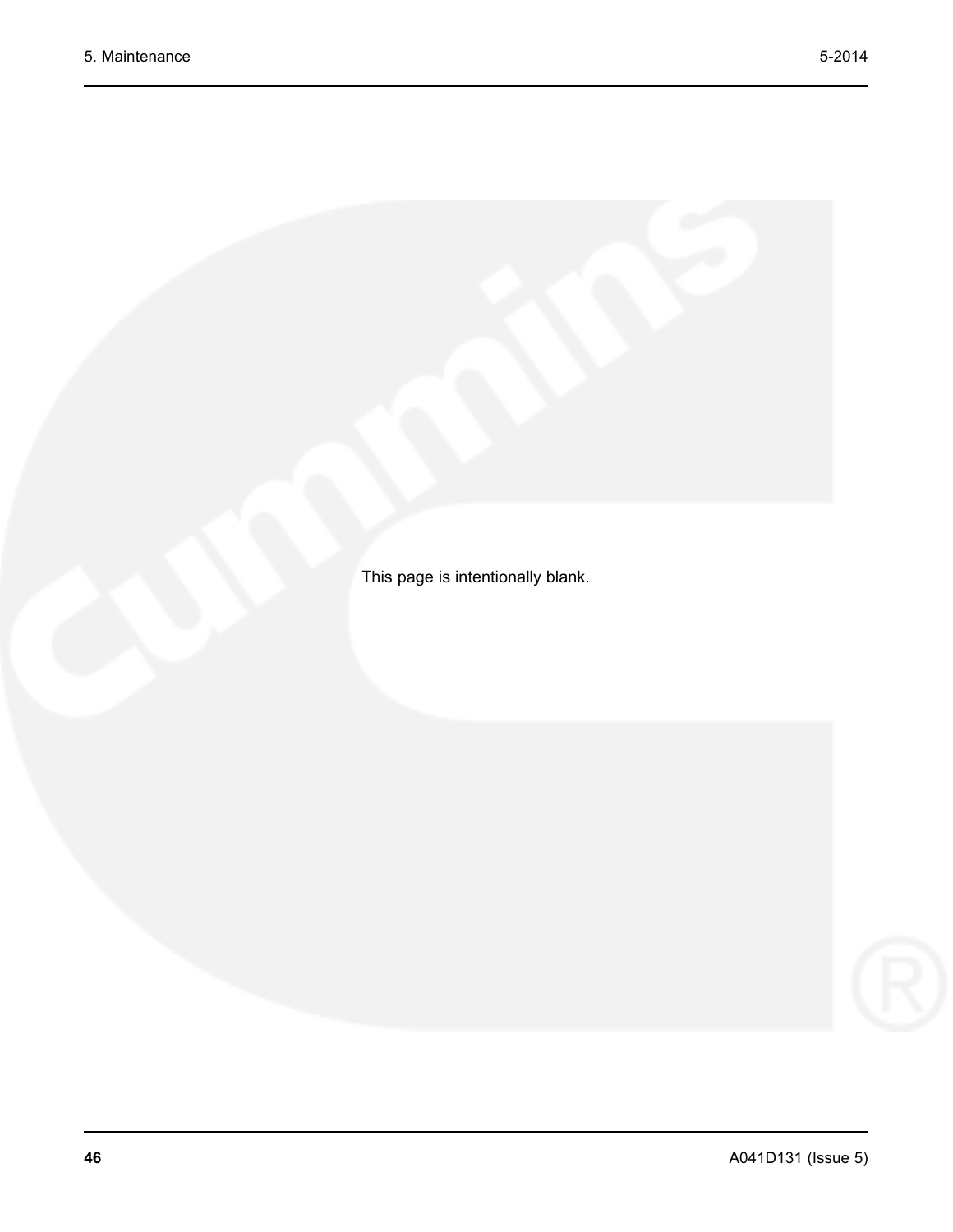# <span id="page-52-0"></span>**6 Troubleshooting**

# <span id="page-52-1"></span>**6.1 Overview**

#### **WARNING**

*Hot engine parts can cause severe burns. Always allow the engine to cool down before performing any maintenance or service.*

The following paragraphs provide fault code faults and symptom-based faults. If a problem is not resolved after taking the corrective actions suggested, contact a local dealer or distributor. See **[Section 2.4 on page 10](#page-15-2)***.*

*NOTICE*

**Maintaining engine oil level, keeping battery connections clean and tight, watching the fuel gauge, not overloading the generator set, etc. will prevent most shutdowns.**

#### *NOTICE*

**When the generator set and vehicle engine share a common fuel tank, the fuel dip tubes are usually arranged so that the generator set will run out of fuel first. Marking the generator set empty point on the fuel gauge will make it easier to tell when to stop the generator set before running it out of fuel.**

### <span id="page-52-2"></span>**6.2 Fault Codes**

The generator set control contains extensive diagnostics to detect shutdown faults. Following a fault shutdown, the control indicates the fault code by flashing the numeric code on the status indicator in the control switch.

Determine the fault code as follows:

- 3 flashes indicates a service fault (Code 3 fault).
	- 1. Press **STOP/PRIME** on the control switch once to have the 2-digit service fault code flash.

The 2-digit code consists of two sets of flashes. The first set is of flashes represents the 10s digit of the code. After a brief pause, the second digit of the code flashes representing the unit digit of the code. This is followed by a long pause before repeating the flashing of the fault code.

For example, Fault Code 36 appears as: blink-blink-blink—pause—blink-blink-blinkblink-blink-blink—long pause—repeat

- 2. Press **STOP/PRIME** to stop flashing the fault code.
- 4 flashes indicates that cranking exceeded 30 seconds without the engine starting (Code 4 fault).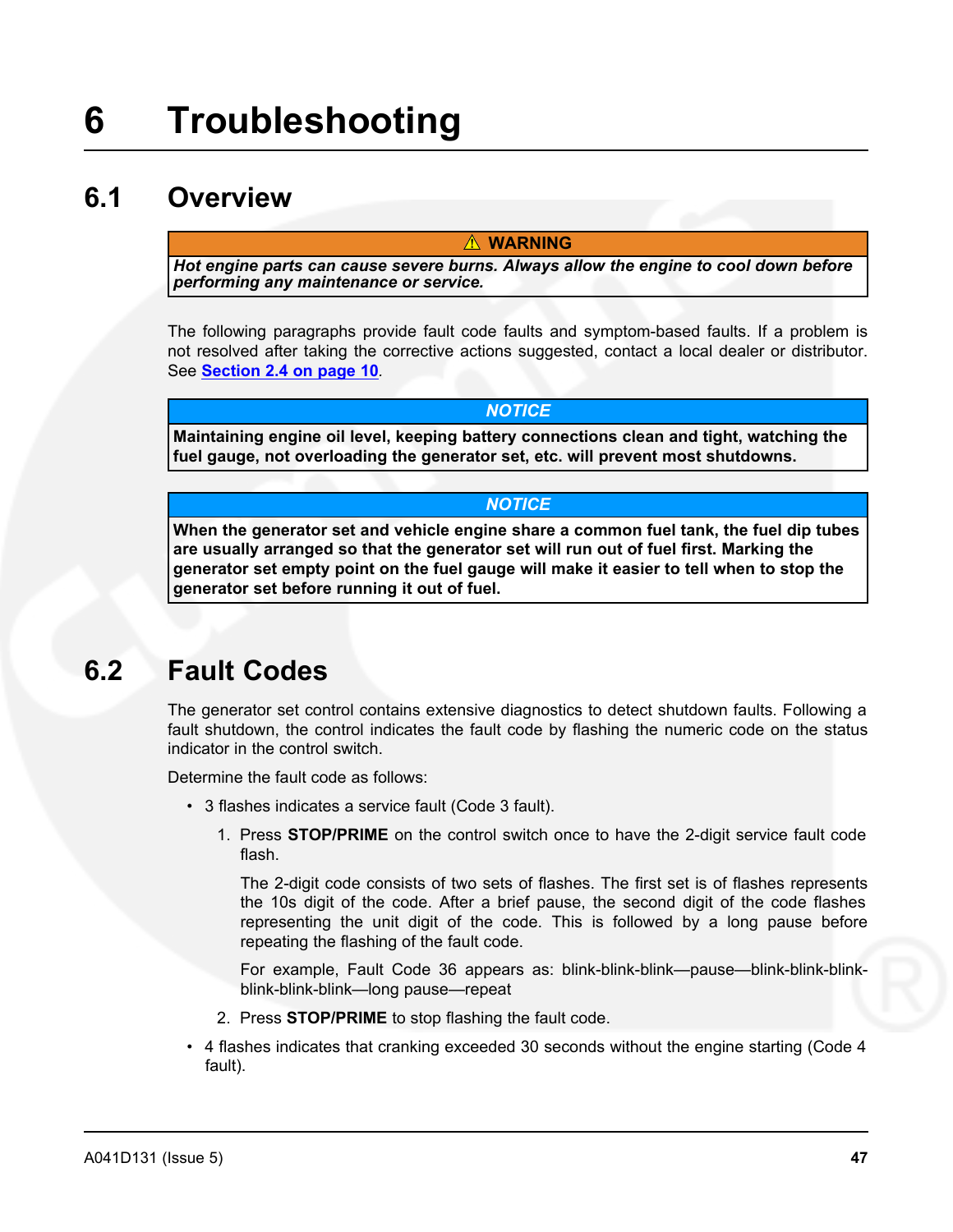### *NOTICE*

**Fault codes 33 and 34 are not assigned as fault codes. Be careful of interpreting Fault Codes 3 and 4 as second-level faults.**

The fault code stops flashing after 5 minutes. Pressing **STOP/PRIME** 3 times within 5 seconds causes the fault code to resume flashing.

#### *NOTICE*

**The last fault logged continues to flash even though the condition that caused the shutdown has been corrected.**

### <span id="page-53-0"></span>**6.2.1 Code 3 - Service Check**

See second-level fault code.

### <span id="page-53-1"></span>**6.2.2 Code 4 - Over Crank**

Indicates that cranking exceeded 30 seconds without engine starting.

### **A. Check Fuel Level**

1. If fuel level is low, fill the fuel tank.

*NOTICE*

**The generator set fuel pickup tube could be higher up in the fuel tank than the vehicle engine pickup.**

2. Prime the engine fuel system by positioning the control switch to **STOP/PRIME** for 30 seconds.

### **B. Check LPG Level**

Check and fill the LPG container, as necessary.

#### *NOTICE*

**On cold days, the LPG container may have to be kept at least half full to provide the rate of vaporization necessary to keep up with the generator set fuel demand.**

### **C. Check Spark Plug(s)**

- 1. Secure the spark plug lead(s) on the spark plug(s).
- 2. Replace the spark plug(s).

### **D. Check Air Filter Element**

Replace the air filter if dirty.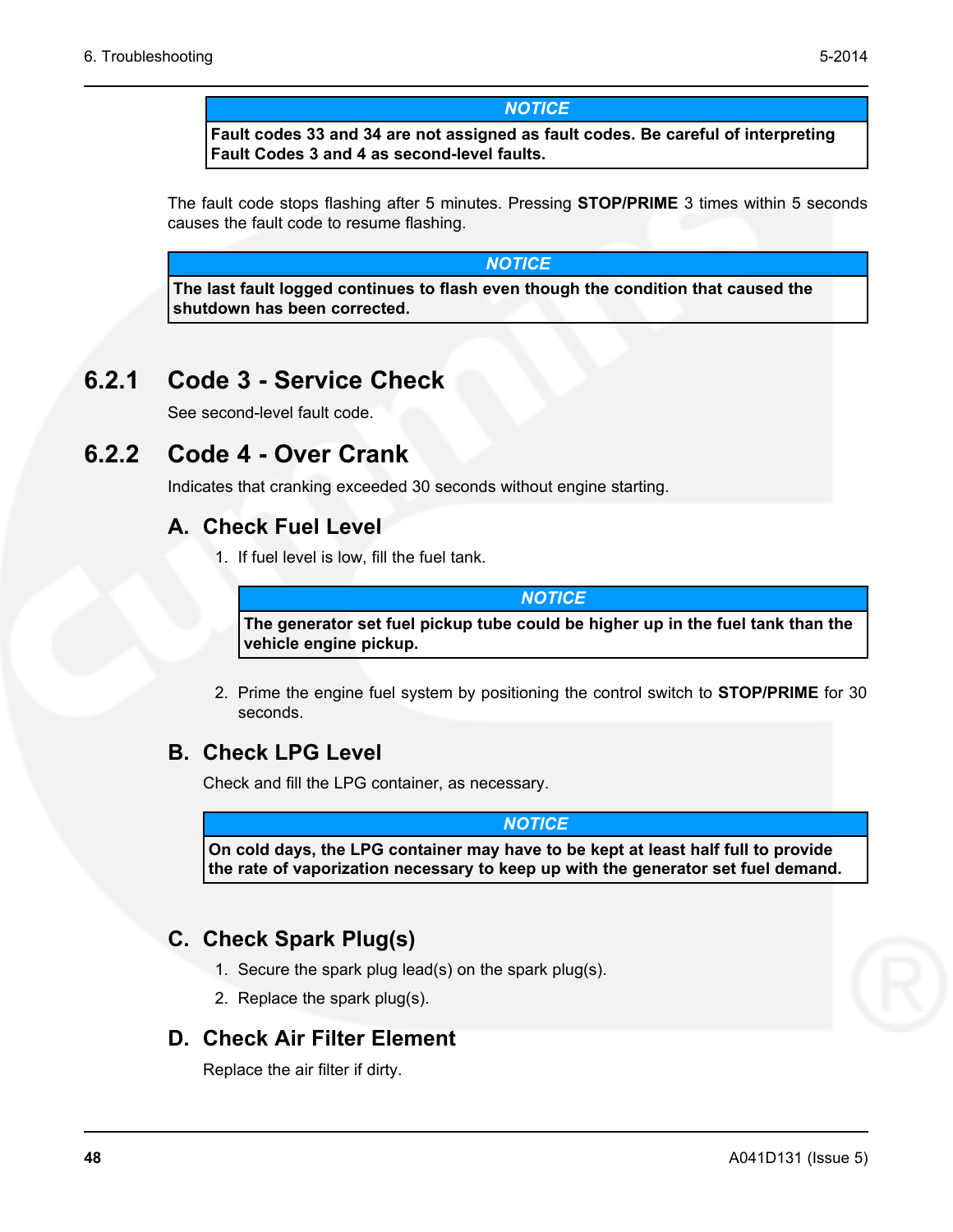### **E. Replace Engine Oil**

Replace engine oil with oil of proper viscosity for the ambient temperature.

*NOTICE*

**High oil viscosity can slow down cranking speed.**

### **F. Check Fuel Fittings**

- 1. Tighten any fuel fitting if there is a fuel or air leak.
- 2. Reprime the engine fuel system by positioning the control switch to **STOP/PRIME** for 30 seconds.

### **G. Replace Fuel Filter**

### <span id="page-54-0"></span>**6.2.3 Code 12 - Over Voltage**

Indicates the control is unable to maintain rated voltage.

### **A. Contact Local Dealer or Distributor**

### <span id="page-54-1"></span>**6.2.4 Code 13 - Under Voltage**

Indicates the control is unable to maintain rated voltage.

### **A. Reduce Load**

Reduce the number of connected appliances, especially air conditioners and battery chargers. (Review load management in Loading the Generator Set.)

### <span id="page-54-2"></span>**6.2.5 Code 14 - Over Frequency**

Indicates the engine governor is unable to maintain rated frequency.

### **A. Contact Local Dealer or Distributor**

### <span id="page-54-3"></span>**6.2.6 Code 15 - Under Frequency**

Indicates the engine governor is unable to maintain rated frequency.

### **A. Reduce Load**

Reduce the number of connected appliances, especially air conditioners and battery chargers. (Review load management in Loading the Generator Set.)

### <span id="page-54-4"></span>**6.2.7 Code 27 - Voltage Sense**

Indicates the control is unable to sense output voltage.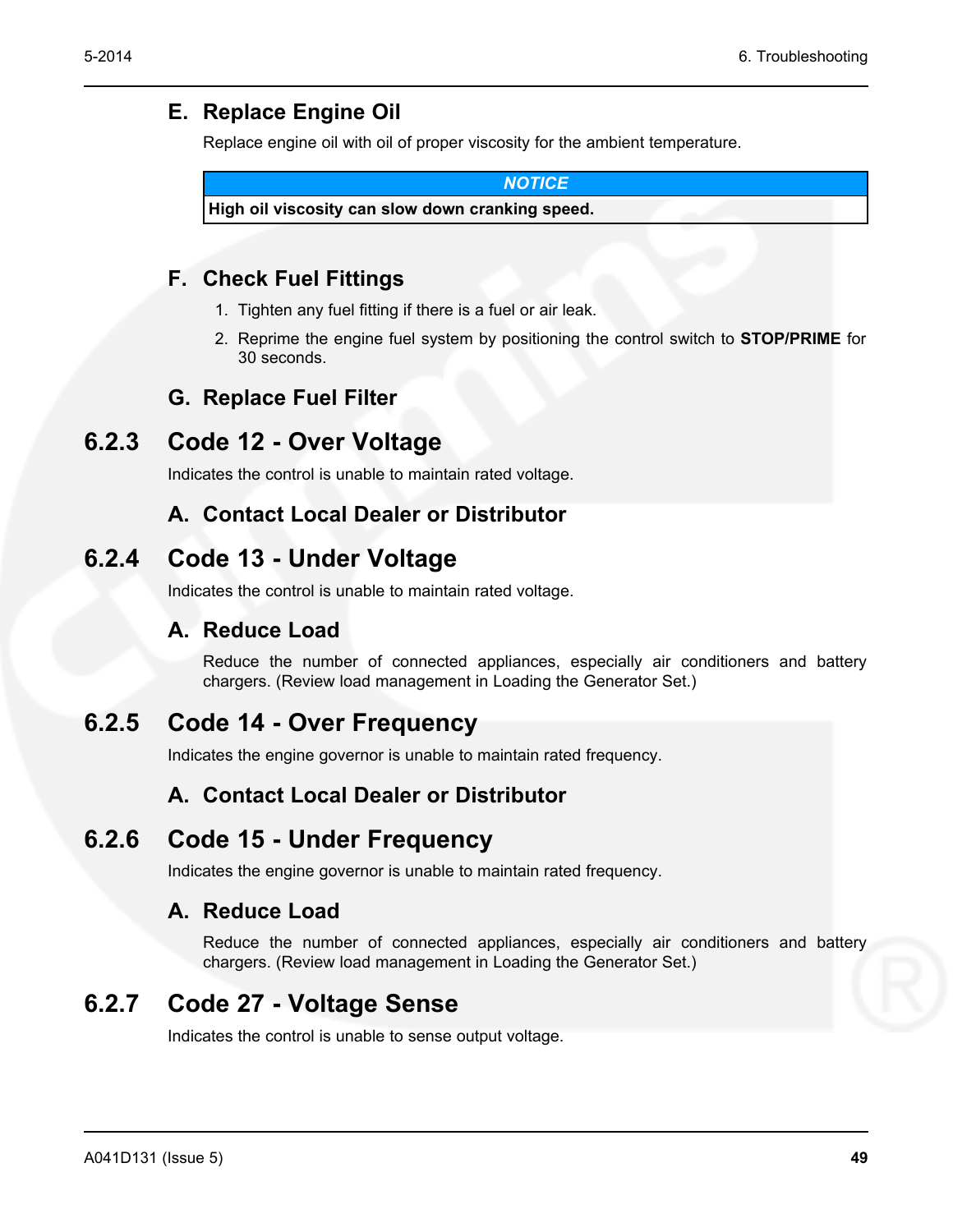### **A. Contact Local Dealer or Distributor**

### <span id="page-55-0"></span>**6.2.8 Code 29 - High Battery Voltage**

Indicates that voltage across the battery system is greater than 19 Volts.

### **A. Check Battery**

- 1. Check battery bank connections and reconnect if necessary so that the 12 Volt batteries serving the generator set are connected in parallel (12 Volt) rather than in series (24 Volt).
- 2. Select a lower battery boost charge rate.

### <span id="page-55-1"></span>**6.2.9 Code 32 - Low Cranking Speed**

Indicates that cranking speed is less than 180 RPM for more than 2 seconds.

### **A. Check Battery**

- 1. Clean and tighten the positive  $(+)$  and negative  $(-)$  battery cable connections at the battery and at the generator set.
- 2. Recharge or replace the battery. Refer to the battery manufacturer's recommendations.

### **B. Replace Engine Oil**

Replace engine oil with oil of proper viscosity for the ambient temperature.

### *NOTICE*

**High oil viscosity can slow down cranking speed.**

## <span id="page-55-2"></span>**6.2.10 Code 35 - Control Card Failure**

Indicates that a microprocessor EEPROM error occurred during self test.

### **A. Contact Local Dealer or Distributor**

### <span id="page-55-3"></span>**6.2.11 Code 36 - Engine Stopped**

Indicates that the engine stopped without receiving a command from the control.

### **A. Check Fuel Level**

1. If fuel level is low, fill the fuel tank.

### *NOTICE*

**The generator set fuel pickup tube could be higher up in the fuel tank than the vehicle engine pickup.**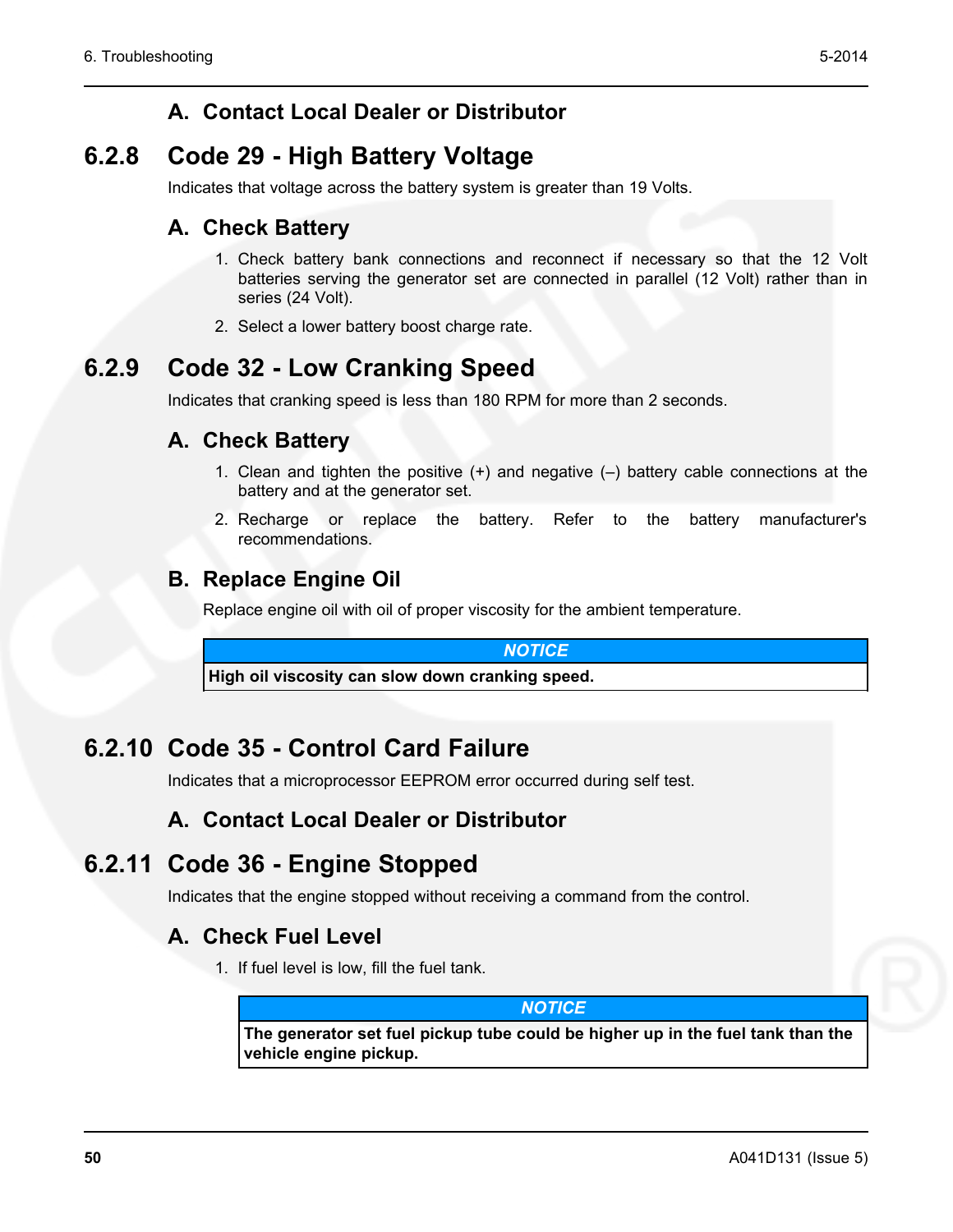2. Prime the engine fuel system by positioning the control switch to **STOP/PRIME** for 30 seconds.

### **B. Check LPG Level**

Check and fill the LPG container, as necessary.

#### *NOTICE*

**On cold days, the LPG container may have to be kept at least half full to provide the rate of vaporization necessary to keep up with the generator set fuel demand.**

### **C. Check Spark Plug(s)**

- 1. Secure the spark plug lead(s) on the spark plug(s).
- 2. Replace the spark plug(s).

### **D. Check Air Filter Element**

Replace the air filter if dirty.

### **E. Check for Mechanical Damage**

### <span id="page-56-0"></span>**6.2.12 Code 37 - Invalid Generator Set Configuration**

Indicates that the frequency/RPM ratio is wrong.

### **A. Contact Local Dealer or Distributor**

### <span id="page-56-1"></span>**6.2.13 Code 38 - Over Current (Field Overload)**

Indicates low power factor loads.

### **A. Reduce Load**

Reduce the number of connected appliances, especially air conditioners and battery chargers. (Review load management in Loading the Generator Set.)

### **B. Check Appliances for Proper Operation**

Have air conditioners and other appliances checked for proper operation.

### <span id="page-56-2"></span>**6.2.14 Code 41 - Generator Rotor**

Indicates control is unable to sense field or output voltage.

### **A. Contact Local Dealer or Distributor**

### <span id="page-56-3"></span>**6.2.15 Code 42 - Processor**

Indicates that a microprocessor ROM error occurred during self test.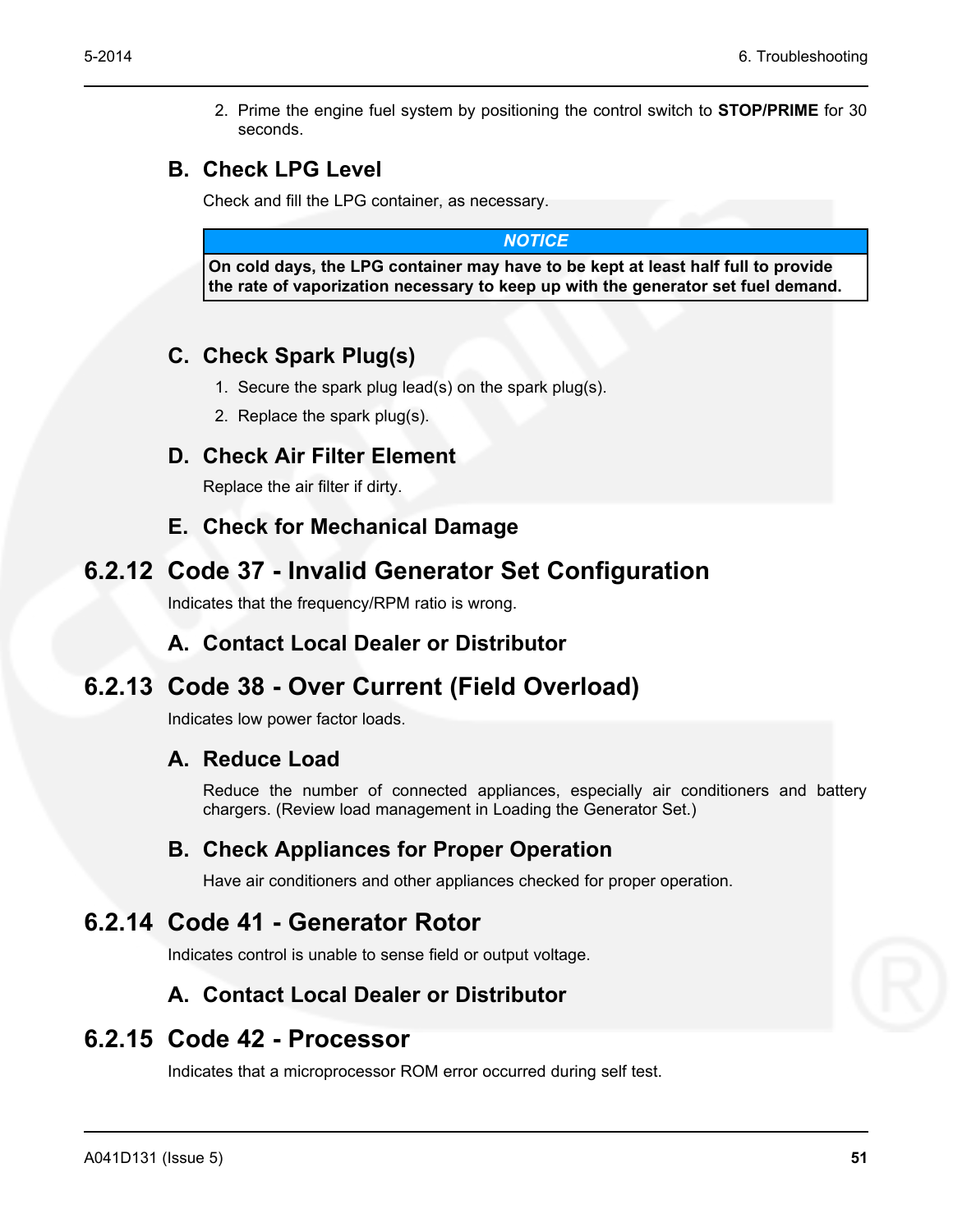### **A. Contact Local Dealer or Distributor**

### <span id="page-57-0"></span>**6.2.16 Code 43 - Processor**

Indicates that a microprocessor RAM error occurred during self test.

### **A. Contact Local Dealer or Distributor**

### <span id="page-57-1"></span>**6.2.17 Code 45 - Speed Sense**

Indicates the control is unable to sense quadrature frequency.

### **A. Contact Local Dealer or Distributor**

### <span id="page-57-2"></span>**6.2.18 Code 47 - Ignition**

Indicates the control is unable to sense ignition.

### **A. Contact Local Dealer or Distributor**

### <span id="page-57-3"></span>**6.2.19 Code 48 - Generator Field Sense**

Indicates the control is unable to sense field voltage.

### **A. Contact Local Dealer or Distributor**

# <span id="page-57-4"></span>**6.3 Symptom Based**

Diagnosis of some problems involves observing system operation.

### <span id="page-57-5"></span>**6.3.1 Status Indicator Not Working**

Indicates that there could be faulty connections or no battery voltage.

### **A. Check Other Control Switch**

Try the generator set control switch if the remote control switch start doesn't work, and vice versa.

### **B. Check Battery**

- 1. Clean and tighten the positive  $(+)$  and negative  $(-)$  battery cable connections at the battery and at the generator set.
- 2. Recharge or replace the battery. Refer to the battery manufacturer's recommendations.

### <span id="page-57-6"></span>**6.3.2 Starting Batteries Run Down**

Indicates problem with batteries, connections, charging system, or parasitic loads.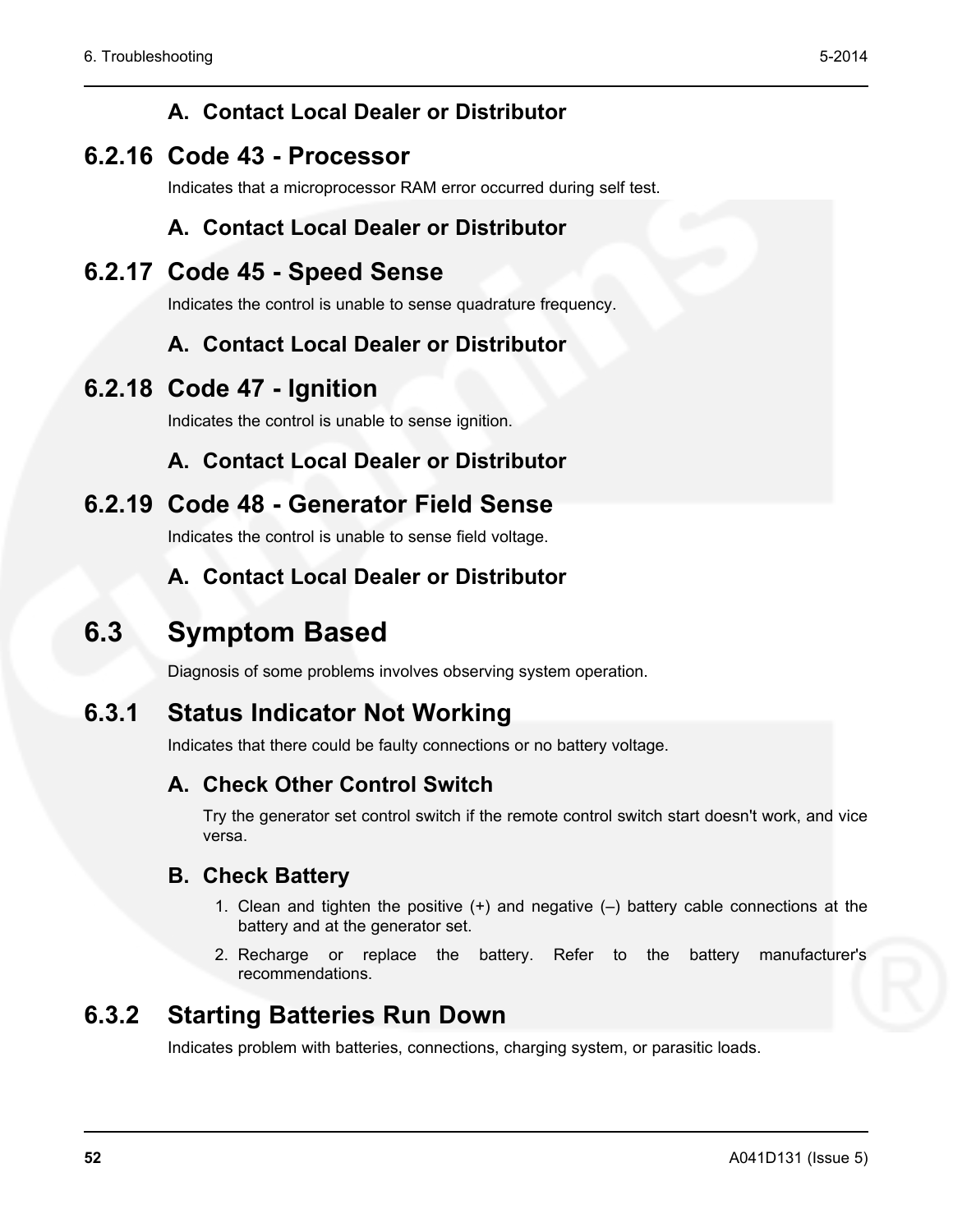### **A. Check Battery**

- 1. Clean and tighten the positive (+) and negative (–) battery cable connections at the battery and at the generator set.
- 2. Recharge or replace the battery. Refer to the battery manufacturer's recommendations.

### **B. Battery Charging System**

Install or service a battery charging system in the vehicle.

### <span id="page-58-0"></span>**6.3.3 Starter Engages-Disengages**

Indicates cranking voltage dips below 6 Volts.

### **A. Use Vehicle to Start Generator Set**

Run the vehicle propulsion engine while trying to start the generator set—the battery charging alternator may be able to maintain starting voltage high enough to start the generator set.

### **B. Check Battery**

- 1. Clean and tighten the positive  $(+)$  and negative  $(-)$  battery cable connections at the battery and at the generator set.
- 2. Recharge or replace the battery. Refer to the battery manufacturer's recommendations.

### **C. Change Battery Cables**

Increase battery cable size or run parallel cables.

### <span id="page-58-1"></span>**6.3.4 Status Indicator Goes Out While Cranking—No Start**

Indicates an internal short circuit caused an automatic-reset circuit protective device to trip.

### **A. Try Starting Again**

If the status indicator flashes and goes out again without the engine starting, call local dealer or distributor.

### <span id="page-58-2"></span>**6.3.5 No Power—Generator Set Running, Status Light On**

Indicates line circuit breaker is **OFF**, or tripped due to short circuit or overload.

### **A. Check Line Circuit Breakers**

- 1. Turn on or reset the line circuit breaker on the generator set.
- 2. Turn on or reset the line circuit breaker on the main distribution panel in the vehicle.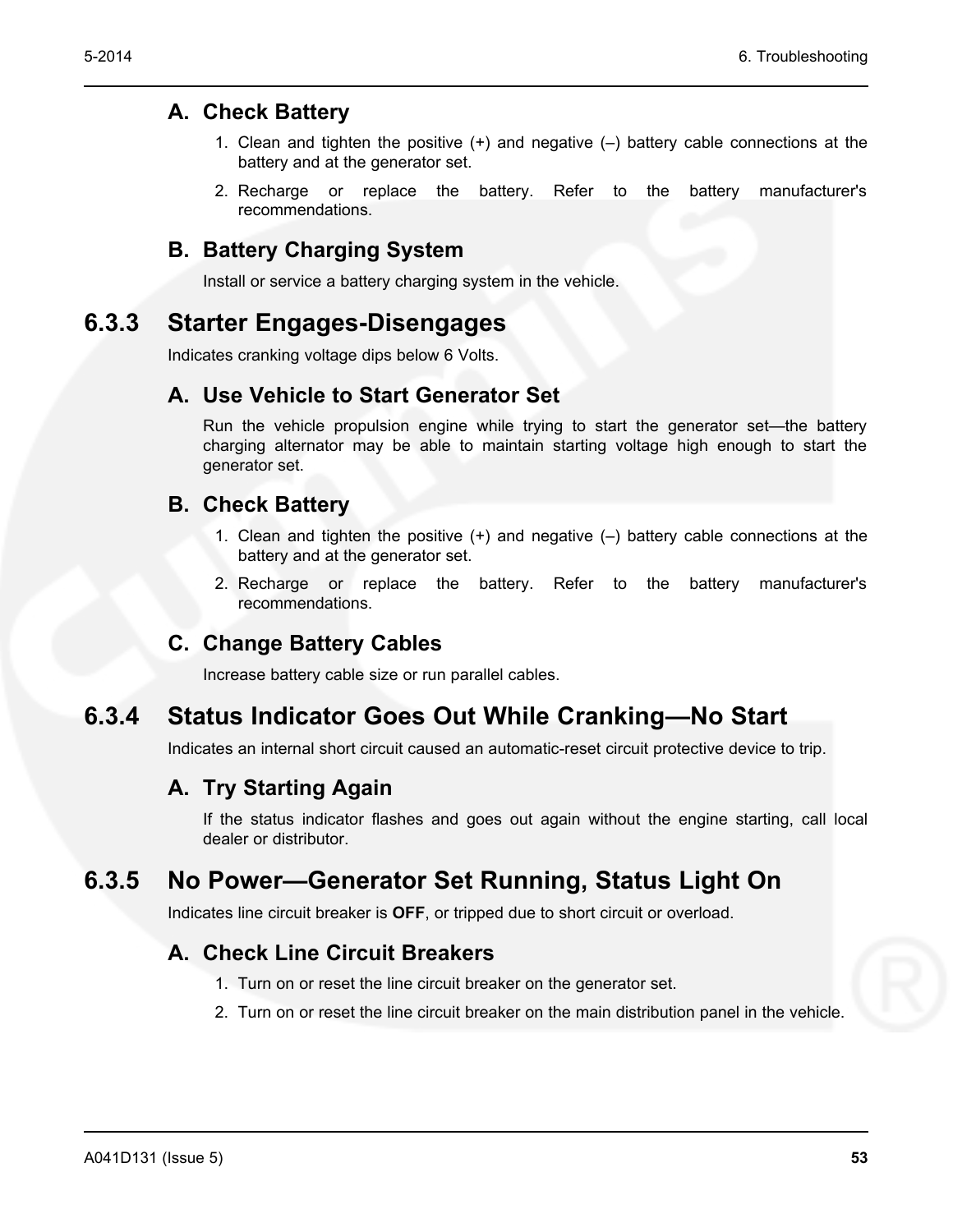This page is intentionally blank.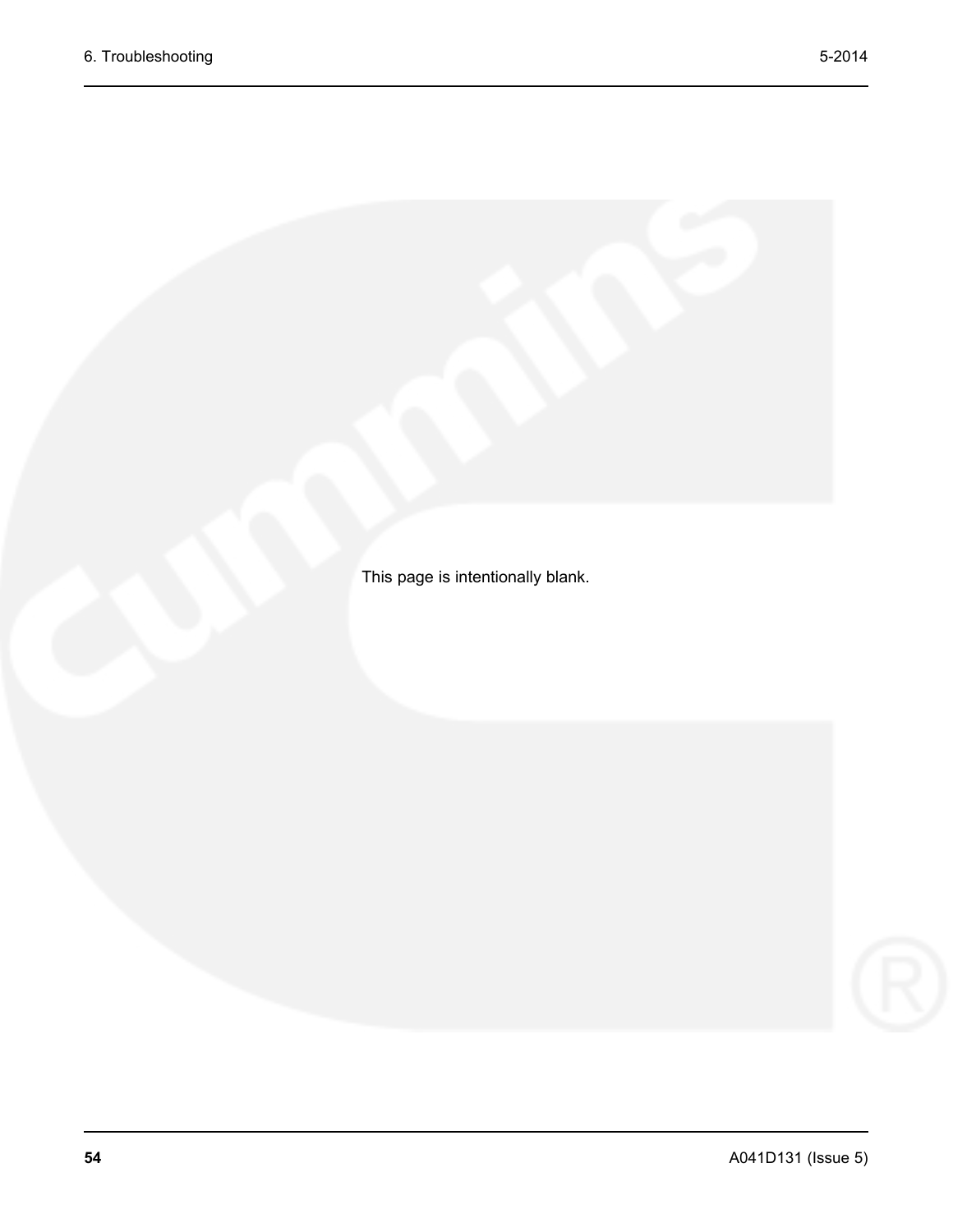# <span id="page-60-0"></span>**7 Maintenance Record**

| <b>DATE</b> | <b>HOUR<br/>METER</b><br><b>READING</b> | <b>MAINTENANCE OR SERVICE PERFORMED</b> |
|-------------|-----------------------------------------|-----------------------------------------|
|             |                                         |                                         |
|             |                                         |                                         |
|             |                                         |                                         |
|             |                                         |                                         |
|             |                                         |                                         |
|             |                                         |                                         |
|             |                                         |                                         |
|             |                                         |                                         |
|             |                                         |                                         |
|             |                                         |                                         |
|             |                                         |                                         |
|             |                                         |                                         |
|             |                                         |                                         |
|             |                                         |                                         |
|             |                                         |                                         |
|             |                                         |                                         |
|             |                                         |                                         |
|             |                                         |                                         |
|             |                                         |                                         |
|             |                                         |                                         |
|             |                                         |                                         |
|             |                                         |                                         |
|             |                                         |                                         |
|             |                                         |                                         |
|             |                                         |                                         |
|             |                                         |                                         |

#### **TABLE 12. MAINTENANCE RECORD**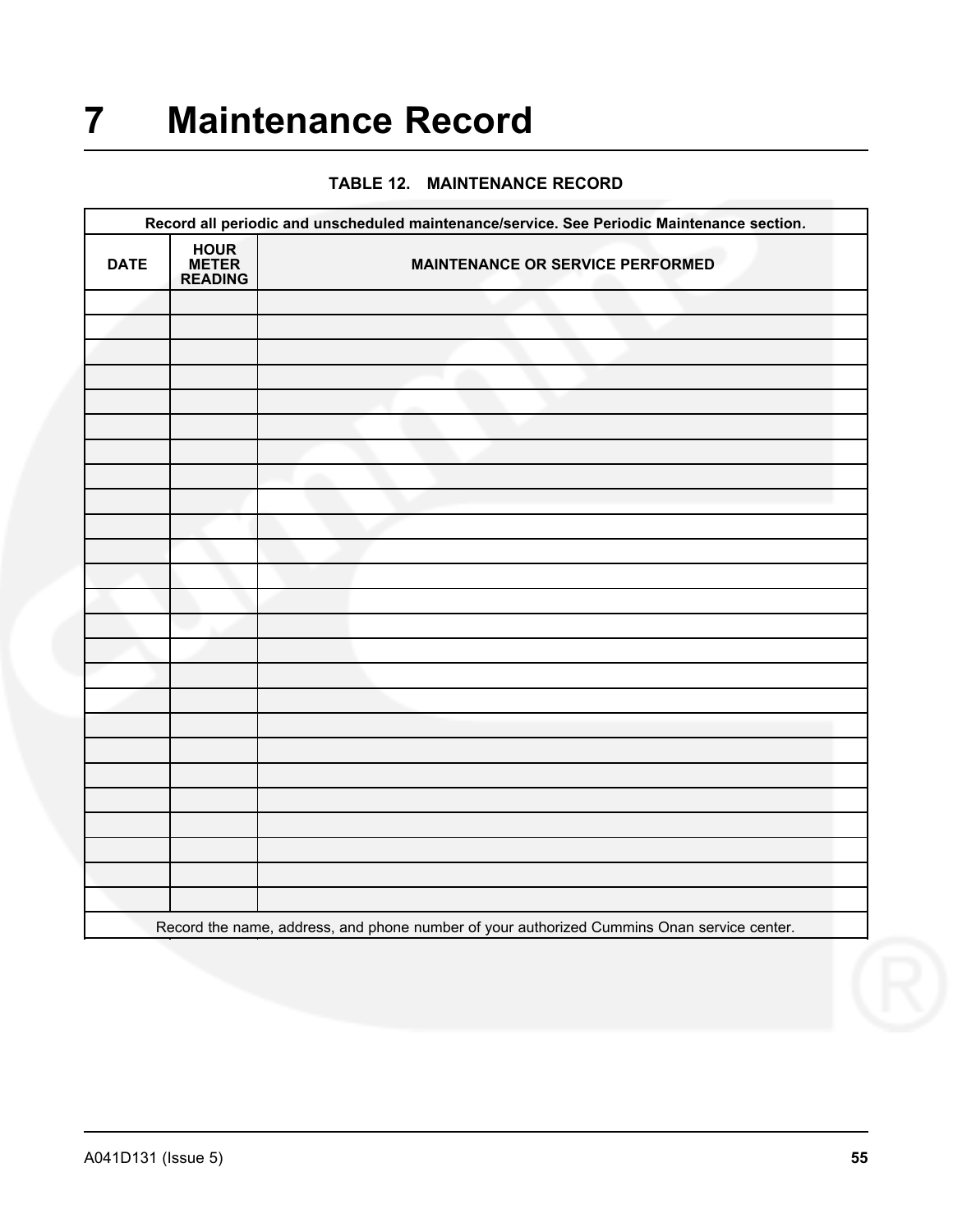This page is intentionally blank.